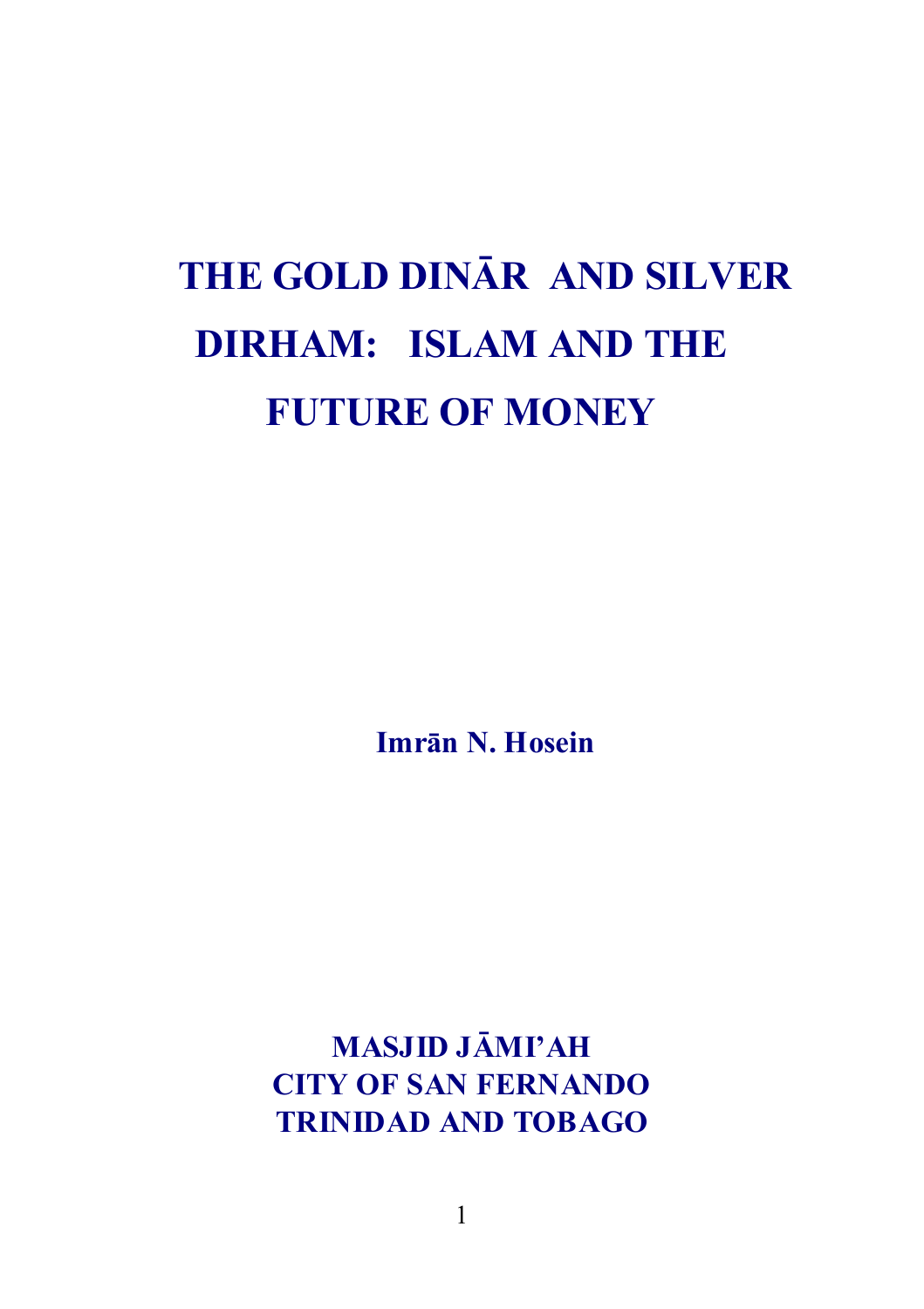Published by Masjid Jāmi'ah, City of San Fernando. 76 Mucurapo Street, San Fernando. Trinidad and Tobago.

Imrān N. Hosein 2007

Free downloads of several books written by this author are available at his website: www.imranhosein.org

Online purchases of the author's books and DVDs of lectures can be made at: www.ummahzone.com

Books and DVDs of lectures can also be ordered from the distributor:

Al-Tasneem Sdn. Bhd. 35-1, 1st Floor Jalan Melati Utama 4, Melati Utama Setapak, 53100 Kuala Lumpur, Malaysia Tel: 603 – 4107 2999 Fax: 603 – 4108 9815 Email: tasneem@streamyx.com

The author would welcome comments on this booklet emailed to him at: ihosein@tstt.net.tt; or inhosein@hotmail.com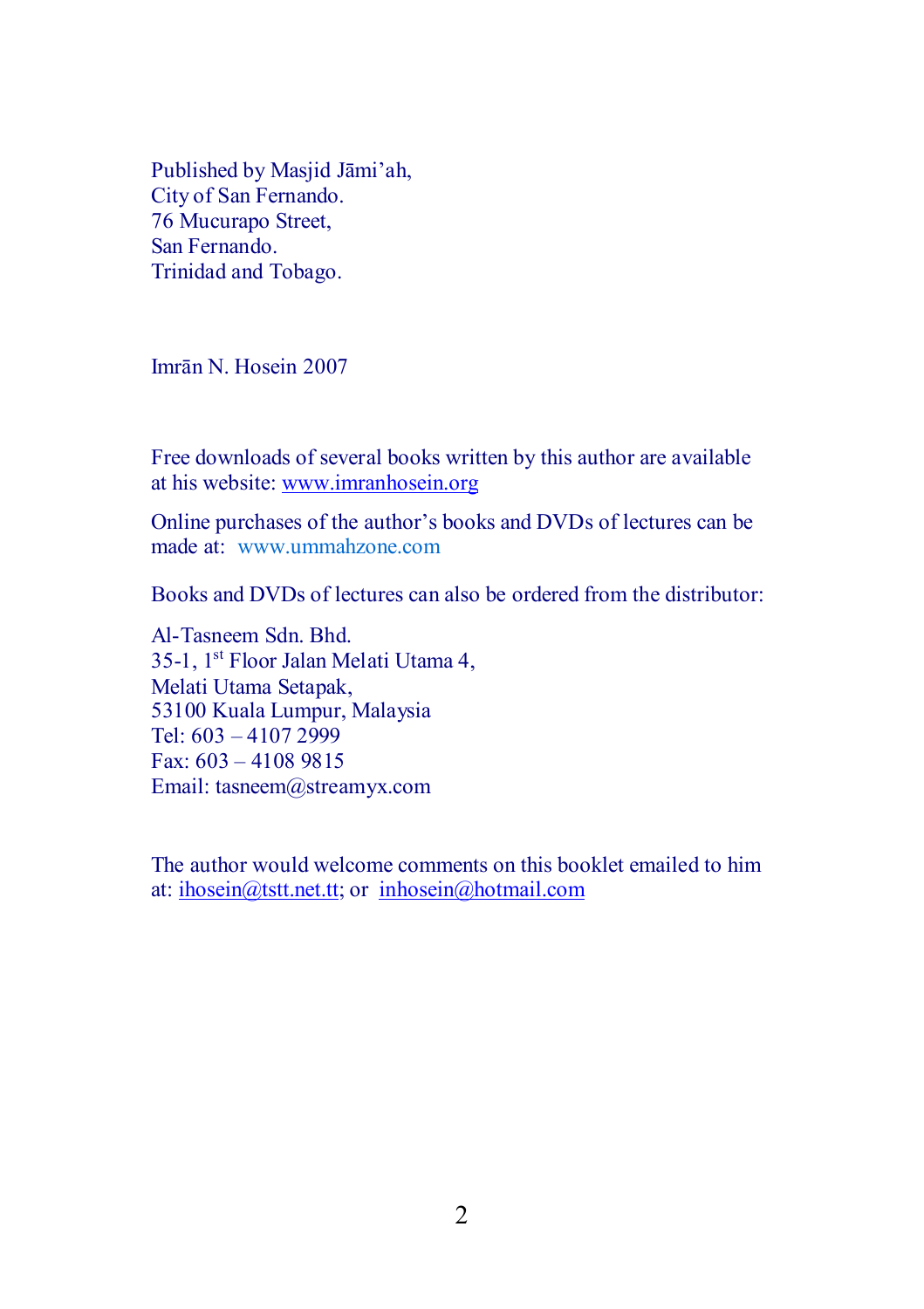# **CONTENTS**

#### Preface

| <b>Chapter One:</b>   | Introduction                                         |
|-----------------------|------------------------------------------------------|
| Chapter Two:          | Money in the Qur'an and Sunnah                       |
| <b>Chapter Three:</b> | The Grand Design                                     |
| <b>Chapter Four:</b>  | The Grand Design and the Judeo-Christian<br>Alliance |
| <b>Chapter Five:</b>  | Our Response                                         |
| <b>Notes</b>          |                                                      |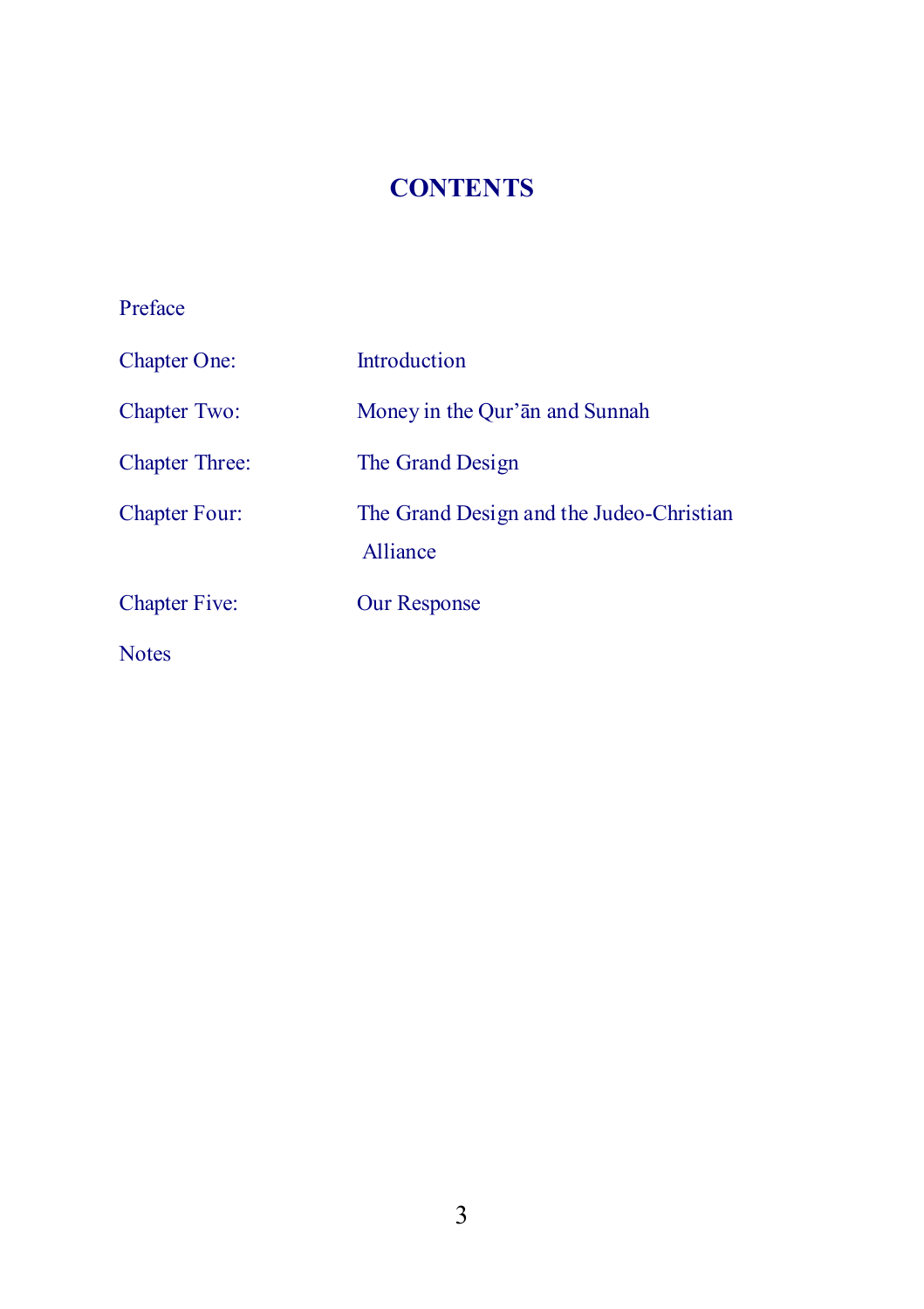#### **PREFACE**

I am happy that this booklet was written here in Kuala Lumpur, Malaysia, a city which has been so kind and hospitable to me over the years, and was completed in blessed Ramadān 1428H while I am still engaged in a year-long Islamic lecture-tour, and far away from the comforts of my home in the Caribbean island of Trinidad.

A writer who writes a book while travelling, as many distinguished scholars of Islam have done in our glorious past, suffers from the disadvantage of not having access to his library of books, and often has to quote from memory. As such, minor errors can result from lapses of memory. I seek forgiveness for such.

The size of this booklet has been kept deliberately small in order to encourage our people to read it. The language used is also quite simple and free from such technical economic jargon as fiat money. Hence the average reader should encounter no difficulties in respect of language.

It is very likely that terrible events will unfold in the world of money within a brief time of the publication of this booklet that would validate the analysis conducted. Hence readers should not delay in assessing the arguments raised and, if found convincing, in searching for and adopting a proper response to the challenge.

There should also be no delay in reaching out this booklet, in as many languages as possible, to as many Muslim communities as possible. For this reason there is no copyright claim on this publication. Those, on the other hand, who dismiss the basic arguments of this booklet, will find themselves in a quandary when those evil events unfold in the world of money.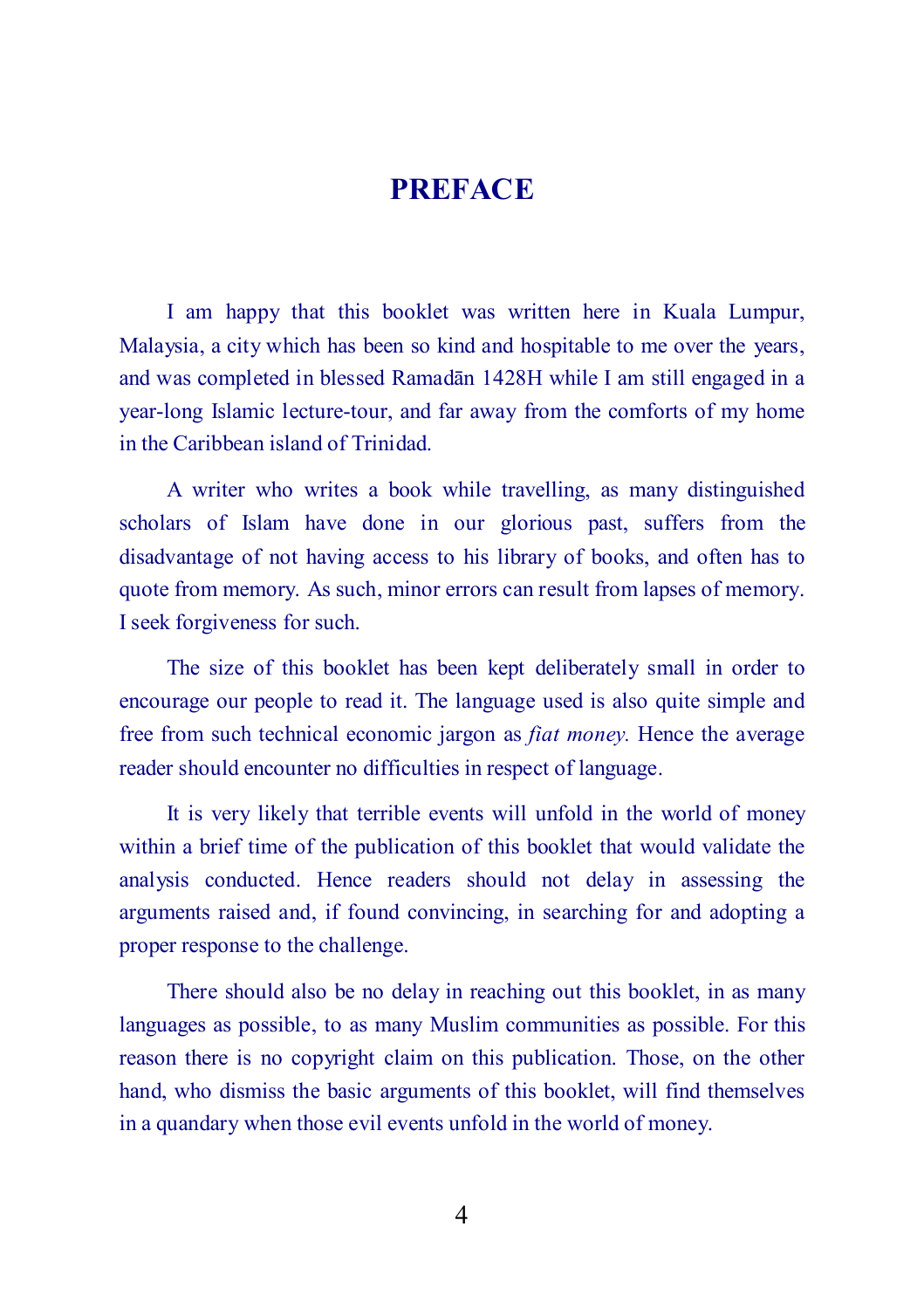I must enter into the record my pride and happiness over the efforts made by a simple and humble former Malaysian banker, Nik Mahani Mohamad, who was involved in the initial effort to establish Islamic Banking in Malaysia. Her eyes were opened to the fraudulent nature of much of socalled Islamic banking when she attended my lecture on the subject at the Royal Malaysian Mint a few years ago. She turned around, changed course, and proceeded with courage, integrity and passionate commitment to promote the cause of the Gold Dinār and a true Ribā-free economy. Both she and my dear student, Shirazuddin Adam Shah, were involved in organising the 'International Conference on the Gold Dinar Economy' which was held in Kuala Lumpur, Malaysia, in July 2007, and in which the initial text of this booklet was presented as a paper.

May Allah Most Kind bless Sister Nik Mahani Mohamad for her noble efforts to restore the Gold Dinār and the Ribā-free economy.  $\overline{A}m\overline{n}n!$  And may others be inspired to follow her noble example. Amīn!

Imran N. Hosein Kuala Lumpur, Malaysia. Ramadan 1428/October 2007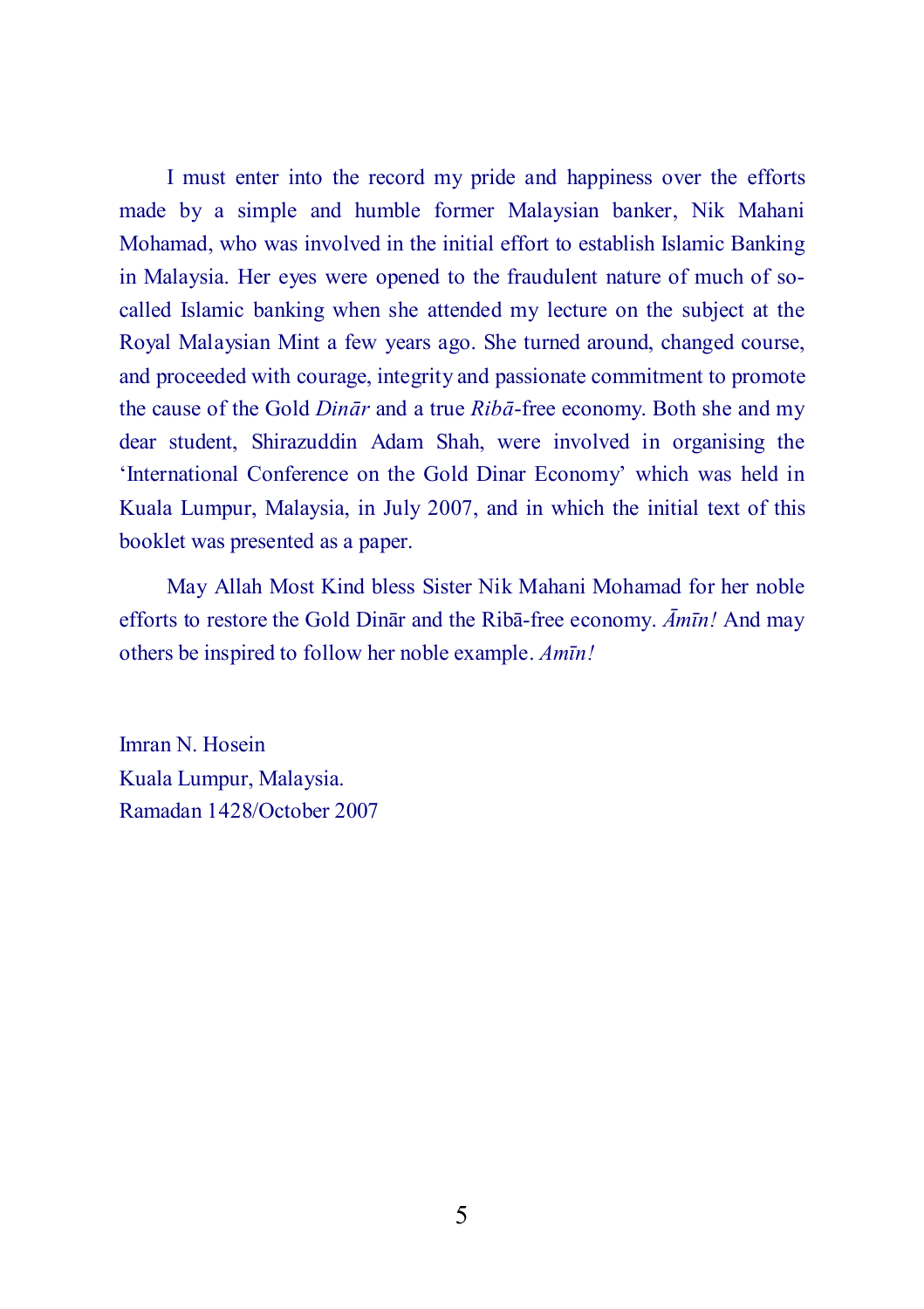# THE GOLD DINĀR AND SILVER DIRHAM: ISLAM AND THE FUTURE OF MONEY

#### CHAPTER ONE

#### INTRODUCTION

Abū Bakr ibn Abi Maryam reported that he heard the Messenger of Allah say: "A time is certainly coming over mankind in which there will be nothing (left) that will be of use (or benefit) save a Dinār (i.e., a gold coin) and a Dirham (i.e., a silver coin)." [This prophecy clearly anticipates the eventual collapse of the fraudulent monetary system now functioning around the world.]

(Musnad, Ahmad)

It is both strange and embarrassing that even at this late hour when enemies are about to weld into place the final iron gate of a financial Guantanamo, so many Muslims remain ignorant about the devilish nature of European-created money in the modern world. One has even criticised this writer for having "funny" views concerning money.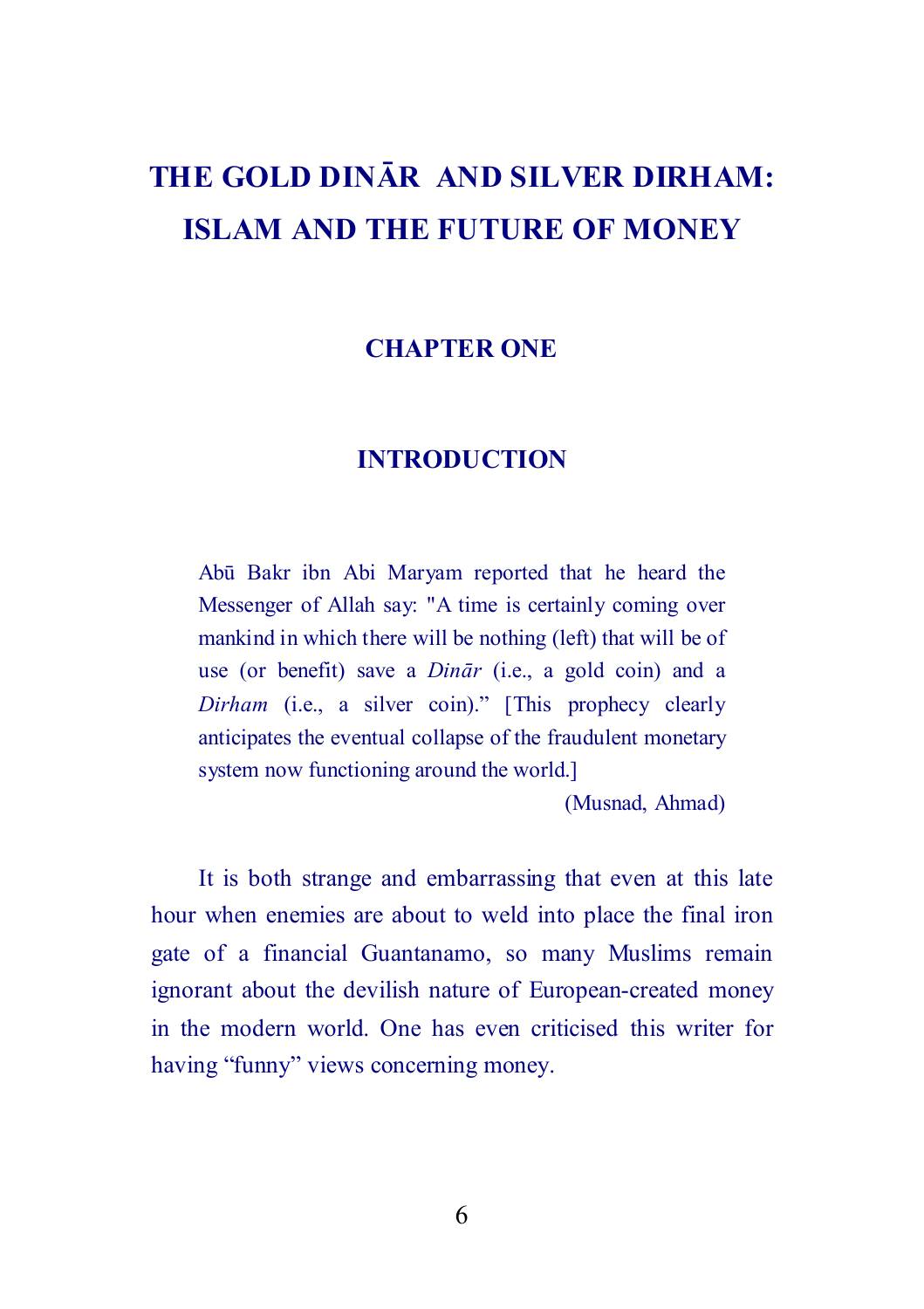There seems to be little understanding of the role that a European-created money-system has been playing in delivering to enemies of Islam the capacity to engage in massive legalised theft of the wealth of mankind. Nor is there realization that those enemies have designed a monetary system that would eventually deliver to them financial dictatorship over the whole world. They have already succeeded in enslaving millions of Muslims (as well as others amongst mankind) with slave wages and even destitution, while pursuing a sinister global agenda on behalf of the Euro-Jewish State of Israel. It is truly pathetic to listen to those who blame Pakistanis and Indonesians for miserable poverty in Pakistan and Indonesia.

The news media, even in countries that declare 'Islam' to be the State religion, is notorious for blanking out all news reports concerning this important subject. An example of such was the important 'International Conference on the Gold Dinār Economy' that was held at Kuala Lumpur's Putra World Trade Center on July  $24<sup>th</sup>$  and  $25<sup>th</sup>$  2007. An excellent keynote address, delivered by a former Malaysian Prime Minister, Tun Dr. Mahathir Mohamad, set the stage for two days of intensive deliberations on the subject of 'money'. This booklet is an expanded version of our paper entitled "Explaining the Disappearance of Money with Intrinsic Value" which we presented at the conference shortly after the feature address. Readers may wish to assess the coverage of that conference in the Malaysian English-language newspapers.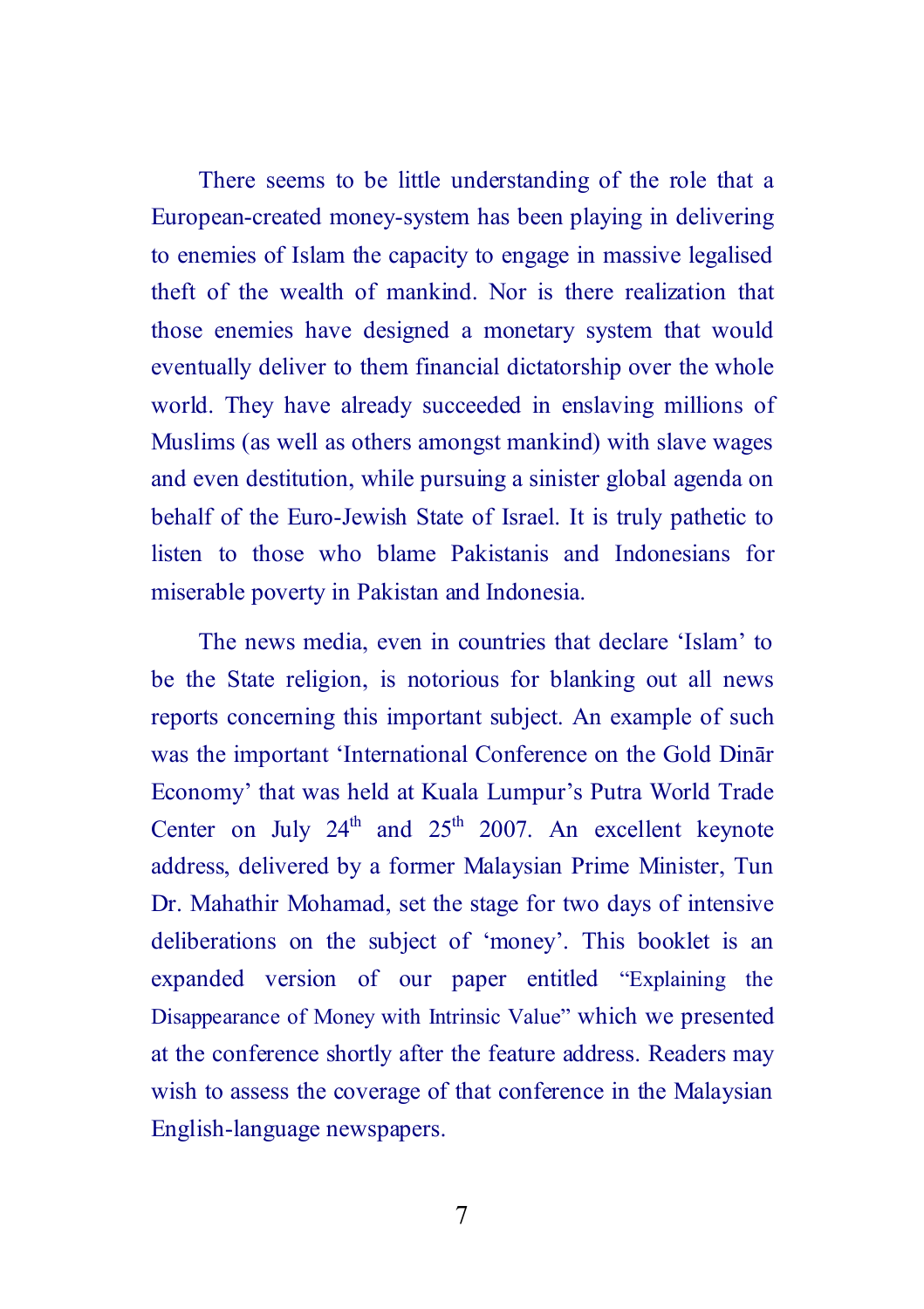What is far worse than the news blackout is that classically trained scholars of Islam (i.e., 'Ulamā) seem to share with ordinary Muslims this strange and highly embarrassing state of ignorance, or silence, concerning the fraudulent nature of modern money. Even when they realise that there is something dangerously wrong about modern money, so many in this strange modern age lack the courage to denounce the monetary system of non-redeemable paper money as fraudulent and, hence, Harām.

Governments who rule over Muslims present the most pathetic scene of all. Neither do they understand the dangerous reality of money today, nor do they want to know the subject. The reason for this is located in the subservient role to which they must adhere as governments in their relations with the Judeo-Christian alliance that now rules the world.

The solitary exception to this dismal state of affairs has been the former Prime Minister of Malaysia, Dr. Mahathir Mohamad. He not only understood the exploitative nature of the monetary system created by modern western civilization, but also, and quite correctly so, did what scarcely any of the Muftis of Islam have so far done, or dare to do. He called for the return to the Gold Dinār as money, in place of the money-system built around the utterly fraudulent US dollar, so that Muslims could extricate themselves from financial and economic oppression and exploitation.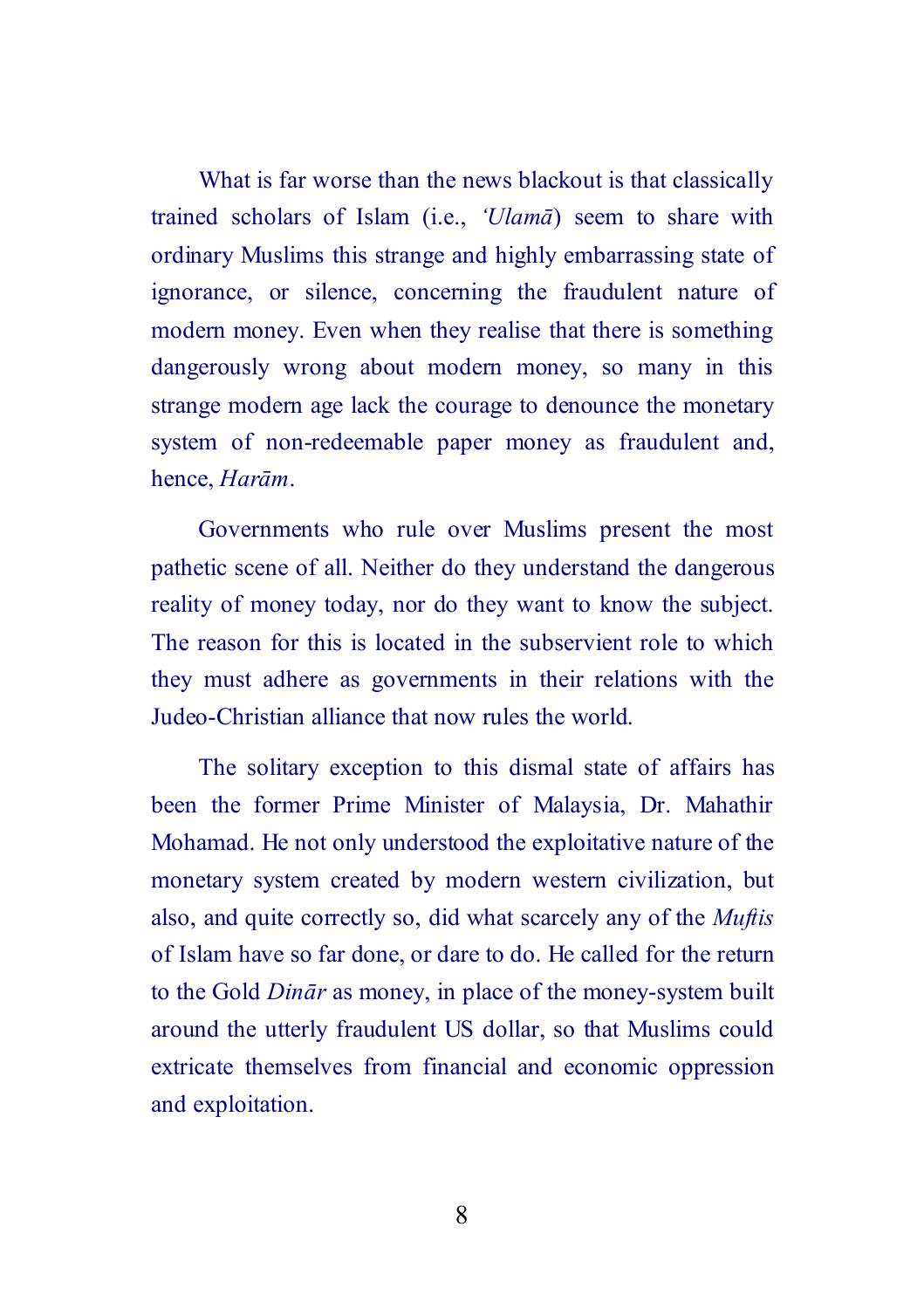We offer this essay on the 'future of money' for the benefit of those who believe in the Qur'ān as the revealed word of the One God, and in Muhammad (peace and blessings of Allah Most High be upon him) as the last of His Prophets. We are conscious of the fact that we must not only explain this subject adequately but that we must also pray that Allah Most Kind may intervene and remove the veils from so many eyes. Only then would they recognise the looming final stage of a fraudulent monetary system designed to impose complete financial slavery upon mankind. The system is designed to target in particular those who resist the mysterious Judeo-Christian alliance that now rules the world.

The final stage of evolution in their monetary system would witness the universal embrace of electronic money, the brightest jewel of their evil monetary crown, which would totally replace today's fraudulent paper currencies. Indeed this final stage has already commenced, and all that the international monetary bandits now need is a world crisis (such as a nuclear attack on Iran which has not as yet occurred but which is expected at any time) that would result in a total collapse of the US dollar and a consequent mass stampede away from paper currencies.

Already the impending collapse of the US dollar is reflected in the rising price of gold – now close to the record of US\$850 an ounce set in January 1980. The world can expect to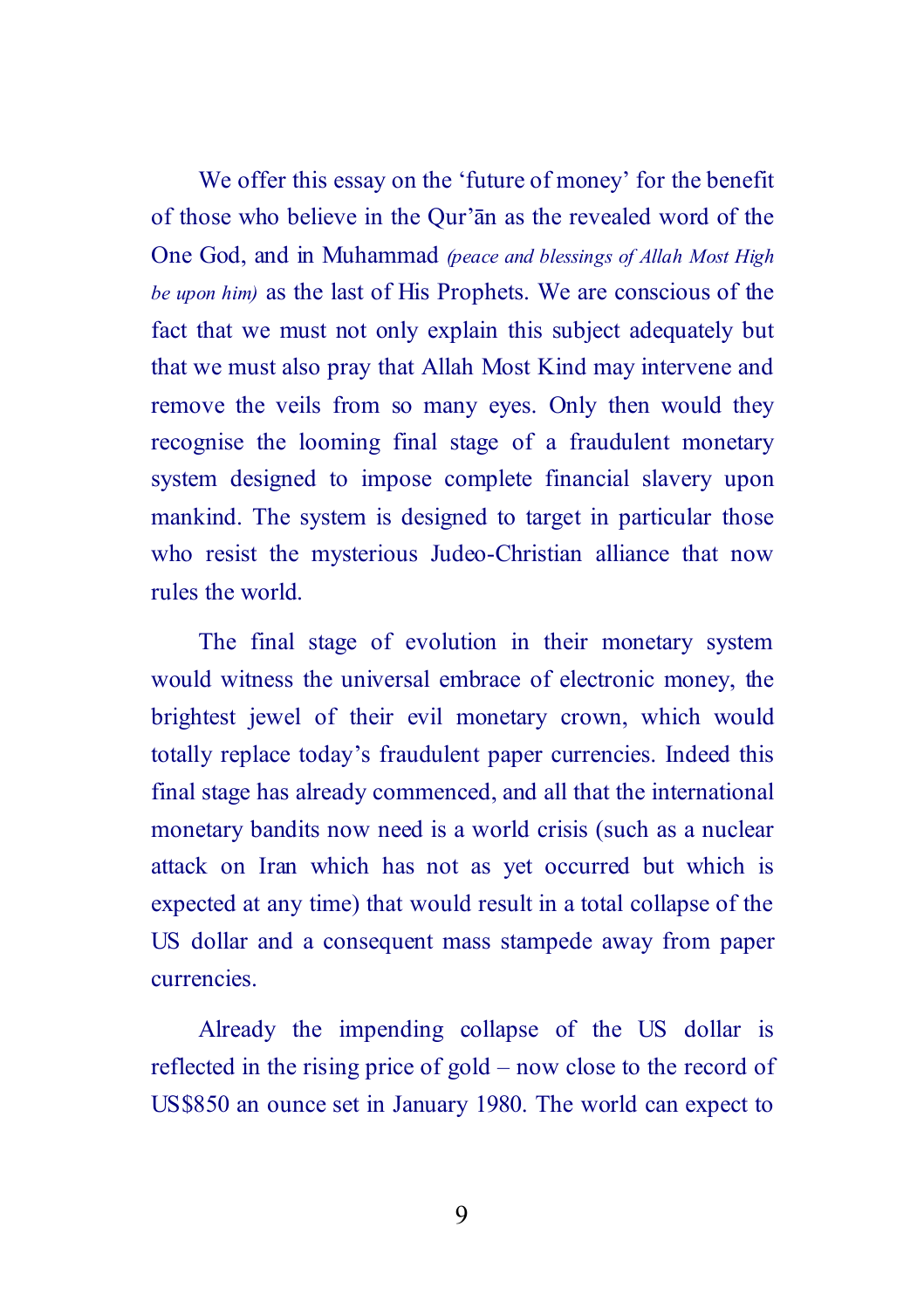see the price of gold escalate to US\$3000 or more per ounce. The same thing would happen to the price of oil. Perhaps the psychological shock of the collapse of the US dollar would produce the stampede through which electronic money would effortlessly replace paper money as the new cashless moneysystem of the world.

We attempt in this essay to introduce the reader to the subject of money as located in both the blessed Qur'ān and the Sunnah of the blessed Prophet (sallalahu 'alaihi wa sallam). We demonstrate that such money (which we call Sunnah money) always possessed intrinsic value. By that, we mean that the value of the money, whatever that value might be, and regardless of changes in value that might naturally occur, was stored within the money, and was thus immune to arbitrary external manipulation and devaluation.

We further demonstrate that the monetary system created by the ruling European Judeo-Christian alliance was specifically designed to remove 'money with intrinsic value' from the money-system of the world, and to replace it with money that had no intrinsic value. Such non-redeemable paper currencies could then be devalued. When they were devalued, not only would it result in an unjust legalised theft of the wealth of those who used the devalued currency but additionally, it would become more and more expensive for such countries to repay loans which were taken on interest. Eventually these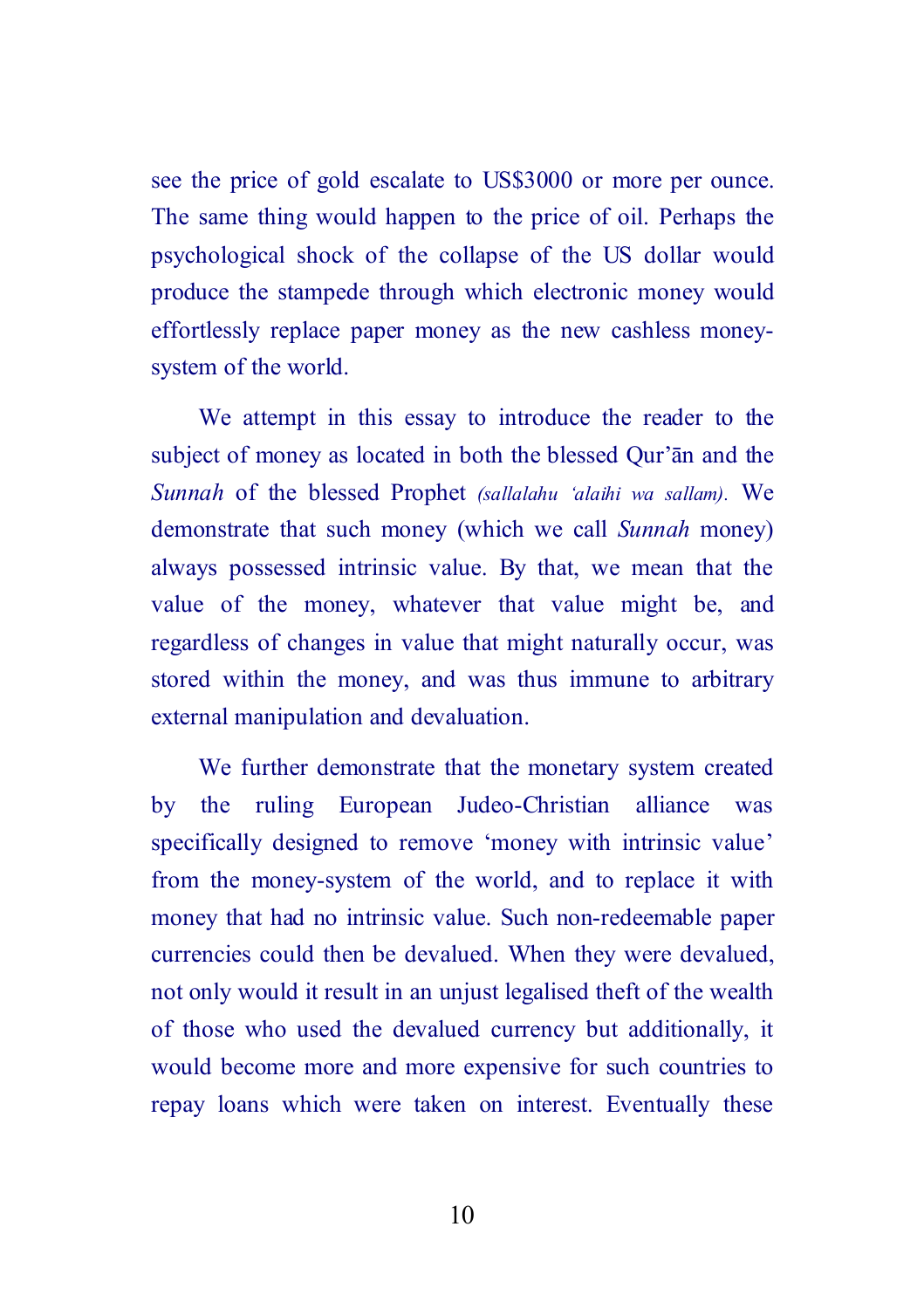countries would be trapped with debts they could never repay, and would thus be at the mercy of those whose suspiciously large loans to them were meant to deliver precisely such control over them. (See John Perkins, 'Confessions of an Economic Hit-Man').

As money was devalued, the cost of property, labour, goods and services in the territories of the devalued currencies would become cheaper and cheaper for those who created the monetary system. Eventually one part of the world could live very comfortably while the rest of the world, with their constantly devalued money, sweated and laboured in a new slavery to keep the bandits permanently rich and with permanent first class tickets on the ship of life. As poverty increased in the targeted countries, corruption naturally also increased. Those who had the intellectual acumen of cattle would then wonder loudly: why do Muslim countries suffer from so much corruption while the West (which had looted their wealth and was living off their sweat) was so free from corruption.

Then when the IMF forced privatization upon those whose money had lost value, the bandits could then buy out oil and gas fields, power-supply companies, telephone companies, etc., in such countries for a song and six-pence, i.e., for a price far less than their true value. It remains an enigma that Venezuela's Hugo Chavez could understand the exploitative role of the IMF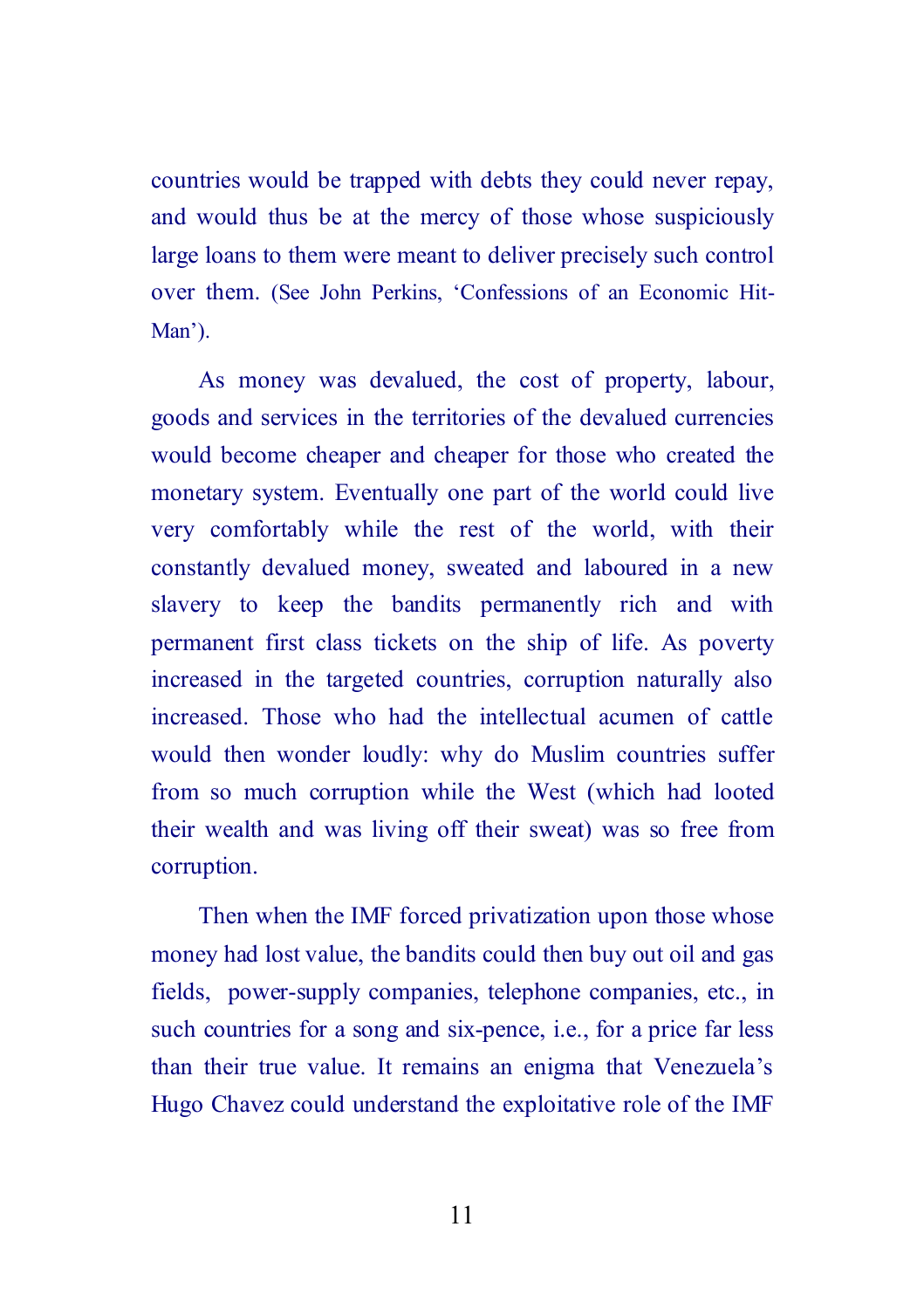and could terminate Venezuela's membership in that organization, while the scholars of Islam remain amazingly silent on the subject.

This essay goes on to explain that the enemies are not content with simply living off the sweat of others through exploiting to their advantage a monetary system that is unjust and oppressive. Rather they have a grand design to so financially enslave the masses as to permit them to impose their dictatorship over the whole world. Their dictatorship would, in turn, pave the way for the Euro-Jewish State of Israel to become the ruling state in the world and, eventually, for a ruler of Israel to startle the world with the utterly fraudulent claim that he is the true Messiah. In fact, he would be Dajjāl the false Messiah or Anti-Christ! We are now so close to that event that this writer confidently predicts that children now at school would live to see it (See 'Jerusalem in the Our'an' and the second chapter of 'Sūrah al-Kahf and the Modern Age' available for free download on the website: www.imranhosein.org).

Unless one has an understanding of the grand design behind the creation of the contemporary monetary system of non-redeemable paper money, one cannot respond properly to the challenge posed by that monetary system. Yet this writer has tried in vain to convince his distinguished and learned peers of the need to understand that grand design before embarking on an effort to restore the Gold Dinār as money.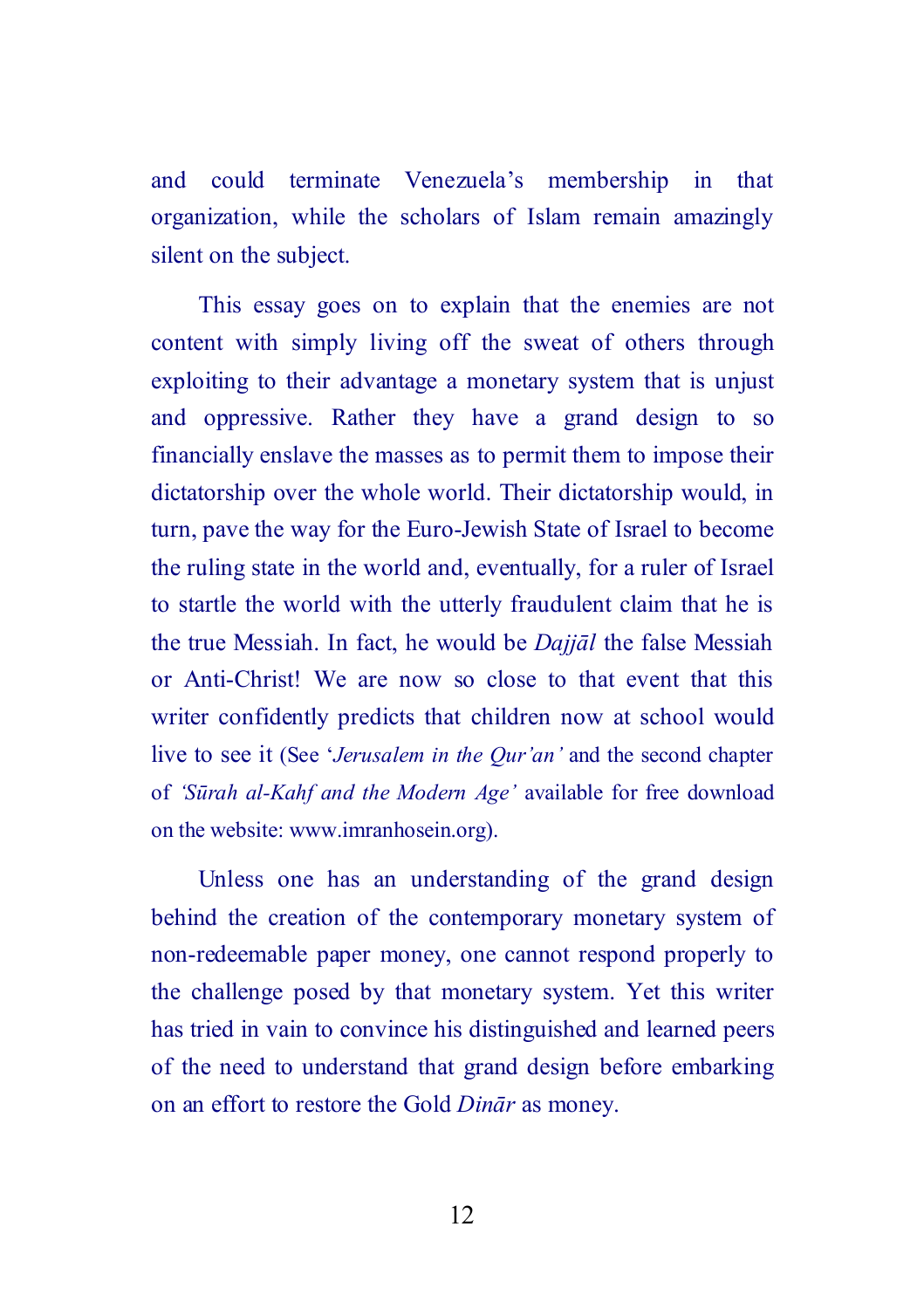# CHAPTER TWO

### MONEY IN THE QUR'AN AND SUNNAH

Many secularised Muslims in the modern age fervently believe that religion should have nothing to do with economic and political life. Such Muslims would be at a loss to explain, or even understand, the following incident in the life of Prophet Muhammad (sallalahu 'alaihi wa sallam):

Abū Sa'īd al-Khudri said that Bilāl brought the Prophet some Barni dates, and when he asked him where he had gotten them he replied: "I had some inferior quality dates so I exchanged two Sa's of them for one Sa' (of this)." The Prophet responded: "Ah! This is the very essence of  $Rib\bar{a}$ , the very essence of  $Rib\bar{a}$ ! Do not do so, but when you wish to buy, sell the dates in a separate transaction, then buy with what you get."

(Bukhāri, Muslim)

We learn from the above that Prophet Muhammad (sallalahu 'alaihi wa sallam) prohibited an unequal exchange of 'dates' for 'dates'. He declared such an exchange to be the very essence of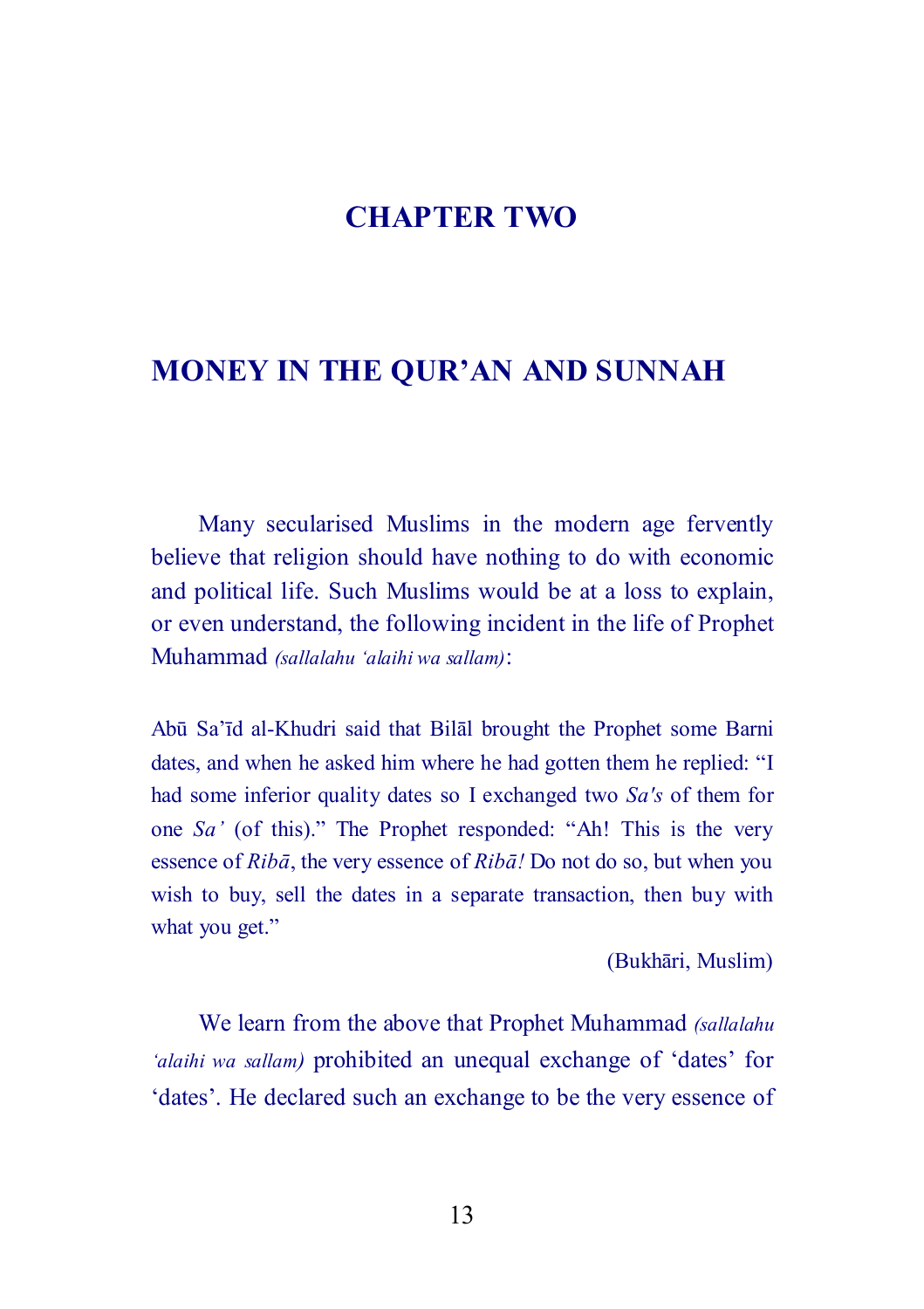Ribā. Yet there is evidence that an unequal exchange of 'camels' for 'camels' was permitted:

Yahya related to me from Mālik from Nāf'i that Abdullah ibn Umar bought (i.e., exchanged) a female riding-camel for four camels and he guaranteed to give them in full to the buyer at ar-Rabādha.

(Muwatta, Imām Mālik)

The question naturally arises: why was there a prohibition of an unequal exchange of dates, but no prohibition of an unequal exchange of camels?

The answer to that question, located in a very important Hadīth of the blessed Prophet (sallalahu 'alaihi wa sallam) concerning Ribā, explains what is money in Islam:

Abī Sa'īd al-Khudri reported Allah's Messenger as saying: "Gold for gold, silver for silver, wheat for wheat, barley for barley, dates for dates, and salt for salt. (When a transaction is) like for like, payment being made on the spot, then if anyone gives more or asks for more, he has dealt in Ribā, the receiver and the giver being equally guilty." (Sahīh, Muslim)

The above Hadīth of Prophet Muhammad (sallalahu 'alaihi wa sallam) has very clearly established three things:

Firstly, it established 'money' in Islam to be either precious metals such as gold and silver, or other commodities such as wheat, barley, dates and salt which are commodities of regular consumption as food but which have a shelf-life. Thus,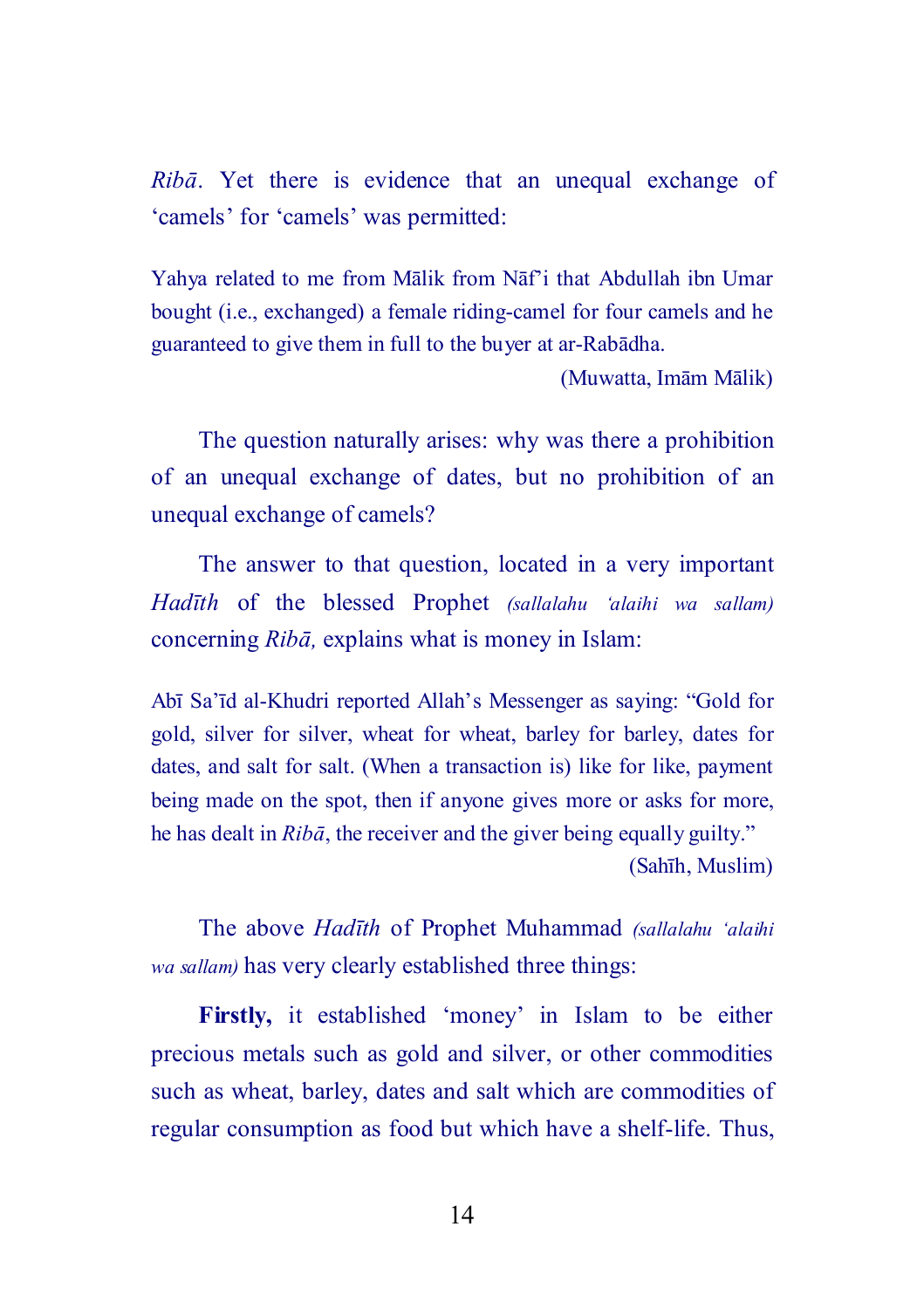when there was a scarcity of gold and silver coins in the market in Madina, commodities such as dates, which were available in the market in abundant supply, and which had a shelf life, were used as money. Consequently, we can now answer the above question.

The unequal exchange of camels for camels was permissible since animals were never used as money. An unequal exchange of dates for dates had to be prohibited, however, because dates were used as money, and permission for such an exchange would open the door for a moneylender to lend money on interest.<sup>1</sup>

If the same principle concerning the use of commodities such as dates as money, were to be applied in the Indonesian island of Java, for example, then rice could be used as money if gold and silver coins were to be in short supply in that market. In the island of Cuba on the other hand, sugar could be used as money, etc.

Some scholars of Islam argue that mankind is free to use anything, even a grain of sand, as money. Therefore, there is no prohibition to printing paper and assigning any value to the paper. Our response is that grains of sand or shells found on the seashore cannot qualify in Islam as money according to the Hadīth since they are neither precious metals nor or they commodities that are consumed regularly as food.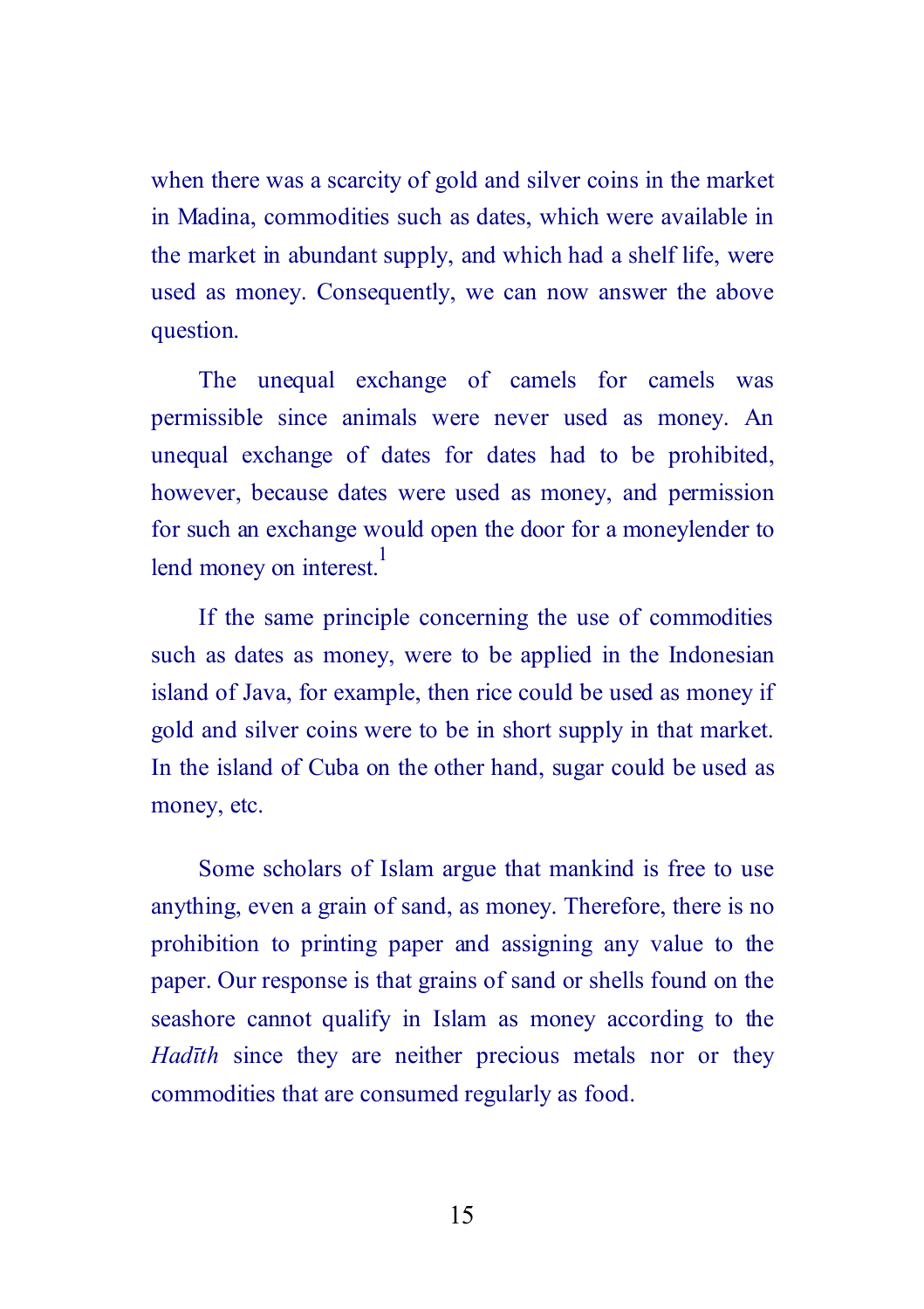Secondly, when gold, silver, wheat, barley, dates and salt (rice, sugar, etc.) were used as money, the value of the money was 'inside' the money and not 'outside'. Hence, the *Hadīth* established 'money' in Islam to possess intrinsic value.

Thirdly, money was always located within Allah's creation in a commodity that was created by Allah Most High, with value assigned to it by Allah Most High Himself. He declared of Himself that He was al-Razzāck, the creator of wealth.

We may now describe money located in the Sunnah to be the following:

- precious metals or other commodities as described above,
- money with intrinsic value,
- money located within Allah's creation with value assigned to such money by Allah Most High Himself Who is the creator of wealth.

Some scholars of Islam hasten to remind us that the Sunnah is comprised of two parts. The first is that which has come to us from the blessed Prophet but was based on Divine guidance. And the second is that which was based on his own opinion. The Prophet has himself advised his followers in respect of the second that "you are better informed about your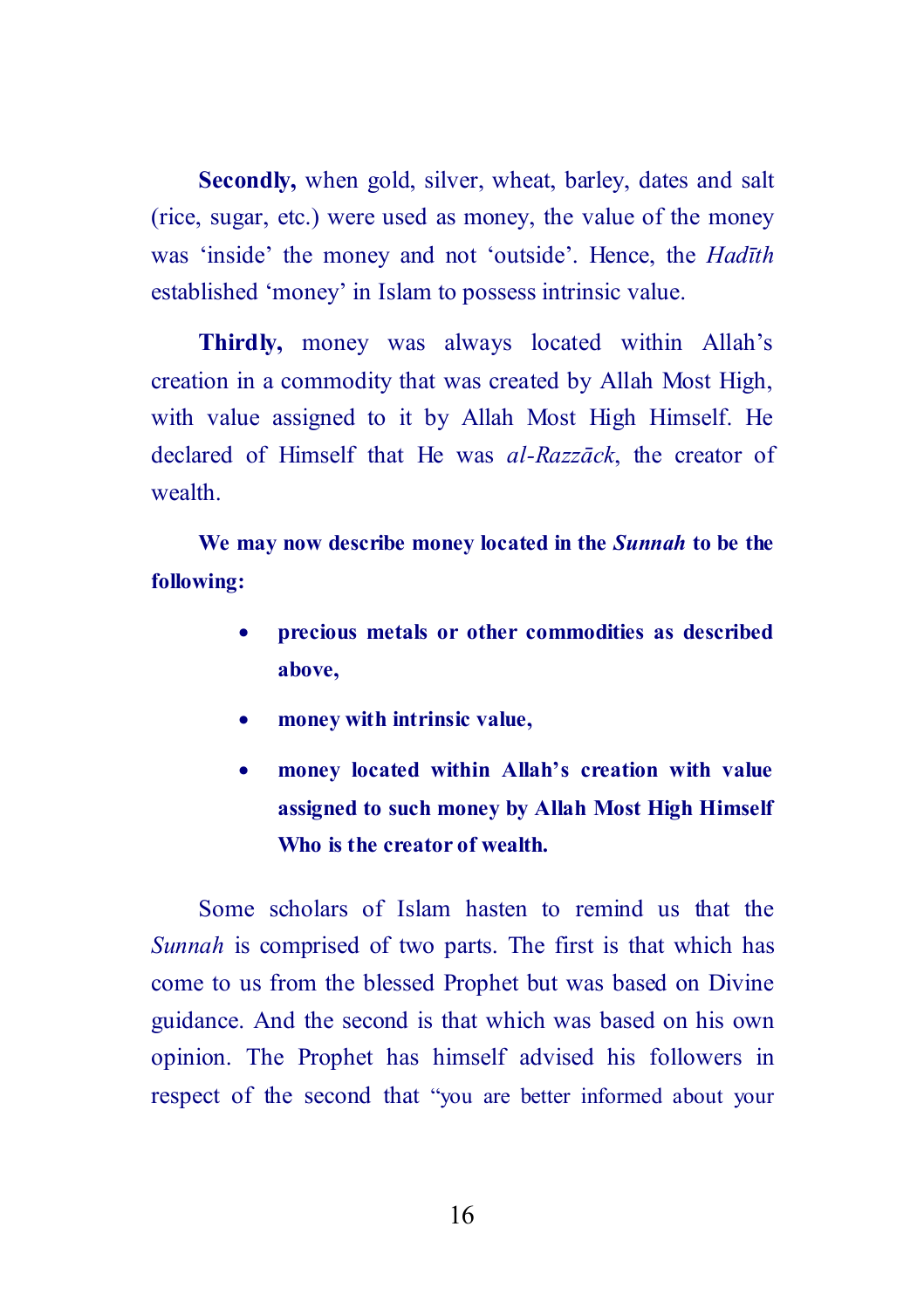worldly affairs." The implication of this advice was that there was no obligation to follow such Sunnah.

The scholars go on to argue that 'money' falls in the second category. As a consequence, they argue, it is perfectly legitimate for Muslims to accept the present system of nonredeemable paper-money in which the Jewish-Christian ruling alliance simply has to print paper as money, assign a fictitious value to it, and in the process become creators of as much wealth as they want. They can then use their currencies to buy anything they want in any part of the world. However, when Muslims follow them in this blasphemous activity of creating wealth out of nothing, a suitcase filled with Indonesian Rupiahs or Pakistani Rupees cannot buy even a cup of coffee in **Manhattan** 

Such scholars of Islam have never declared the present monetary system of non-redeemable paper money to be *Harām*, and it seems as though they never will. They are, of course, very wrong in their judgement and they will have to face the consequences on the Day of Judgement for that atrocious failure. They do not consider that money in the form of precious metals created by Allah Most High with intrinsic value assigned to them by Allah Himself is firmly grounded in the blessed Qur'ān itself.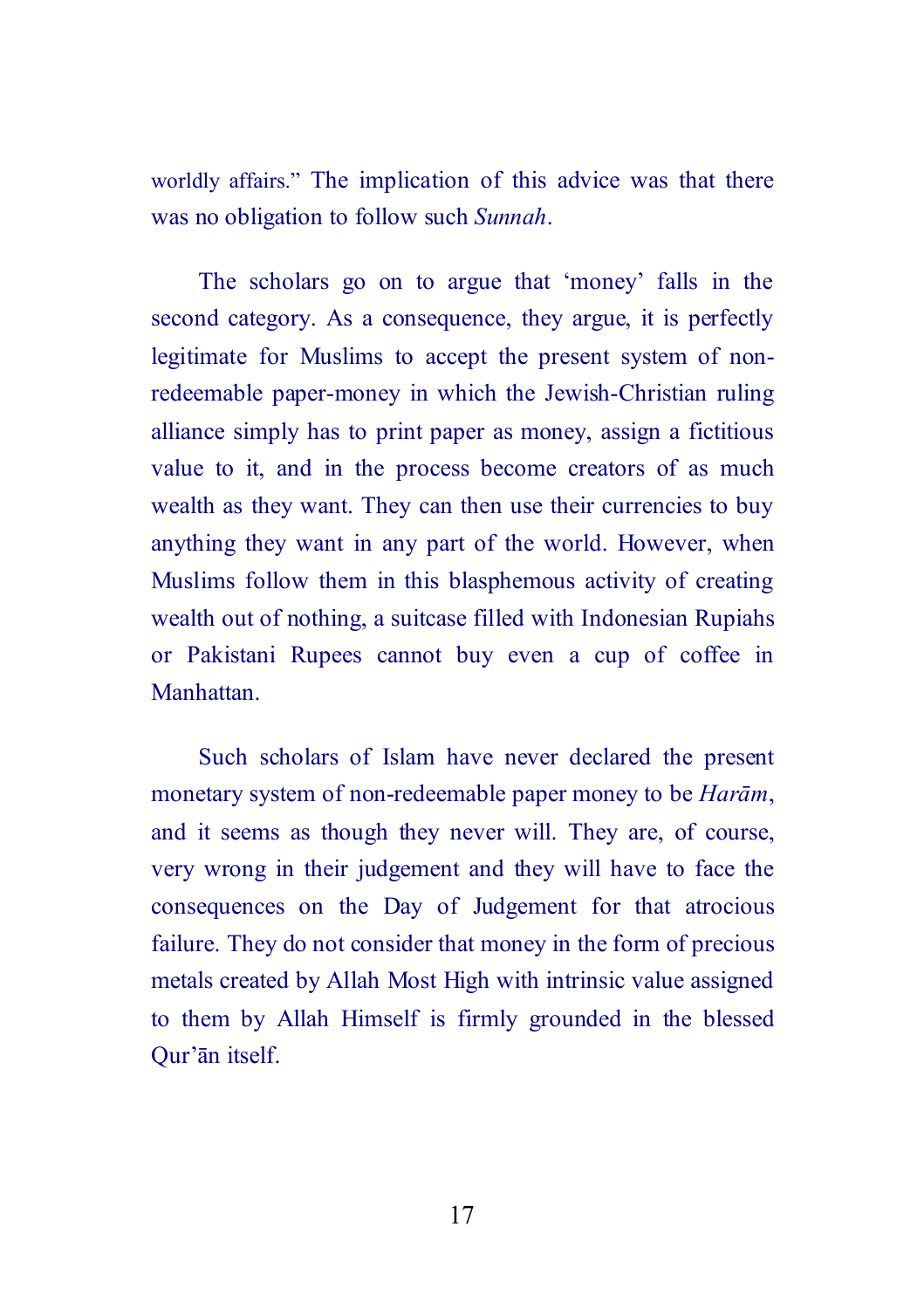Allah Most High referred to a Dinār in this verse of Sūrah Āle 'Imrān

**چ** وَمِنْ أَهْلِ الْكِتَابِ مَنْ إِن تَأْمَنْهُ بِقِنطَارٍ يُؤدِّهِ إِلَيْكَ وَمِنْهُم مَّنْ إِن تَأْمَنْهُ بِدينارٍ لاَّ يؤده إِلَيك إِلاَّ ما دمت علَيه قَآئما ذَلك بِأَنهم قَالُواْ لَيس علَينا في الأُمِّيِّينَ سَبِيلٌ وَيَقُولُونَ عَلَى اللّهِ الْكَذِبَ وَهُمْ يَعْلَمُونَ ۉ ﭼ

"Amongst the People of the Scripture (i.e., the Torah) there are those who if entrusted (by a fellow Israelite) with a Qintār (a treasure of money such as a heap of gold coins) for safe-keeping, would return it upon demand. Yet amongst them there are those who if entrusted (by a Gentile, i.e., one who was not an Israelite) with a (single) **Dinār** (a gold coin) for safe-keeping, would not return it on demand unless the owner were to persist in demanding the return of his property. The reason for this (double standard) is because they argue that the (religious law) placed no obligation on them to be just and fair in their dealings with Gentiles. But they tell a lie against Allah (Most High), and they know full well (that it is a lie)."

(Qur'ān, Āle 'Imrān, 3:75)

He also referred to a Dirham in this verse of Sūrah Yūsuf:

 $\hat{\boldsymbol{\epsilon}}$  وَشَرَوْه بِثَمَن بَخْس دَرَاهِمَ مَعْدُودَةٍ وَكَانُواْ فِيهِ مِنَ الزَّاهِدِينَ ئے چ

"And they sold him for a few measly **Dirhams** and they did so because they considered him to be of little worth."

(Qur'ān, Yūsuf, 12:20)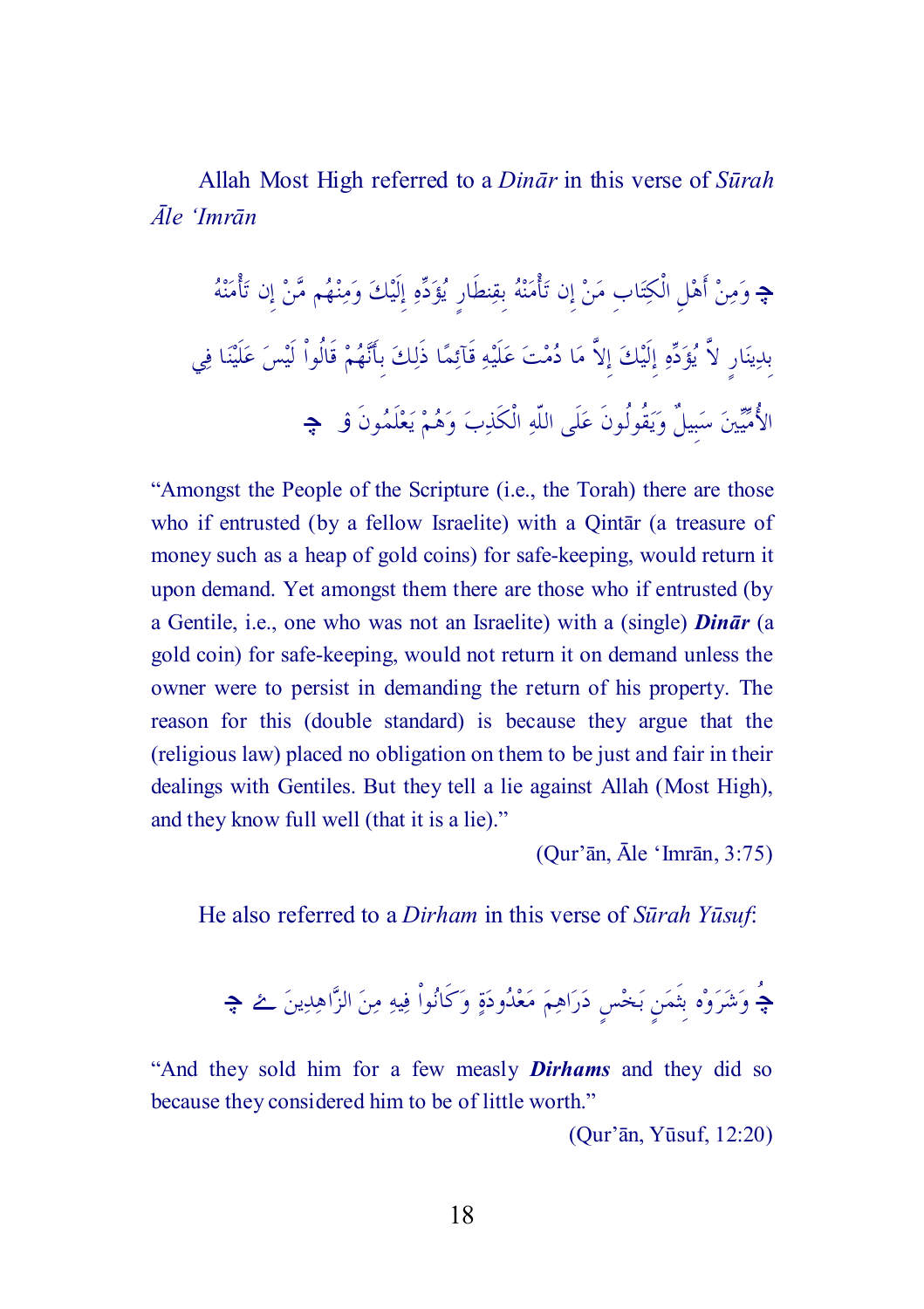In both these verses of the Qur'ān Allah Most High has referred to 'money' as 'gold' and 'silver' coins. A Dinār was a gold coin with intrinsic value, and a Dirham or silver coin, also had intrinsic value. Both are firmly located in Allah's creation and both possess value assigned to them by Allah Himself Who is the creator of wealth.

There are other verses of the Qur'ān that also refer to gold and silver as wealth, and such wealth could be used as money in the form of gold Dinārs and silver Dirhams:

U زين للناسِ حب الشهوات من النساء والْبنِين والْقَناطيرِ الْمقَنطَرة من الذَّهبِ والْفضة والْخيلِ الْمسومة والأَنعامِ والْحرث ذَلك متاع الْحياة الدنيا واللّه عنده حسن الْمآبِ ۈ W

"Beautified for mankind is love of the joys (that come) from women and offspring; and stored-up heaps of gold and silver (i.e., heaps of Dinārs and Dirhams), and horses branded (with their mark), and cattle and land. That is comfort of the life of the world. Allah! With Him is a more excellent abode."

(Qur'ān, Āle 'Imrān, 3:14)

U إِنَّ الَّذين كَفَرواْ وماتواْ وهم كُفَّار فَلَن يقْبلَ من أَحدهم ملْءُ الأرضِ ذَهبا ولَوِ افْتدى بِه أُولَـئك لَهم عذَاب أَليم وما لَهم من ناصرِين [ W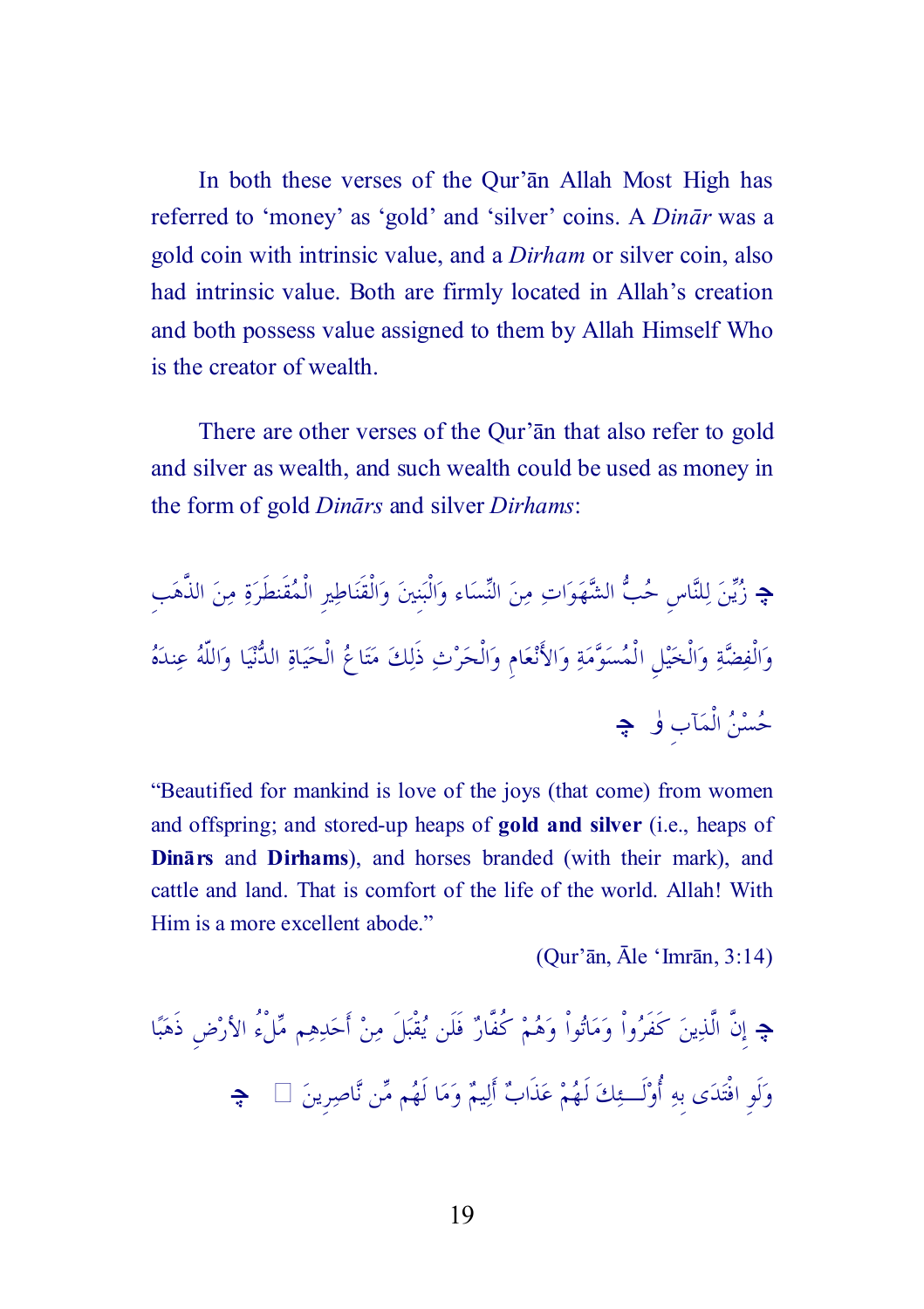"Lo! those who disbelieve, and die in disbelief, the (whole) earth full of gold would not be accepted from such an one if it were offered as a **ransom** (hence as money through which he seeks to ransom his soul). Theirs will be a painful doom and they will have no helpers."

(Qur'ān, Āle 'Imrān, 3:91)

U يا أَيها الَّذين آمنواْ إِنَّ كَثيرا من الأَحبارِ والرهبان لَيأْكُلُونَ أَموالَ الناسِ بِالْباطلِ ويصدونَ عن سبِيلِ اللّه والَّذين يكْنِزونَ الذَّهب والْفضةَ ولاَ ينفقُونها فِي سَبيلِ اللّهِ فَبَشِّرْهُم بِعَذَابٍ أَلِيمٍ ك

"O ye who believe! Lo! many of the (Jewish) rabbis and the (Christian) monks devour the wealth of mankind wantonly and debar (men) from the way of Allah. They who hoard up gold and silver and spend it not (this would obviously be in the context of use of gold and silver as money) in the way of Allah, unto them give tidings (O Muhammad) of a painful doom."

(Qur'ān, al-Tauba, 9:34)

U ولَولَا أَن يكُونَ الناس أُمةً واحدةً لَجعلْنا لمن يكْفُر بِالرحمنِ لبيوتهِم سقُفًا من فَضة ومعارِج علَيها يظْهرونَ ] ولبيوتهِم أَبوابا وسررا علَيها يتكؤونَ پ وزخرفًا وإِن كُلُّ ذَلك لَما متاع الْحياة الدنيا والْآخرةُ عند ربك للْمتقين ٿ  $\Rightarrow$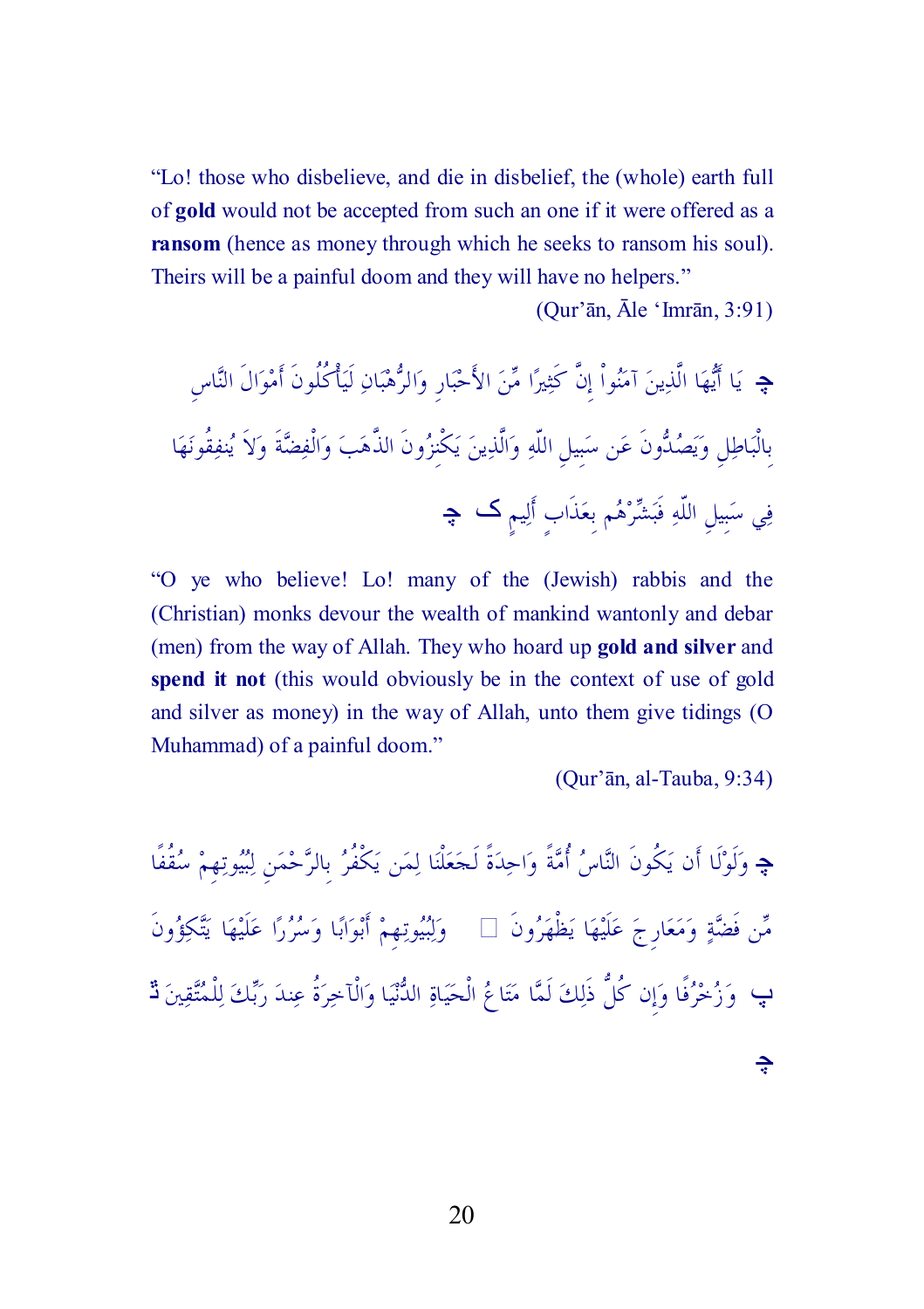"And were it not that (all) men might become of one (evil) way of life, We would provide, for everyone that blasphemes against (Allah) Most Gracious, silver roofs for their houses and (silver) stair-ways on which to go up, and (silver) doors to their houses, and thrones (of silver) on which they could recline, and also Zukhruf (i.e., gold). But all this were nothing but conveniences of the present life: The Hereafter, in the sight of thy Lord is for those who fear (Him)."

(Qur'ān, Zukhruf, 43:33-5)

U وإِنْ أَردتم استبدالَ زوجٍ مكَانَ زوجٍ وآتيتم إِحداهن قنطَارا فَلاَ تأْخذُواْ مِنْهُ شَيْئًا أَتَأْخُذُونَهُ بُهْتَاناً وَإِثْماً مُّبيناً ﭽ

"And if you wish to have (one) wife in place of another and you have given one of them a Qintār (i.e., a treasure of gold and silver coins), then take not from it anything; would you take it by slandering (her) and (doing her) manifest wrong?"

(Qur'ān, al-Nisā, 4:20)

The Qur'ān goes on to reveal the extraordinary news that gold and silver would maintain their status as things of great value in the next world as well. In other words, gold and silver possess a spiritual reality as things of value, in addition to their value in this material world:

U عاليهم ثياب سندسٍ خضر وإِستبرق وحلُّوا أَساوِر من فضة وسقَاهم ربهم شرابا طَهورا W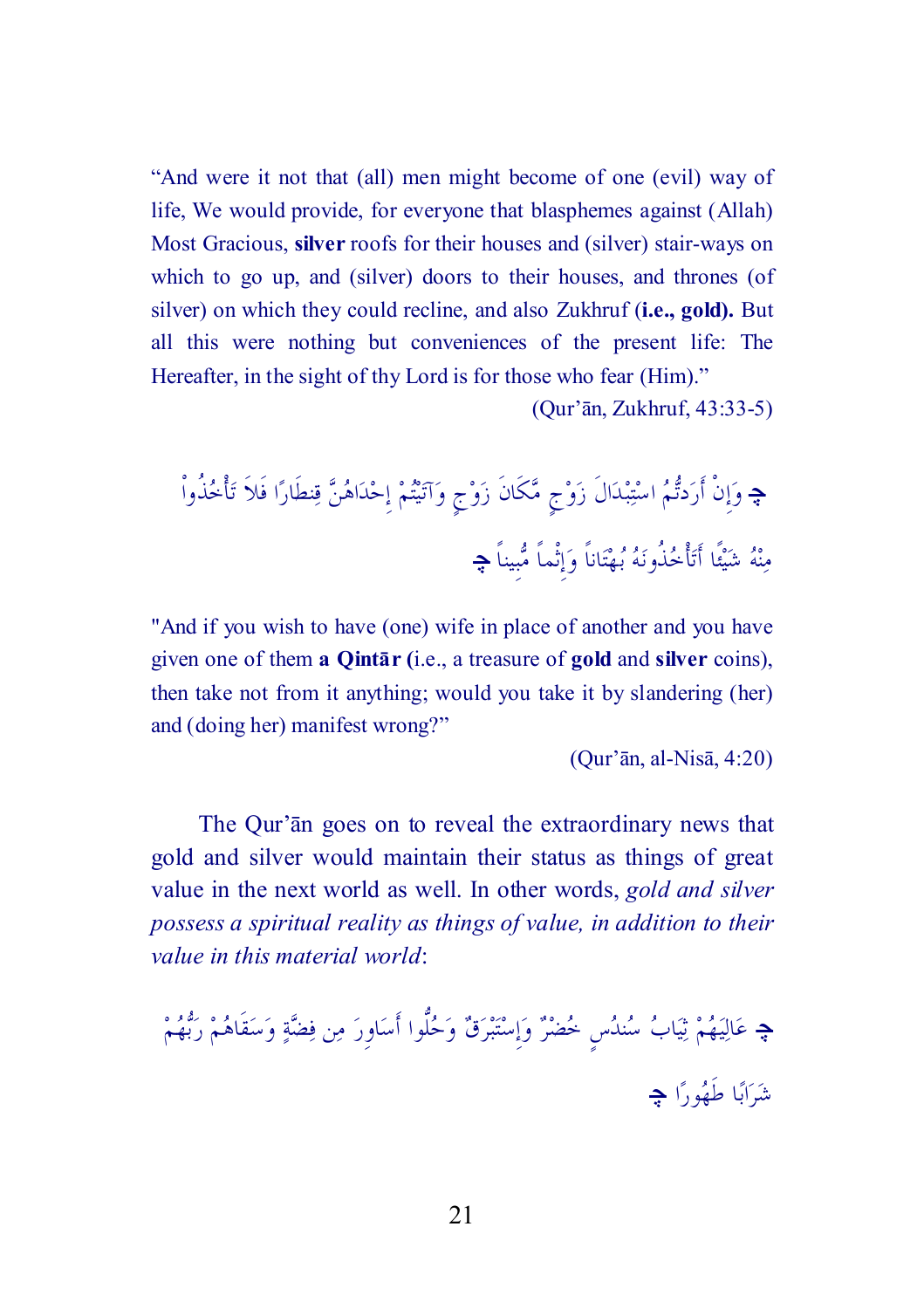"Their raiment will be fine green silk embroidered in gold. Bracelets of silver will they wear. Their Lord will quench their thirst with a drink (sparkling) with purity." [This verse, as well as others that follow, reveal that gold and silver will remain precious and valuable in the hereafter as well.]

(Qur'ān, al-Insān, 76:21)

U يطَاف علَيهِم بِصحاف من ذَهبٍ وأَكْوابٍ وفيها ما تشتهِيه الْأَنفُس وتلَذُّ الْأَعْيُنُ وَأَنتُمْ فِيهَا خَالِدُونَ جِبَ

"Therein are brought round for them trays of gold and goblets, and therein is all that souls (i.e., hearts) desire and eyes find sweet. And you will abide therein forever."

(Qur'ān, al-Zukhruf, 43:71)

ج فَلَوْلَا أُلْقِيَ عَلَيْهِ أَسْوِرَةٌ مِّن ذَهَب أَوْ جَاء مَعَهُ الْمَلَائِكَةُ مُقْتَرِن<sup>ِ</sup>ينَ جِ

"Then why are not **gold** bracelets bestowed on him, or (why) come (not) with him angels accompanying him in procession?" [Hence they recognised gold to be precious and that it can be bestowed from above.]

(Qur'ān, al-Zukhruf, 43:53)

جِ حَنَّاتُ عَدْنٍ يَدْخُلُونَهَا يُحَلَّوْنَ فِيهَا مِنْ أَسَاوِرَ مِن ذَهَبٍ وَلُؤْلُؤًا وَلِبَاسُهُمْ فِيهَا حَرِيرٌ **ﭽ** ٌ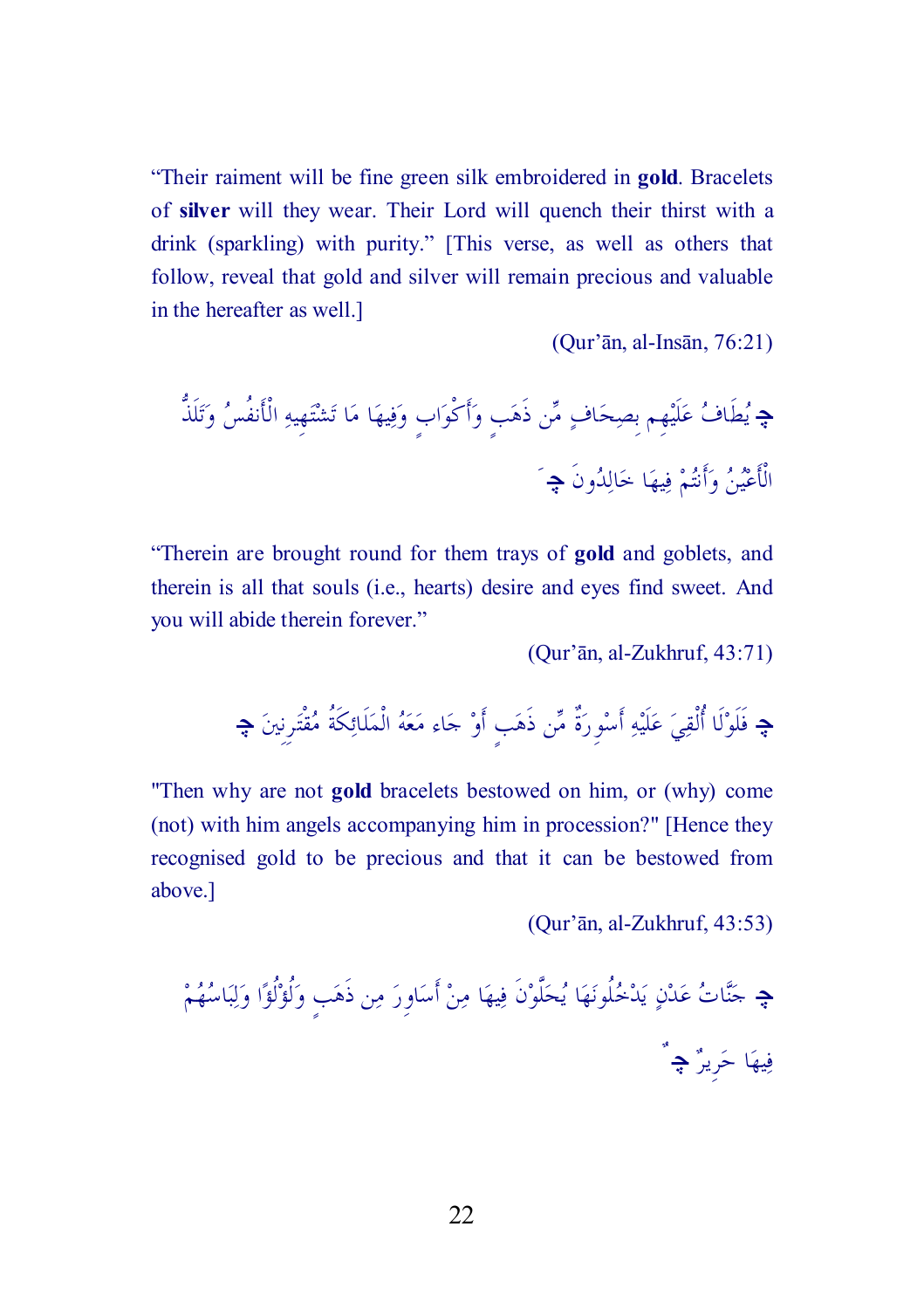"Gardens of Eternity will they enter: therein will they be adorned with bracelets of gold and pearls; and their garments there will be of silk." (Qur'ān, al-Fātir 35:33)

U إِنَّ اللَّه يدخلُ الَّذين آمنوا وعملُوا الصالحات جنات تجرِي من تحتها الْأَنْهَارُ يُحَلَّوْنَ فِيهَا مِنْ أَسَاوِرَ مِن ذَهَب وَلُؤُلُؤًا وَلِبَاسُهُمْ فِيهَا حَرِيرٌ جِنٌّ

"Allah will admit those who believe and work righteous deeds, to Gardens wherein rivers flow: they shall be adorned therein with bracelets of gold and pearls; and their garments there will be of silk."

(Qur'ān, al-Hajj, 22:23)

U أُولَئك لَهم جنات عدن تجرِي من تحتهِم الْأَنهار يحلَّونَ فيها من أَساوِر مِن ذَهَب وَيَلْبَسُونَ ثِيَابًا خُضْرًا مِّن سُندُس وَإِسْتَبْرَق مُتَّكِينَ فِيهَا عَلَى الْأَرَائِكِ نِعْمَ الثَّوَابُ وَحَسُنَتْ مُرْتَفَقًا جِ

"For them will be Gardens of Eternity wherein rivers will flow; they will be adorned therein with bracelets of **gold**, and they will wear green garments of fine silk and heavy brocade: They will recline therein on raised thrones. How good the recompense! How beautiful a couch on which to recline!"

(Qur'ān, al-Kahf, 18:31)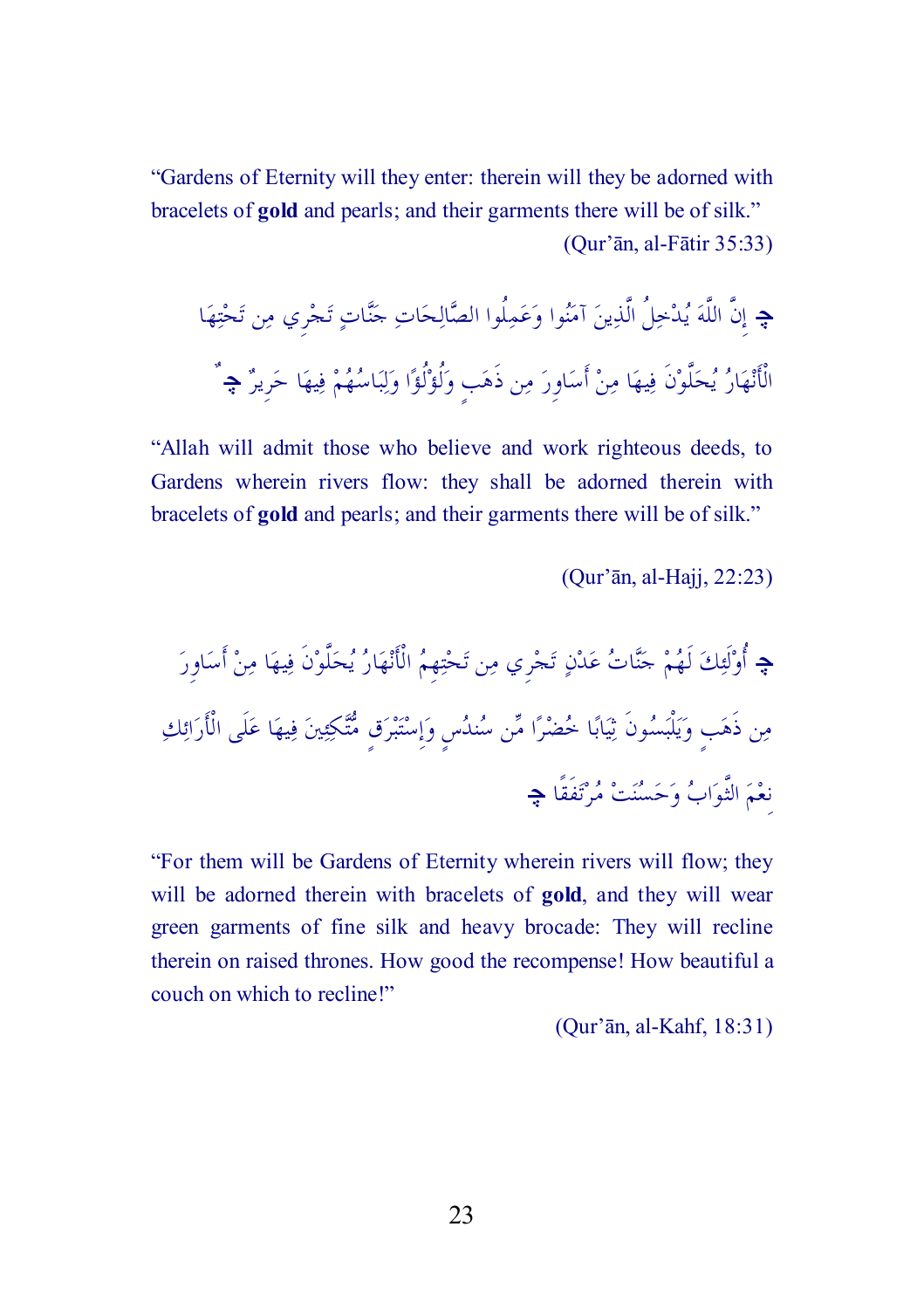جِ أَوْ يَكُونَ لَكَ بَيْتٌ مِّن زُخْرُفٍ أَوْ تَرْقَى فِي السَّمَاءِ وَلَن نُّؤْمِنَ لِرُقِيِّكَ حَتَّى .<br>تُنزِّلَ عَلَيْنَا كِتَابًا نَّقْرَؤُهُ قُلْ سُبْحَانَ ربِّي هَلْ كُنتُ إِلاَّ بَشَرًا رَّسُولاً جِ

"(Even if) you have a house adorned with **gold**, or you mount a ladder right into the skies, we shall not believe in your mounting (into the skies) until you send down to us a book that we could read." Say: "Glory to my Lord! Am I aught but a man - a messenger?" [Thus they recognised gold to be something precious and of great value.]

(Qur'ān, al-Isrā, 17:93)

Indeed, the gold *Dinār* is destined to play a very significant role on Judgement Day itself. In a very long Hadīth, the weight of goodness in a heart, when measured against a Dinār, would be the measure by which people would be taken out of the hell-fire. Here is the relevant passage from the long Hadīth:

Abū Sa'īd al-Khudri reported: When the Day of Resurrection comes a Mu'adhdhin (a proclaimer) would proclaim: "Let every people follow what they used to worship . . . ."

Then their persons would be forbidden to the Fire; and they would take out a large number of people who had been overtaken by Fire up to the middle of the shank or up to the knees. They would then say: "O our Lord not one of those about whom Thou didst give us command remains in it (in Jahannam)". He will then say: "Go back and bring out (from the hell-fire) those in whose hearts you find good of the weight of a Dinār." Then they will take out a large number of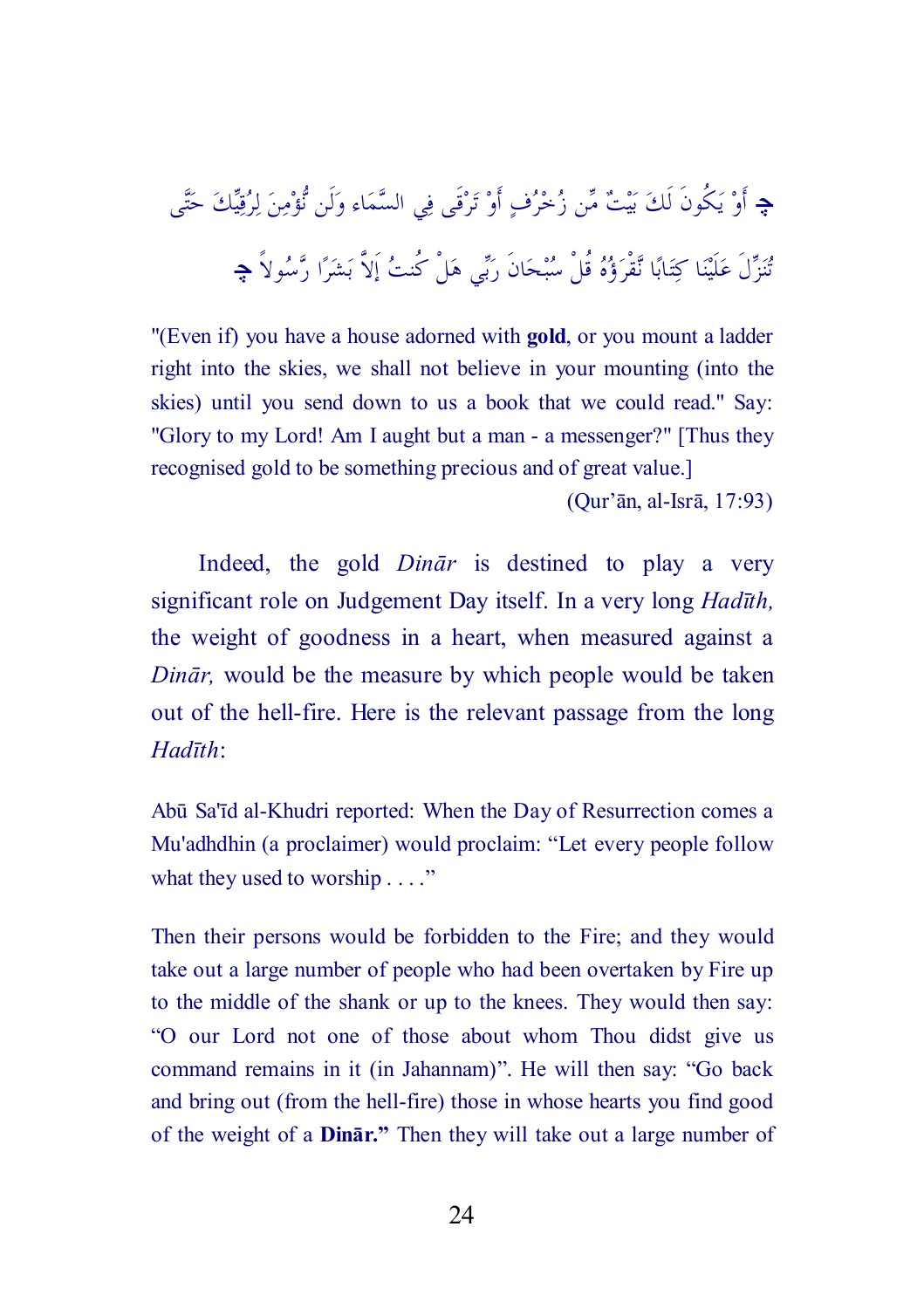people. Then they would say: "O our Lord! We have not left anyone about whom You commanded us." He will then say: "Go back and bring out those in whose hearts you find as much as half a **Dinar** of good." Then they will take out a large number of people, and would say: "O our Lord! not one of those about whom Thou commanded us we have left in it." Then He would say: "Go back and in whose heart you find good to the weight of a particle bring him out." They would bring out a large number of people, and would then say: "O our Lord, now we have not left anyone in it (Hell) having any good in him . . . ." (Sahīh, Muslim)

The above verses of the Qur'ān and the above Hadīth demonstrate that gold and silver were created by Allah Most High with great value bestowed on them, and that such value would survive this mundane world to be retained in the next world as well. The verses also demonstrate that Allah Most High, in His wisdom, created gold and silver to be used, among other things, as money. Whoever is so blind as to challenge this clear fact should prepare himself to defend his view on Judgement Day.

Money with intrinsic value has today disappeared from the money-system used around the world. The entire Muslim world is also guilty of having abandoned 'money' that is firmly grounded in the Qur'ān itself and which is of value even in the hereafter. Muslims have already paid a horrible price for having abandoned that 'sacred money' and accepted in its place an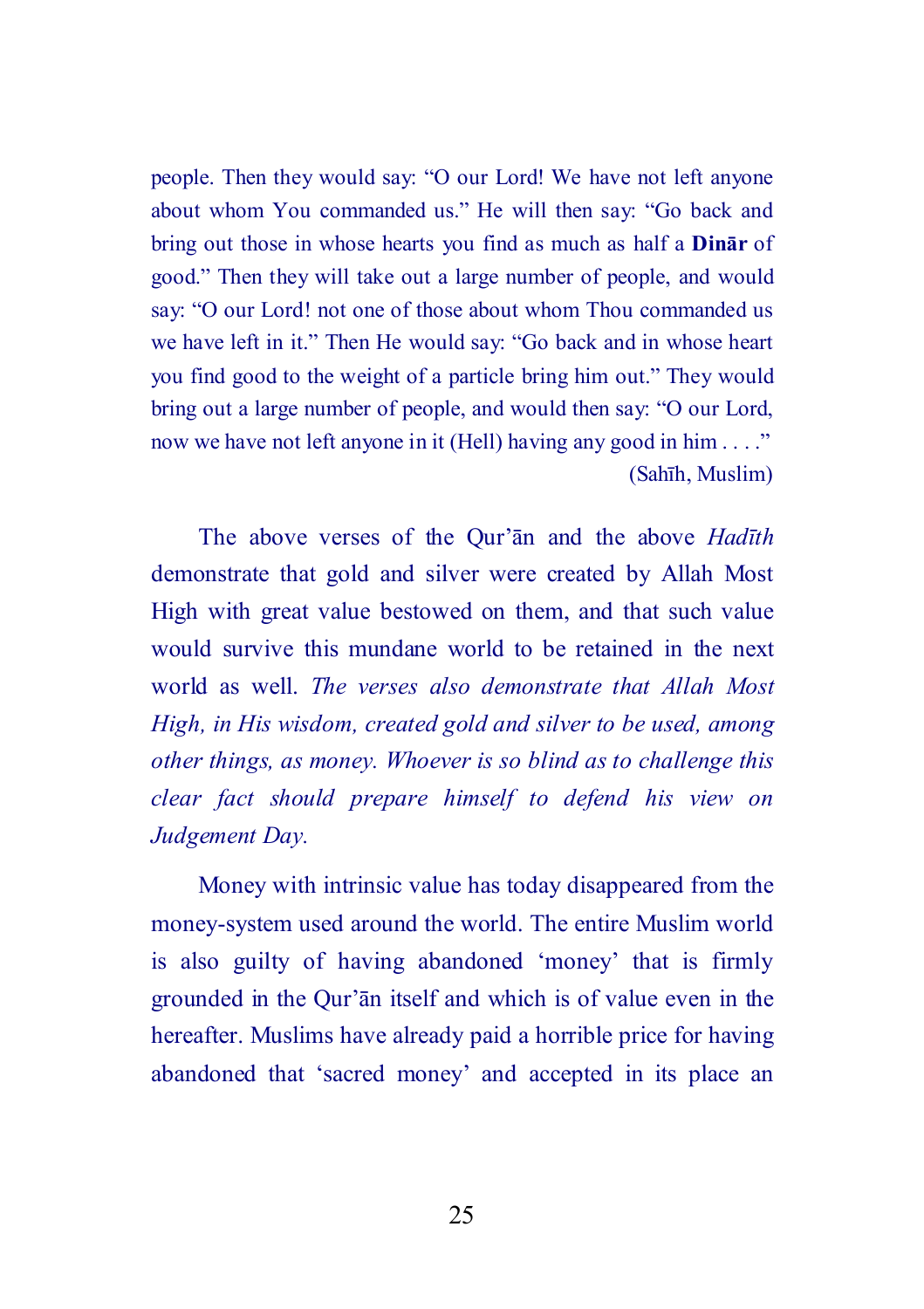utterly fraudulent means of exchange in the form of 'secular money'.

Our purpose in this essay is to explain, briefly of course, how and why the disappearance of *Sunnah* money has occurred. We ask that those who read, understand and agree with the arguments presented in this essay, respond to the following command of Prophet Muhammad (sallalahu 'alaihi wa sallam):

Abū Sa'īd al-Khudri said: I heard the Messenger of Allah say: "Whosoever of you sees (anything that is) evil, let him change it with his hand; and if he is not able to do so, then with his tongue; and if he is not able to do so, then with his heart; and that is the weakest (state of) faith."

(Sahīh, Muslim)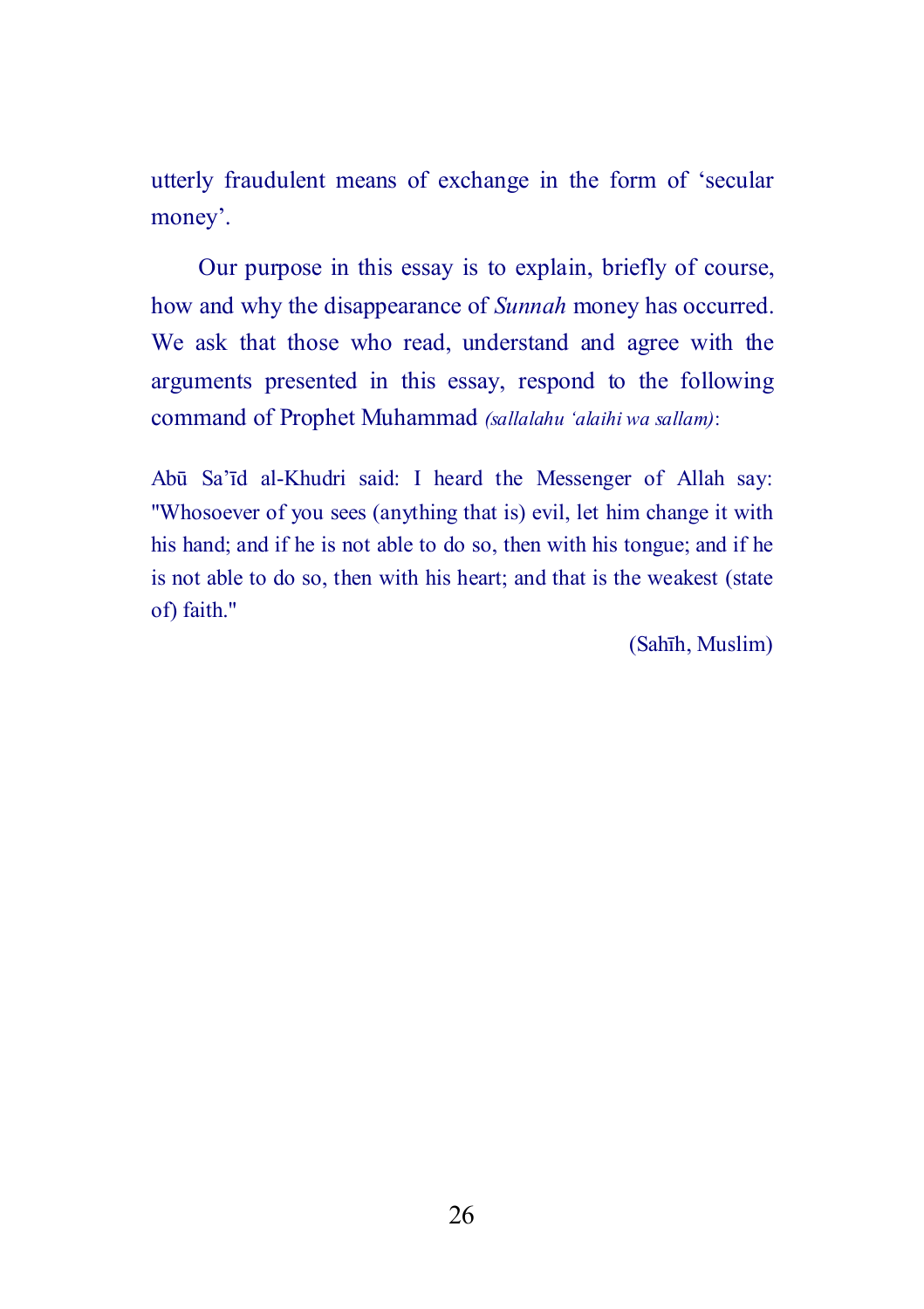### CHAPTER THREE

## THE GRAND DESIGN

There is a grand design that links international politics, international monetary economics and religion with today's fraudulent monetary system. Let us explain.

Every Jewish child knows about, and believes in, a divine promise communicated to the Israelite people in which Allah Most High promised that history would end with one man, who would be a Prophet and the Messiah, ruling the whole world from the throne of David ('alaihi al-Salām) in Holy Jerusalem with eternal rule. Jews concluded there-from that history would end with Pax Judaica (a Judeo-world-order), and with Jerusalem once more at the center of the world as it was at the time of Solomon ('alaihi al-Salām). They believed that Pax Judaica would validate the Jewish claim to truth, while invalidating all other such claims.

It is quite remarkable that Muslims and Christians both share with Jews the belief that the historical process would culminate with the Messiah ruling the world with justice from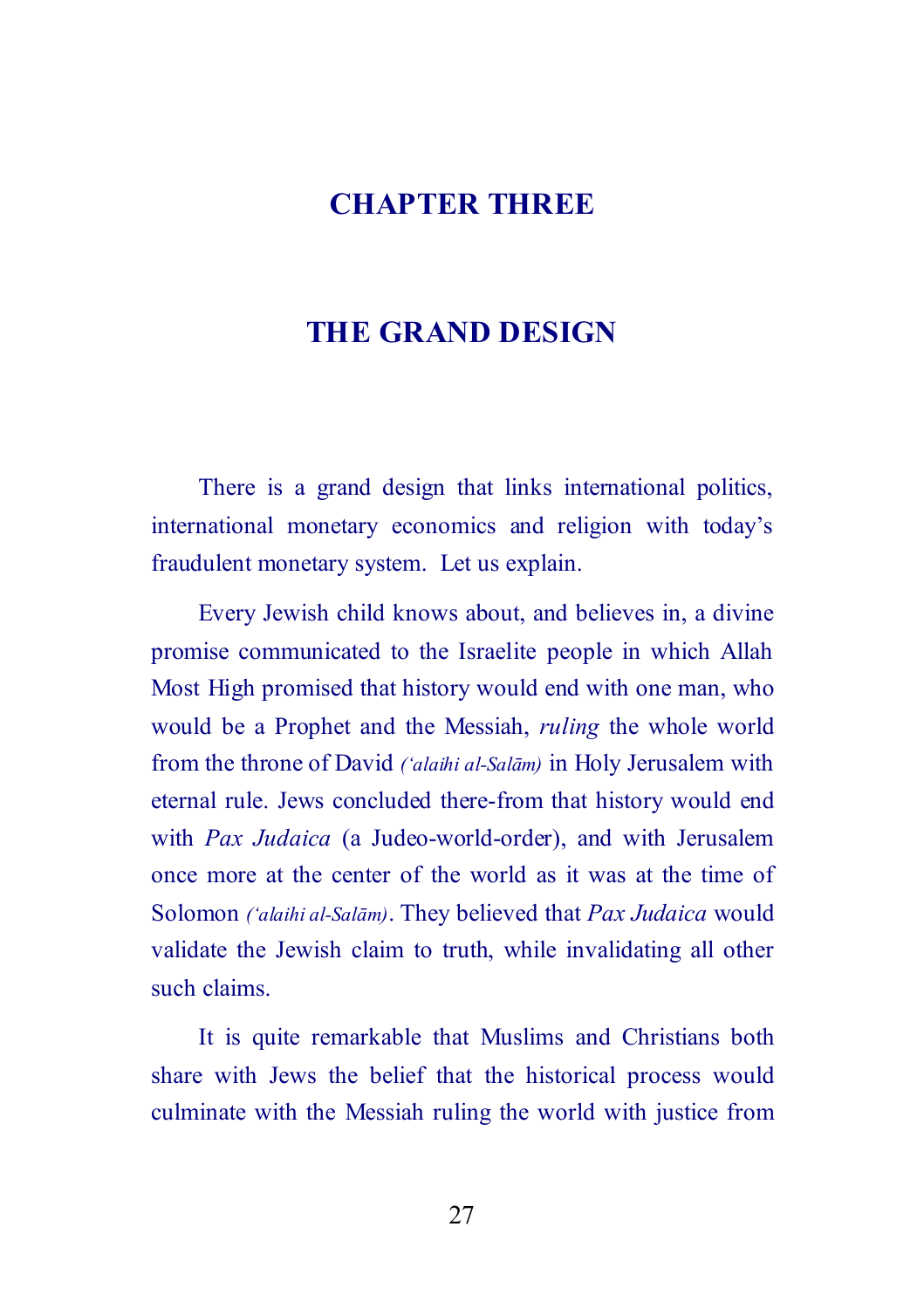Holy Jerusalem. However, unlike Jews, Muslims and Christians both believe that Jesus, the son of the Virgin Mary, was the divinely promised Messiah. They also both believe that he was raised into the heavens at the time of the attempt to crucify him, and that he would return to rule the world from Jerusalem exactly as divinely prophesied.

The Qur'ān explained the phenomenon of his return by disclosing that Jesus was not crucified but, rather, that Allah Most High caused it to appear as such:

U وقَولهِم إِنا قَتلْنا الْمسِيح عيسى ابن مريم رسولَ اللّه وما قَتلُوه وما صلَبوه ولَـكن شبه لَهم وإِنَّ الَّذين اختلَفُواْ فيه لَفي شك منه ما لَهم بِه من علْمٍ إِلاَّ اتباع الظَّن وما قَتلُوه يقينا بل رفَعه اللّه إِلَيه وكَانَ اللّه عزِيزا حكيما W

"That they said (in boast), "We killed Christ Jesus the son of Mary, the Apostle of Allah"; — but they killed him not, nor crucified him, but so it was made to appear to them, and those who differ therein are full of doubts, with no (certain) knowledge, but only conjecture to follow, for of a surety they killed him not. Nay, Allah raised him up unto Himself; and Allah is Exalted in Power, Wise.

(Qur'ān, al-Nisā, 4:157-158)

Christians have rejected that declaration of the Qur'ān, and persist in their belief that Jesus was crucified.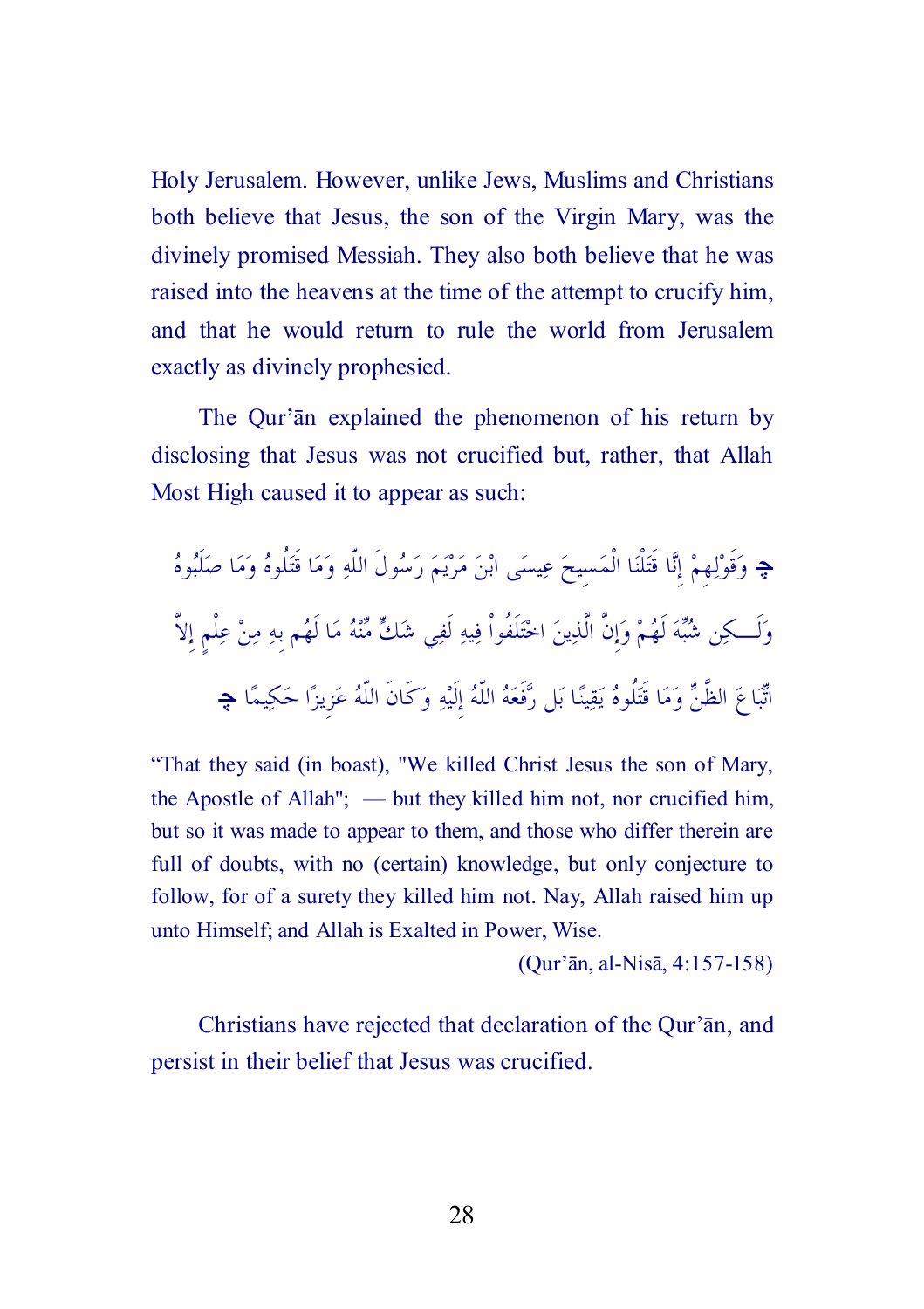Jews, on the other hand, reject Jesus as the Messiah, and await another Messiah who would liberate the Holy Land for Jews, bring them back to the Holy Land to reclaim it as their own, restore the Holy State of Israel in the Holy Land (i.e., the Holy Israel that was created by the Prophets David and Solomon), and then cause that Israel to become the ruling state in the world. That Messiah would then rule the world from Holy Jerusalem with Pax Judaica and bring back the Jewish golden age.

There is compelling evidence that continues to mysteriously unfold in the world that appears to validate the Jewish claim to truth. After all, the 'liberation' of the Holy Land took place in 1917. Then the world witnessed the subsequent return of the Jews to the Holy Land to reclaim it as their own some 2000 years after they were expelled from it by divine decree. The establishment of the present (imposter) State of Israel then followed in 1948, and subsequently growth of Israel to super-power status in the world became evident. Along the way the Judeo-Christian alliance that brought modern western civilization into being has made steady progress towards the establishment of a world government. It now appears to be only a matter of time before Israel replaces USA as the ruling state in the world, and a ruler of Israel makes his appearance as the head of a world government based in Jerusalem, and he makes the momentous claim that he is the Messiah!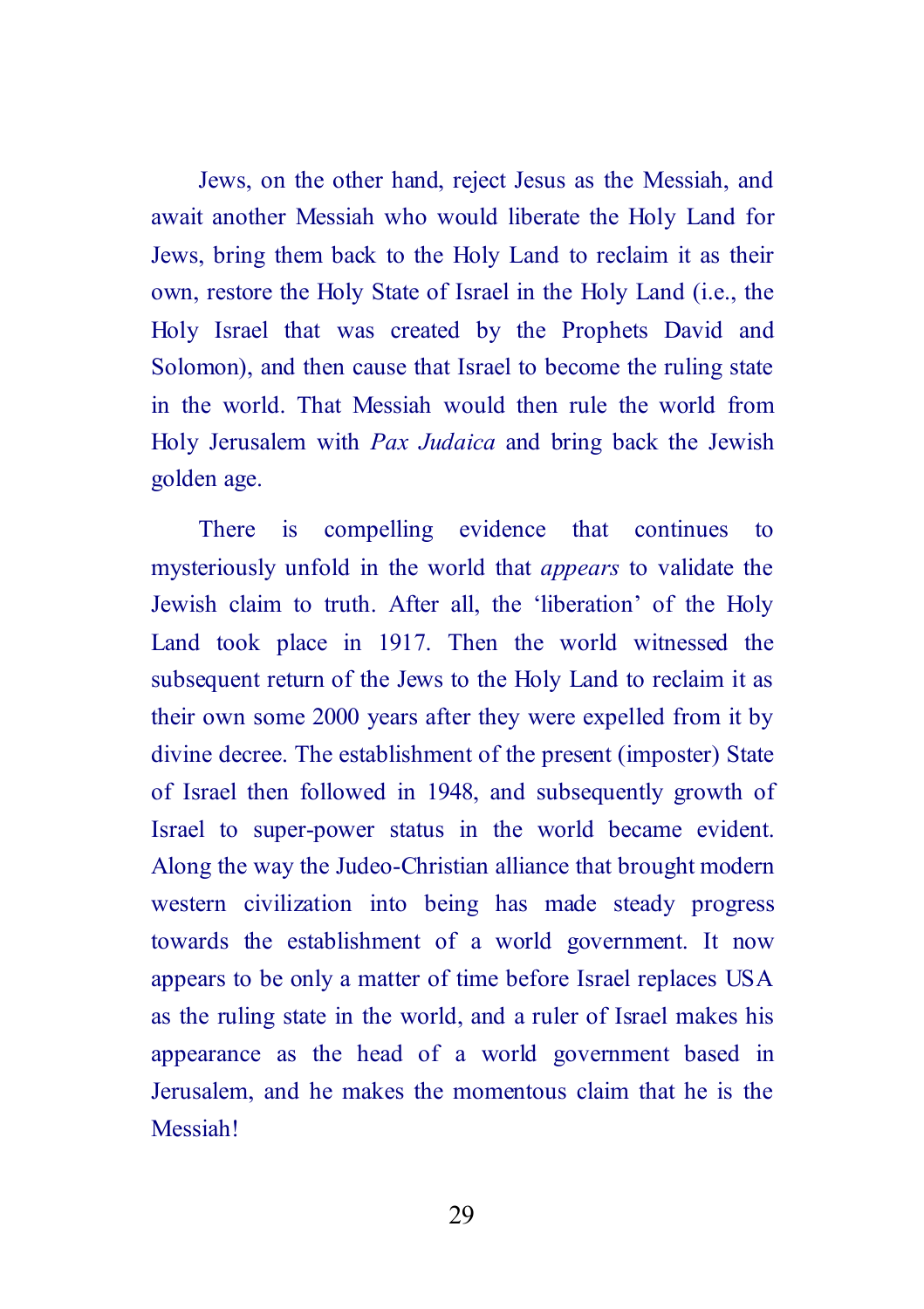Prophet Muhammad (sallalahu 'alaihi wa sallam) informed the world that Allah Most High, who had pre-knowledge of all events, had responded to the Jewish rejection of the true Messiah by creating a false Messiah. He disclosed that Allah Most High would release that evil being into the world in a dimension of time other than our own (see chapter two of 'Surah al-Kahf and the Modern Age' entitled 'The Qur'an and Time'), and with a mission to impersonate the true Messiah. Consequently Dajjāl the false Messiah would have to attempt to establish a world government through which he would rule over the world from Jerusalem.

There is information in the life of the blessed Prophet which indicates that the false Messiah was released into the world after the Prophet's Hijrah to Madina had taken place, and after the Jews of Madina had rejected him as a true Prophet and the Qur'ān as the revealed word of Allah Most High. 'Jerusalem in the Qur'ān,' has explained this subject in quite some detail.

The Prophet also disclosed that one of the most formidable weapons that the false Messiah would use to achieve his goal of ruling the world from Jerusalem would be that of reducing mankind to such a state of internal spiritual blindness that they would be incapable of perceiving his diabolical strategies and would thus be deceived. (See 'Surah al-Kahf and the Modern Age' chapter on 'Moses and Khidr'). The Prophet disclosed the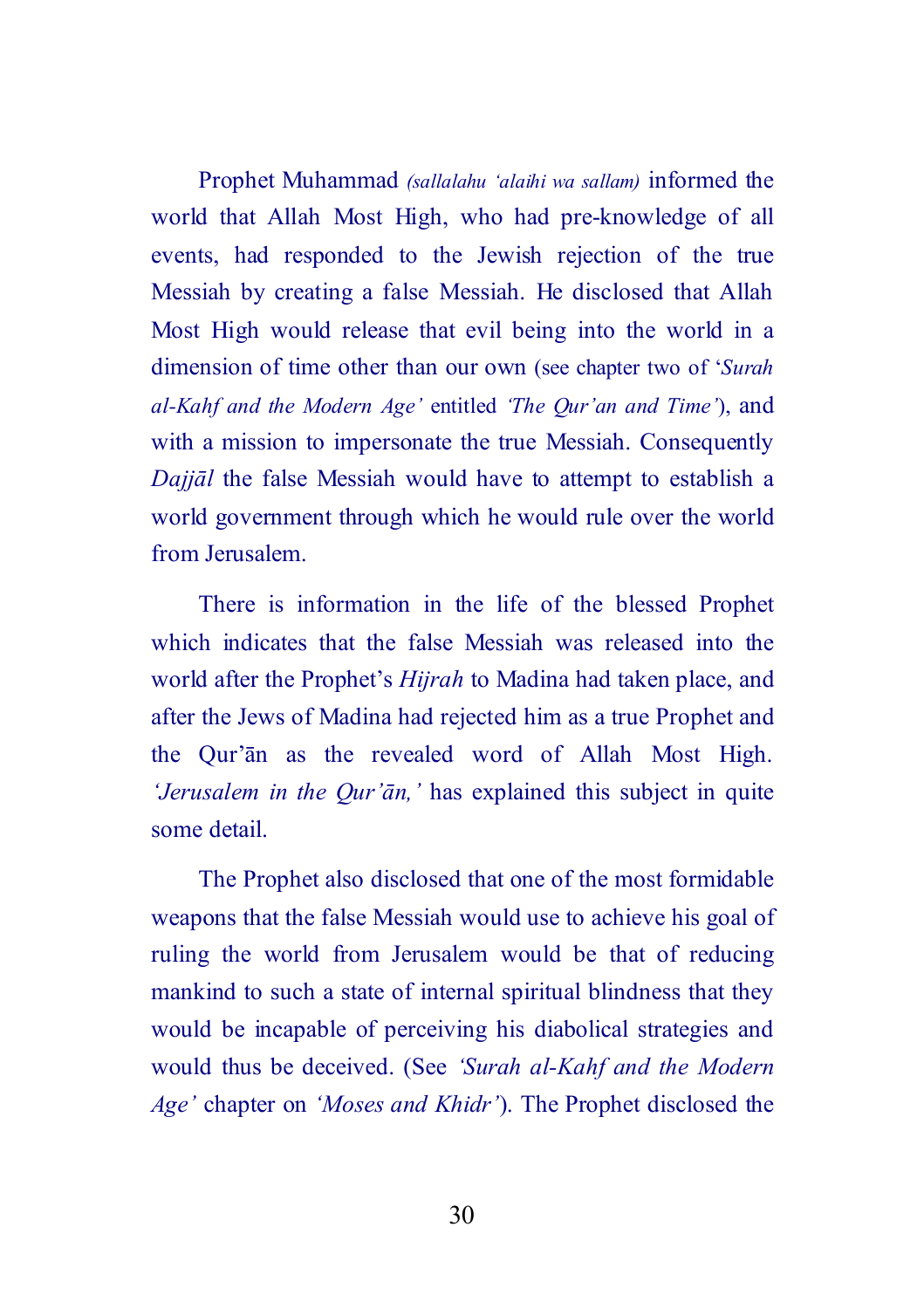supreme strategy through which the false Messiah would seek to impose his universal dictatorship over mankind to be the weapon of Ribā. With Riba he would enslave with poverty those who resist him, and empower with wealth those who accept and support him. The rich elite of mankind so created would then be used as clients and surrogates to exploit and enslave the poor masses and rule over them on behalf of the false Messiah.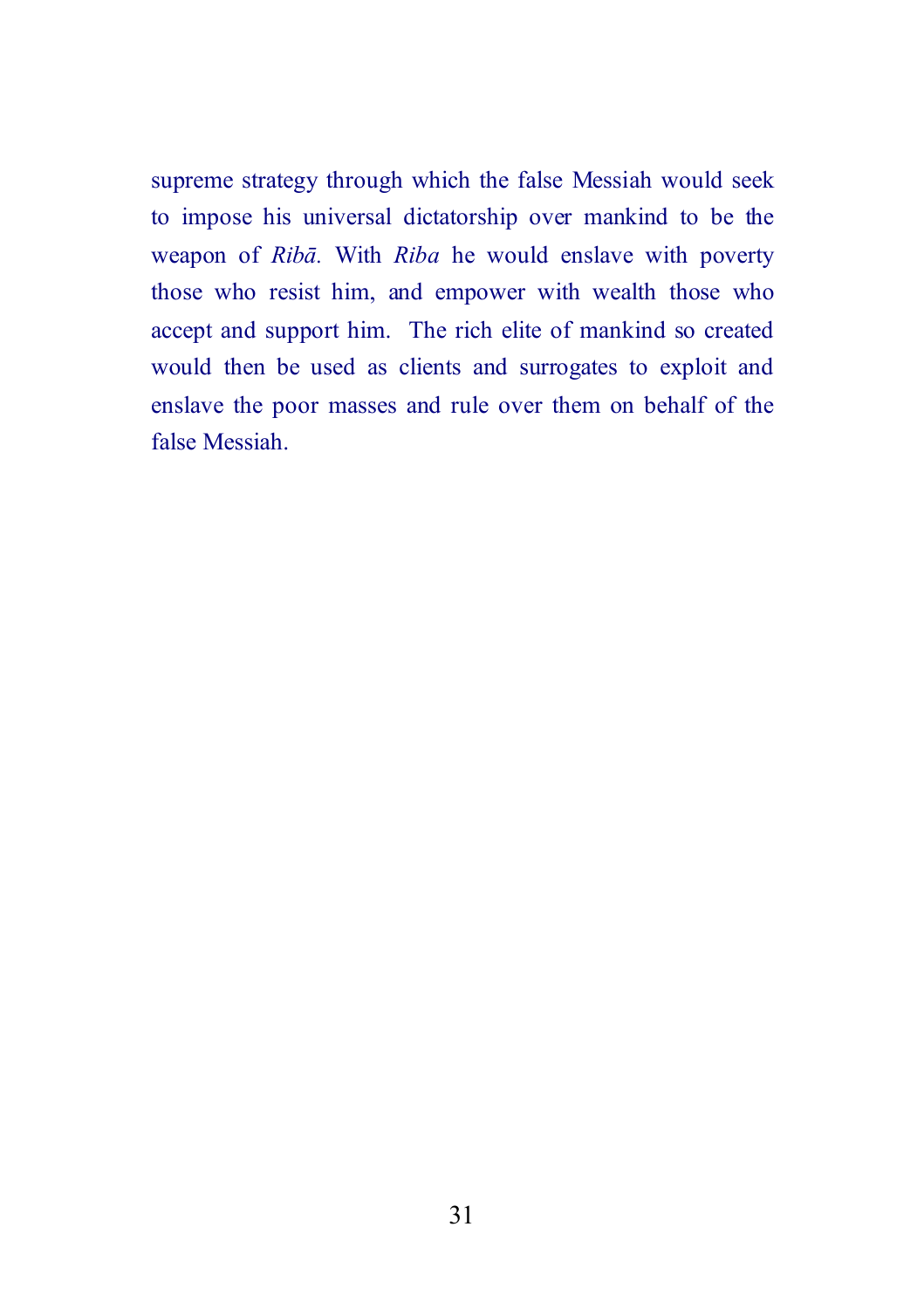#### CHAPTER FOUR

# THE GRAND DESIGN AND THE JEWISH-CHRISTIAN ALLIANCE

The Qur'ān has strictly prohibited Muslims from entering into friendly relations or an alliance with such Jews and Christians who themselves reconcile and establish Judeo-Christian friendship and alliance. It did so in the following momentous verse of Sūrah al-Māidah:

U يا أَيها الَّذين آمنواْ لاَ تتخذُواْ الْيهود والنصارى أَولياء بعضهم أَولياء بعضٍ وَمَن يَتَوَلَّهُم مِّنكُمْ فَإِنَّهُ مِنْهُمْ إِنَّ اللّهَ لاَ يَهْدِي الْقَوْمَ الظَّالِمِينَ **ڤ چ** 

"Oh you who believe (in Allah Most High) do not take (such) Jews and Christians as your friends and allies who themselves are friends and allies of each other. And whoever from amongst you turns to them with friendship and alliance belongs to them. Surely Allah will not guide a people who commit such (an act of) Dhulm (evil, wickedness)."

(Qur'ān, al-Māidah, 5:51)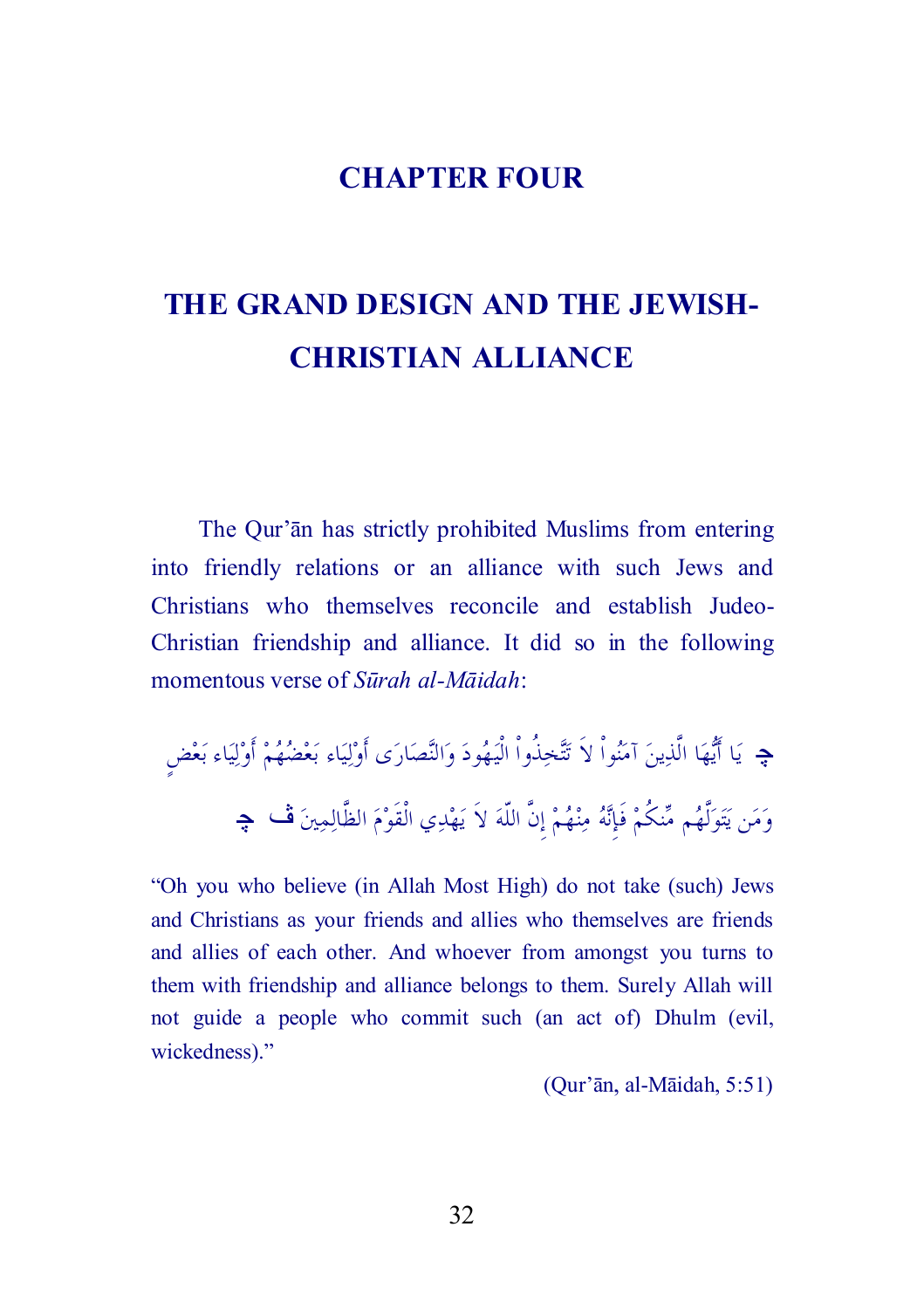We live in precisely such a world in which a Judeo-Christian alliance has emerged for the very first time in history. It is that alliance which has created modern western civilization, and which now rules the world through the United Nations Organization, etc. It has created a monetary and economic system through which it has already succeeded in unjustly enriching itself at the expense of the rest of the world. It is that Jewish-Christian alliance which established the International Monetary Fund. The reader must now question whether the Qur'anic verse quoted above has prohibited Muslim membership in international organization created and controlled by that Jewish-Christian alliance. The answer should be obvious.

A rich elite now rules over the poor masses of mankind, and the rich nations now rule over the rest of the world. In addition, the wealthy ruling elite around the world now constitute one Jamā'ah, and the stage is now set for the appearance of their one Amīr, who would rule the world from Jerusalem and would be the false Messiah.

Those who cannot recognize Dajjāl the false Messiah as the mastermind behind the present world-order, now rule almost the entire Muslim world. They consequently defy the Qur'anic prohibition while establishing and maintaining friendly ties and even alliance with that Judeo-Christian alliance. So long as such people continue to rule over Muslims,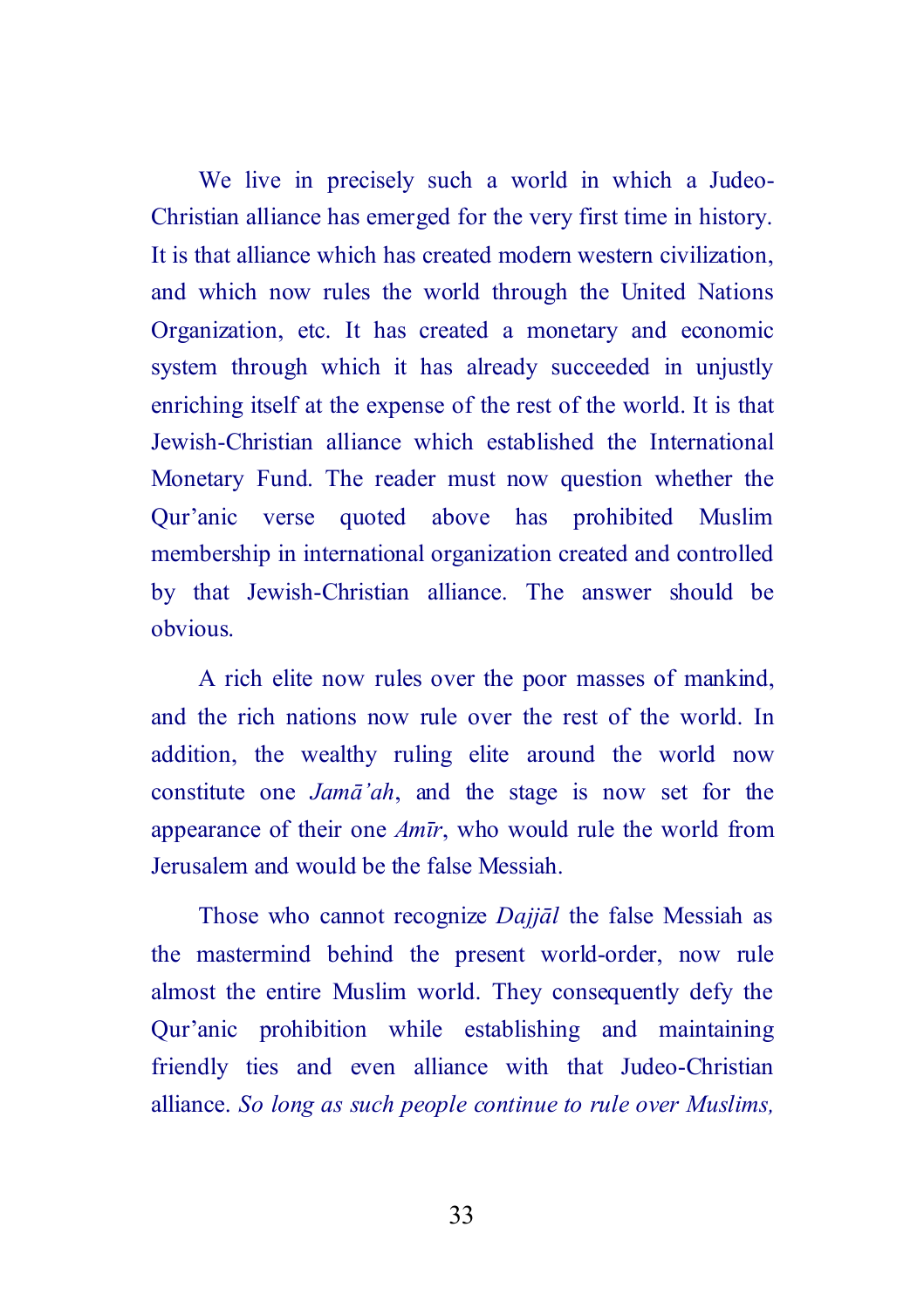the Ummah of Muhammad (sallalahu 'alaihi wa sallam) would continue to remain imprisoned in miserable poverty and incapable of resisting those who wage war on Islam on behalf of the State of Israel.

We now describe one of the processes of Riba through which *Dajjāl* empowers with wealth those who support him, and enslaves with poverty those who oppose him. What he did was to establish an international monetary system that corrupted money in such a way that it could be manipulated and made to function as a vehicle of legalized theft, gigantic fraud, and economic oppression. One of the very visible forms of such is the exploitation of labor through slave wages. Around the world of the so-called free market economy today, governments have found it necessary to impose minimum wage legislation in order to prevent bloody rebellion by those imprisoned in slave wages.

The reader can easily recognize the very heart of the process of legalized theft in the international monetary system that the Judeo-Christian alliance has created by focusing attention on an event that occurred in April 1933. The US Government enacted legislation at that time prohibiting American residents from keeping gold coins, bullion or gold certificates in their possession. Gold coins were demonetized, and were no longer permitted as legal tender. They could not be used as money. If anyone was caught with such gold after a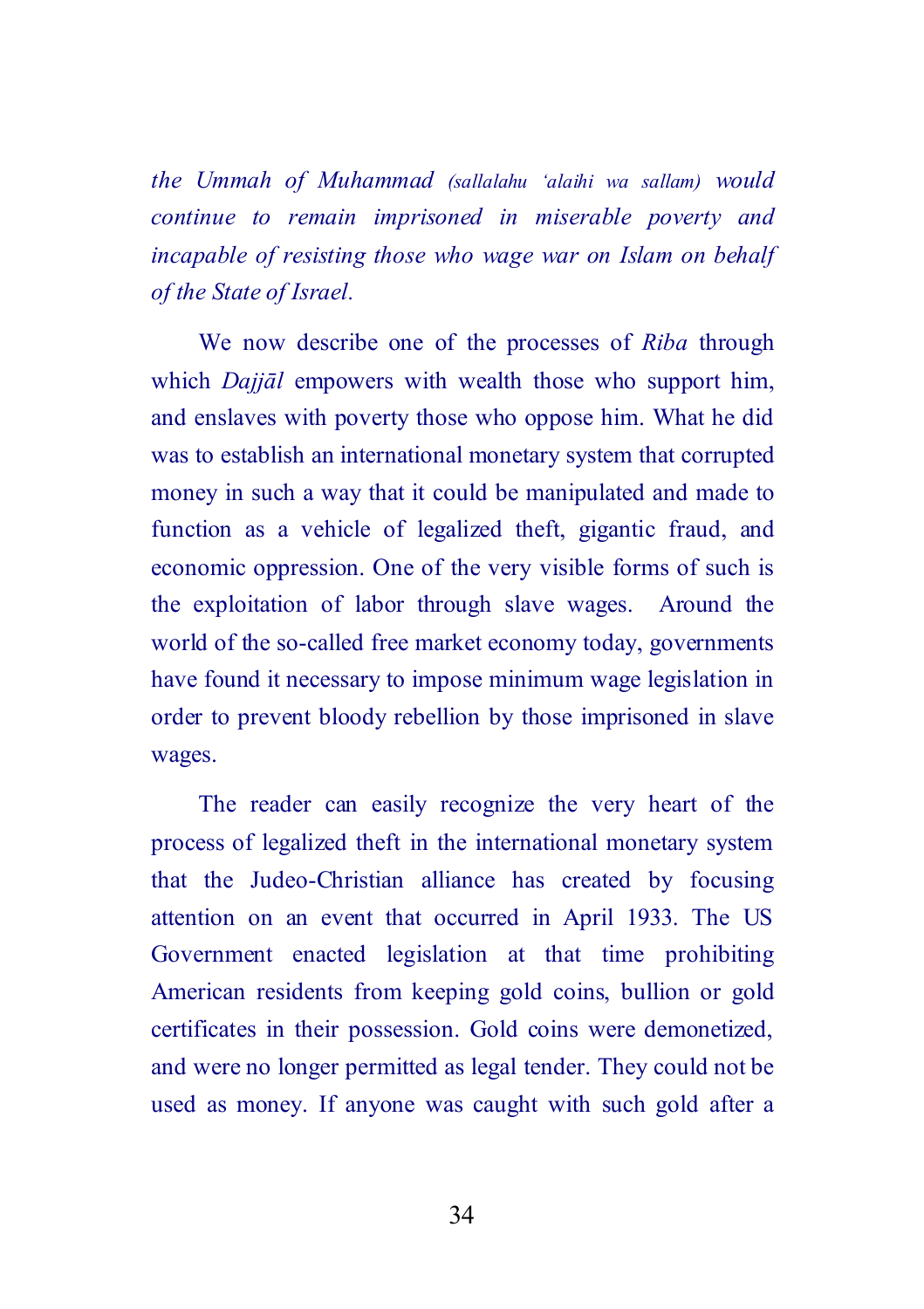certain date, he could be fined \$10,000 and/or be imprisoned for six months. In exchange for the gold coins and bullion, the Federal Reserve Bank, which is a private bank, offered paper currency (i.e., US dollars) with an assigned numerical value of \$20 for every one ounce of gold.

Most Americans rushed to exchange their gold for paper currency, but those who were aware of the rip off that was about to take place bought gold with their paper currency and then shipped the gold away to Swiss banks.

It is significant that the British government also demonetized gold coins in the same year as the US. They did so through the simple expedient of suspending the redeemability of the sterling paper pound into gold.

After all the gold in USA had been exchanged for paper currency, the US Government then proceeded in January 1934 to arbitrarily devalue the US paper dollar by 41% and to then rescind the law of prohibition concerning gold that was previously enacted. The American people rushed back to exchange their paper currency for gold at the new exchange value of \$35 per ounce of gold. In the process, they were robbed of 41% of their wealth. The reader can now easily recognize the legalized theft that takes place when paper currency is devalued.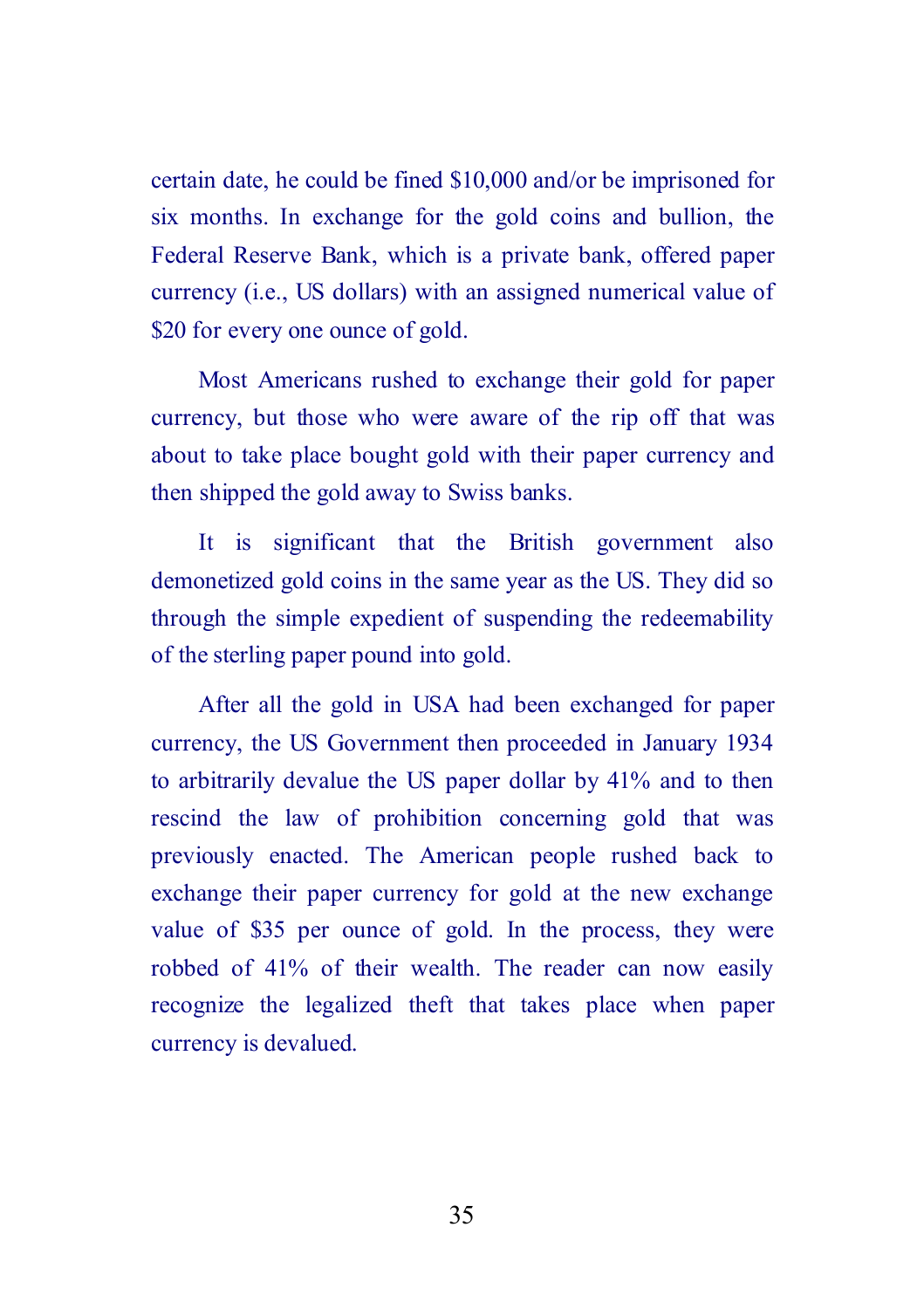The Qur'ān has specifically prohibited, hence declared Harām, such a robbery of people's wealth. It has done so, for example, in these verses of Sūrah al-Nisā and Sūrah Hūd:

 U يا أَيها الَّذين آمنواْ لاَ تأْكُلُواْ أَموالَكُم بينكُم بِالْباطلِ إِلاَّ أَن تكُونَ تجارةً عن تراضٍ منكُم ولاَ تقْتلُواْ أَنفُسكُم إِنَّ اللّه كَانَ بِكُم رحيما W

"O ye who believe! Do not appropriate each others property and wealth in a manner that is unjust and unfair: Rather, let business be transacted in a manner that brings mutual satisfaction . . . .!"

(Qur'ān, al-Nisā, 4:29)

U ويا قَومِ أَوفُواْ الْمكْيالَ والْميزانَ بِالْقسط ولاَ تبخسواْ الناس أَشياءهم ولاَ تعثَواْ في الأَرضِ مفْسِدين ڳ W

"And O my people! give just measure and weight, and do not deprive people of what is rightfully theirs by diminishing the value of their things (such as value of labor, merchandise, property, etc.) and do not commit evil in the land with intent to corrupt and destroy."

(Qur'ān, Hud, 11:85)

And Prophet Muhammad (sallalahu 'alaihi wa sallam) has declared such transactions which are based on deception, and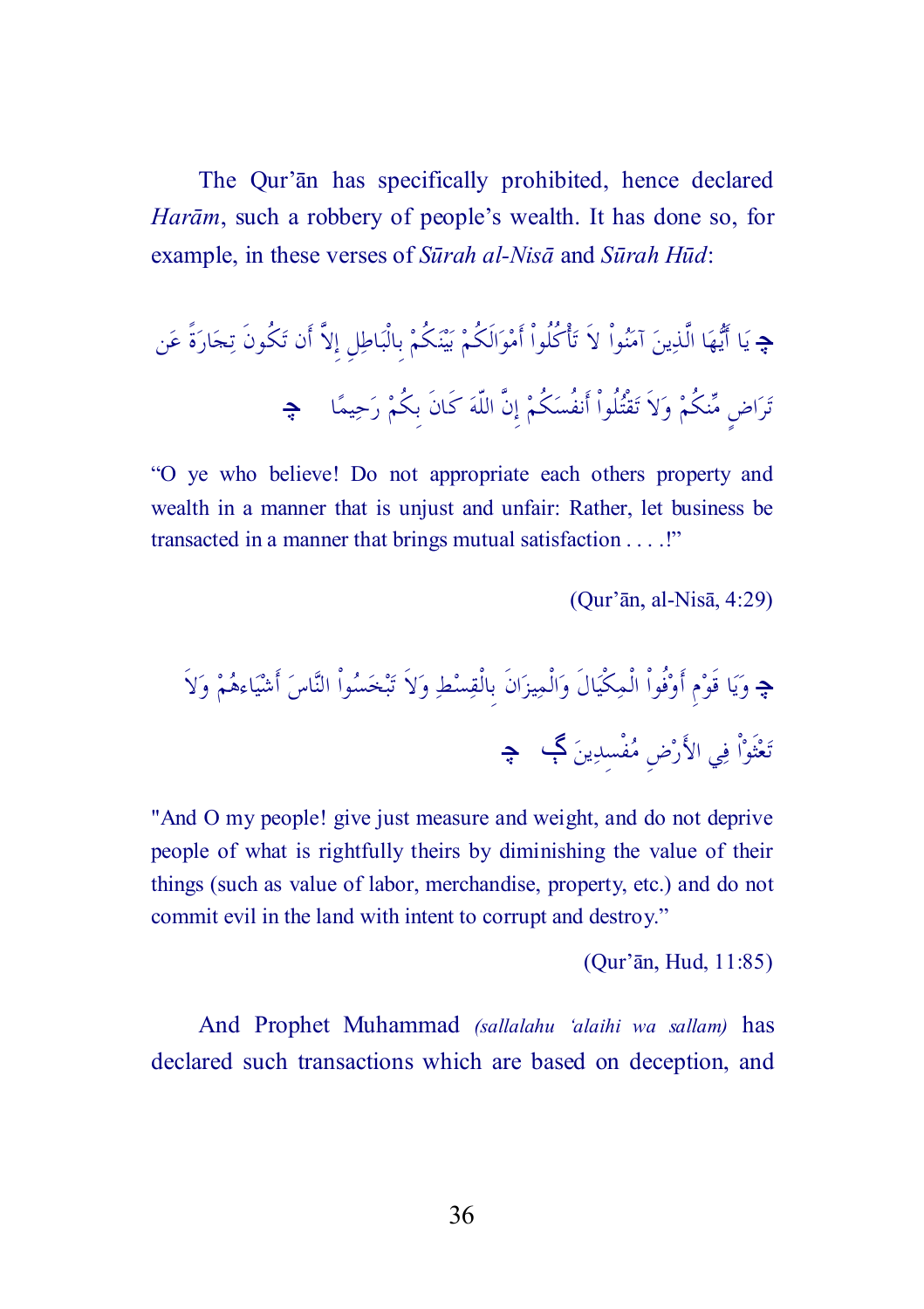which yield a profit or gain to which one is not justly entitled (i.e., acts of 'ripping off'), to be  $Rib\bar{a}$ .

The Federal Reserve Bank appeared in the above incident to have initiated a 'trial run' to test domestically the new monetary system through which a massive and unjust transfer of wealth throughout the unsuspecting world could be achieved. That transfer would take place through the simple device of creating money out of worthless paper and then forcing paper currency upon all of mankind. Those who control the monetary system would then target certain currencies and force them to be continuously devalued. As such paper currencies lost value the unsuspecting masses would suffer massive loss of wealth, however, their 'loss' would result in 'gain' for others.

Less than two years earlier, in September 1931, the British pound was devalued by 30% and this gradually increased to 40% by 1934. France then followed with a devaluation of the French Franc by 30%, the Italian Lira was devalued by 41%, and the Swiss Franc by 30%. The same thing subsequently happened in most European countries. Only Greece went beyond the rest of Europe to devalue its currency by a whopping 59%.

What appeared to be "beggar thy neighbor" policies of 1930s — using currency devaluations to increase the competitiveness of a country's export products in order to reduce balance of payments deficits — resulted in plummeting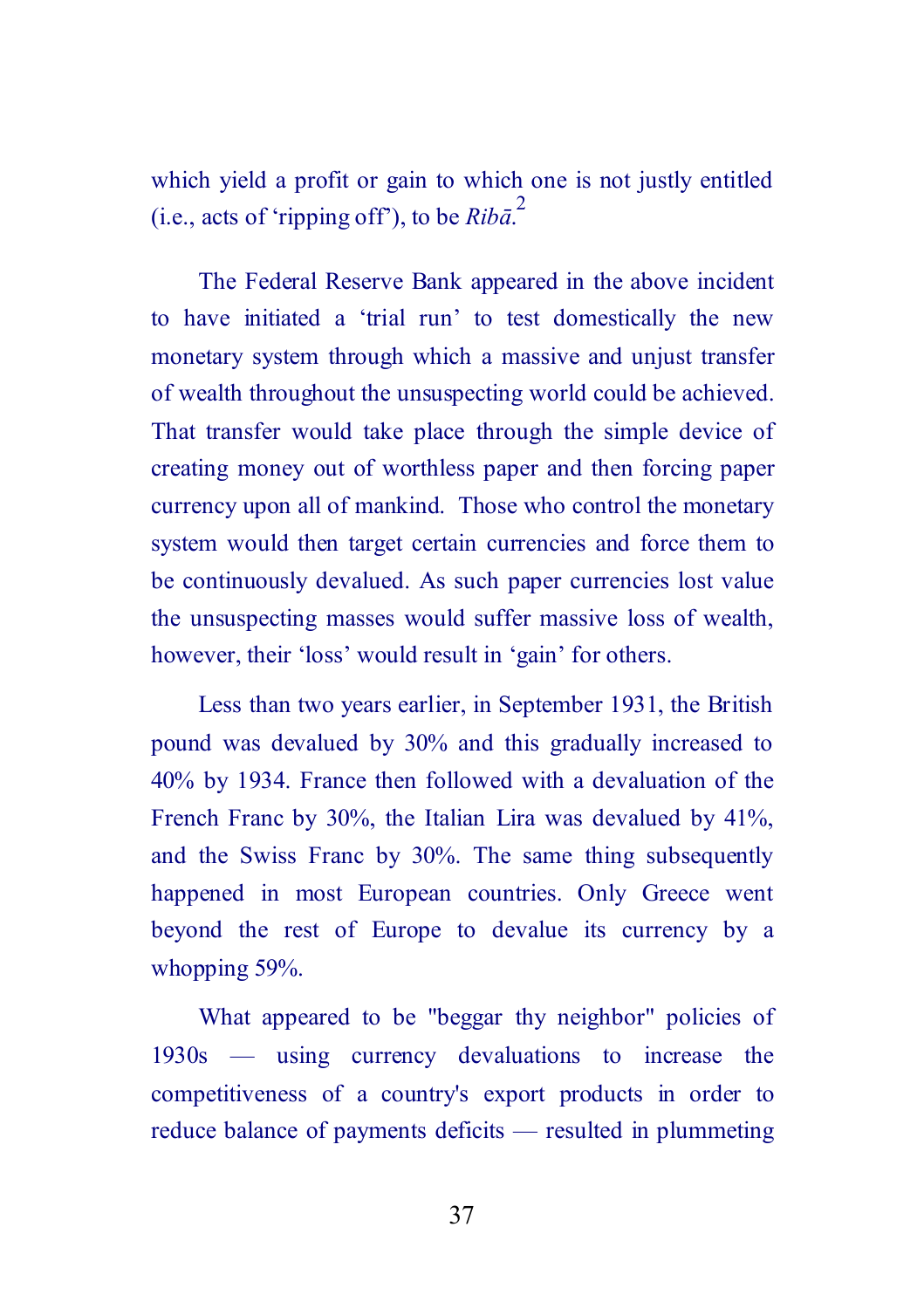national incomes, shrinking demand, mass unemployment, and an overall decline in world trade that came to be known as the Great Depression. However, it prepared the way for the imposition of an international monetary system that ostensibly sought to bring order and prevent chaos in the world of money and trade. In other words, the Great Depression was artificially contrived in order to justify the imposition of an international monetary system that would bring order to a chaotic world of money.

This unusual and highly suspicious collaboration amongst European countries in the almost simultaneous and utterly fraudulent devaluation of their currencies should have awakened Muslims to the grave dangers posed by the European Judeo-Christian monetary system of paper currencies.

The Judeo-Christian alliance went on to establish a 'paper currency' international monetary system at Bretton Woods. They used the link between the US dollar and gold in the Bretton Woods Agreement as a fig leaf to hide the fact that paper could now be printed and used as money without any requirement that it be redeemable in the market in real money, i.e., money with intrinsic value. The Bretton Woods Agreement paved the way for the International Monetary Fund to be established in 1944 with the explicit function of maintaining an international monetary system of precisely such nonredeemable paper currencies. By 1971 even the *fig leaf*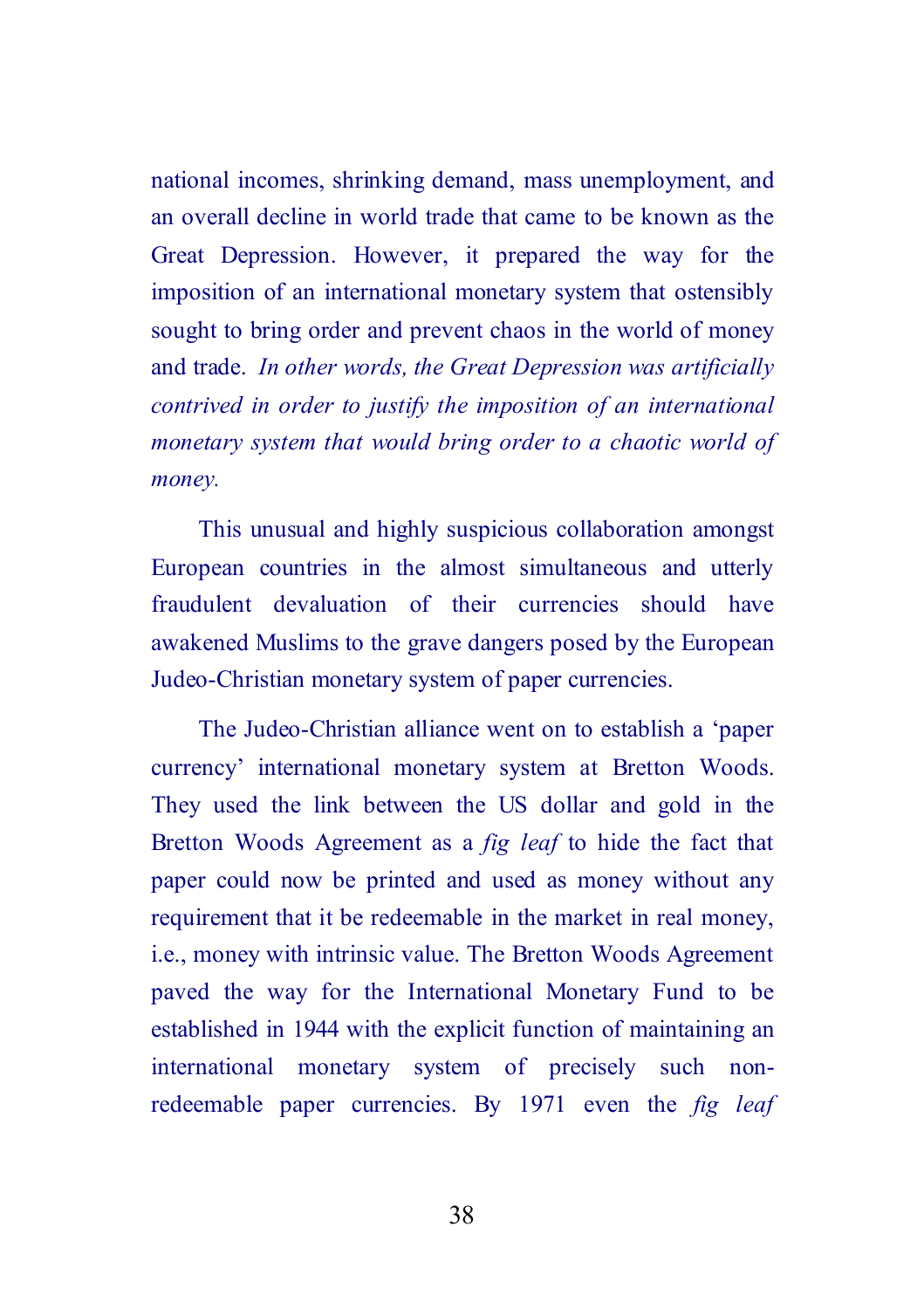disappeared when USA reneged on its treaty obligation under international law to redeem US dollars for gold.

It is amazing, really, that there was no significant Islamic intellectual response to warn and mobilise Muslims to oppose the new fraudulent monetary system. If scholars of Islam were blinded by the *fig leaf* that was the US dollar, and could not see the fraudulent nature of the monetary system, there has been no fig leaf since 1971 that could cover the shame of legalised theft. Yet the world of Islamic scholarship still failed to see that modern paper money was *Harām*. Consequently, the entire Muslim world blindly followed the Judeo-Christian alliance into the proverbial monetary lizard's hole.

As the European Judeo-Christian alliance decolonised the rest of the colonised world they ensured that the decolonised non-European world was absorbed into the new monetary system through membership in the International Monetary Fund.

The Articles of Agreement of the IMF prohibited the use of gold as money.<sup>3</sup> It did so by prohibiting any link between gold and paper currencies other than the US dollar. Art. 4 Section  $2(b)$  of the Articles of Agreement stated: "exchange" arrangements may include (i) the maintenance by a member of a value for its currency in terms of the special drawing right or another denominator, other than gold, selected by the member, or (ii) cooperative arrangements by which members maintain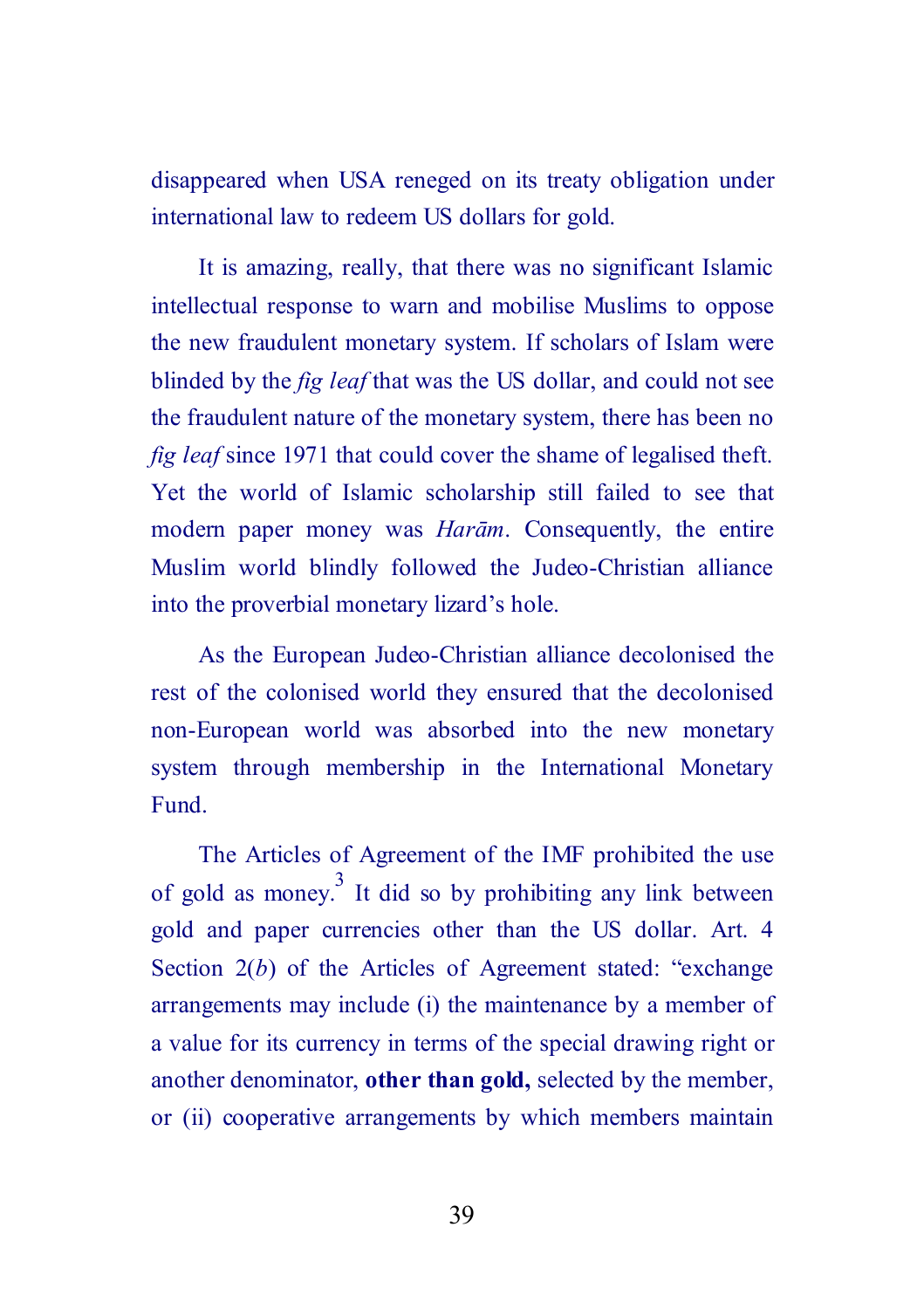the value of their currencies in relation to the value of the currency or currencies of other members, or (iii) other exchange arrangements of a member's choice."

In April 2002, US Congressman Ron Paul sent the following letter to both the US Treasury Department and the Federal Reserve Bank (which, incidentally, is a privately owned bank) asking why the IMF prohibits gold-backed currencies for its member states:

Dear Sirs:

I am writing regarding Article 4, Section 2b of the International Monetary Fund (IMF)'s Articles of Agreement. As you may be aware, this language prohibits countries who are members of the IMF from linking their currency to gold. Thus, the IMF is forbidding countries suffering from an erratic monetary policy from adopting the most effective means of stabilizing their currency. This policy could delay a country's recovery from an economic crisis and retard economic growth, thus furthering economic and political instability.

I would greatly appreciate an explanation from both the Treasury and the Federal Reserve of the reasons the United States has continued to acquiesce in this misguided policy. Please contact Mr. Norman Singleton, my legislative director, if you require any further information regarding this request. Thank you for your cooperation in this matter.

Ron Paul U.S. House of Representatives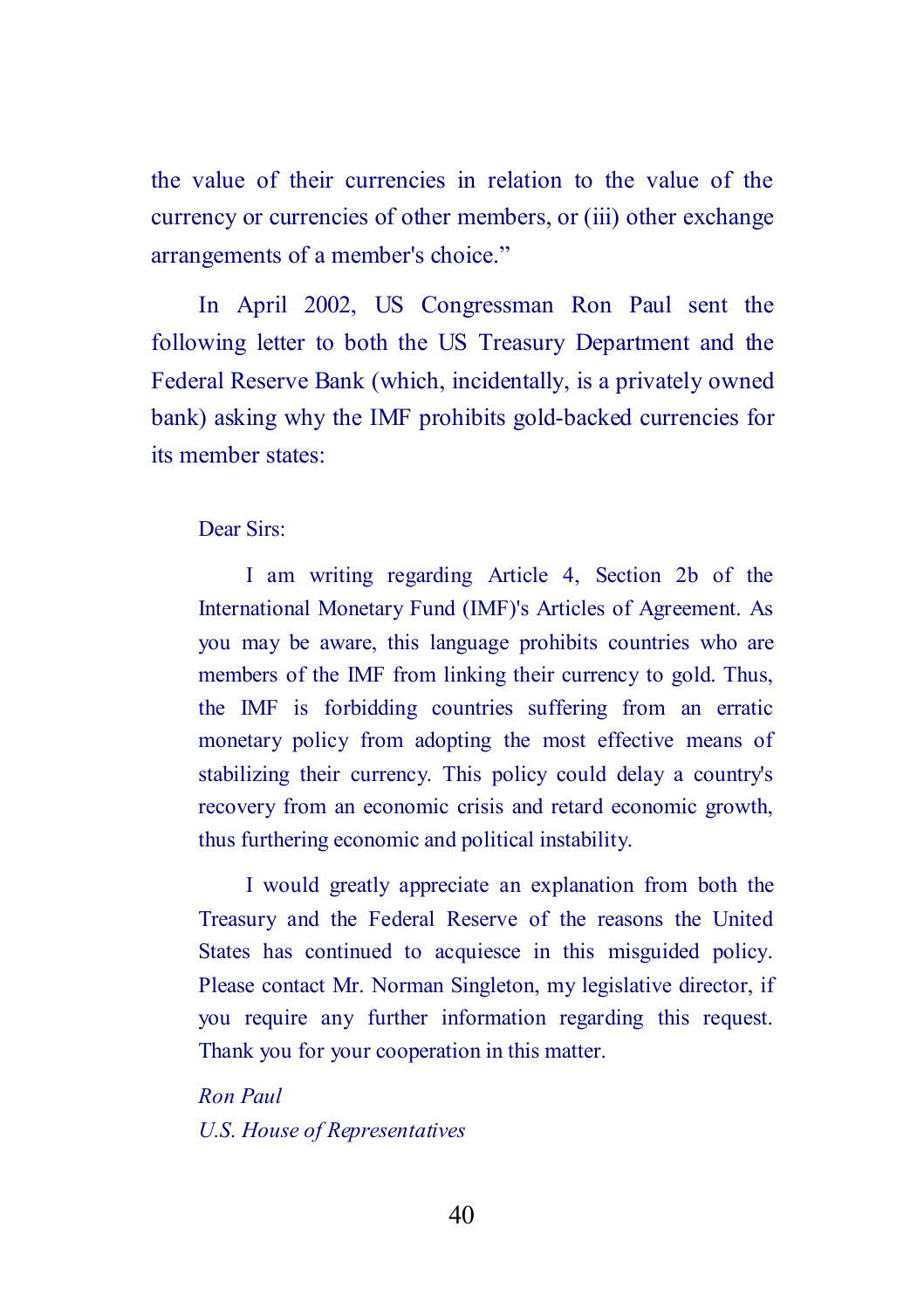It is significant that neither the Federal Reserve Bank nor the US Treasury Department has so far responded to this request for an explanation. The reason why they have not responded is that there is no explanation other than the fact that the monetary system established through the IMF was designed to rip off mankind and eventually impose financial slavery on all those people who are targeted by the Jewish-Christian alliance which now rules the world.

The IMF was used to establish a new international monetary system with new and strange monetary terminology, and Muslims found themselves confronted by terms they had never before experienced. There was a world of a difference between 'local (paper) currency', which was accepted as a medium of exchange in the country in which it was issued, and 'foreign exchange' paper currency that was the medium of exchange for trade outside of that country. Therefore, if Muslims in Malaysia wanted to sell goods to Muslims in neighbouring Indonesia, the Indonesians had to find foreign exchange to pay for their purchases. However, such foreign exchange was, for all practical purposes, limited to either European paper currencies or to the US dollar. Thus, the trap was set for demand for such European currencies as the US dollar that then became known as 'hard' currency. So long as the Judeo-Christian alliance could maintain demand for their paper currencies all that they had to do was to keep on printing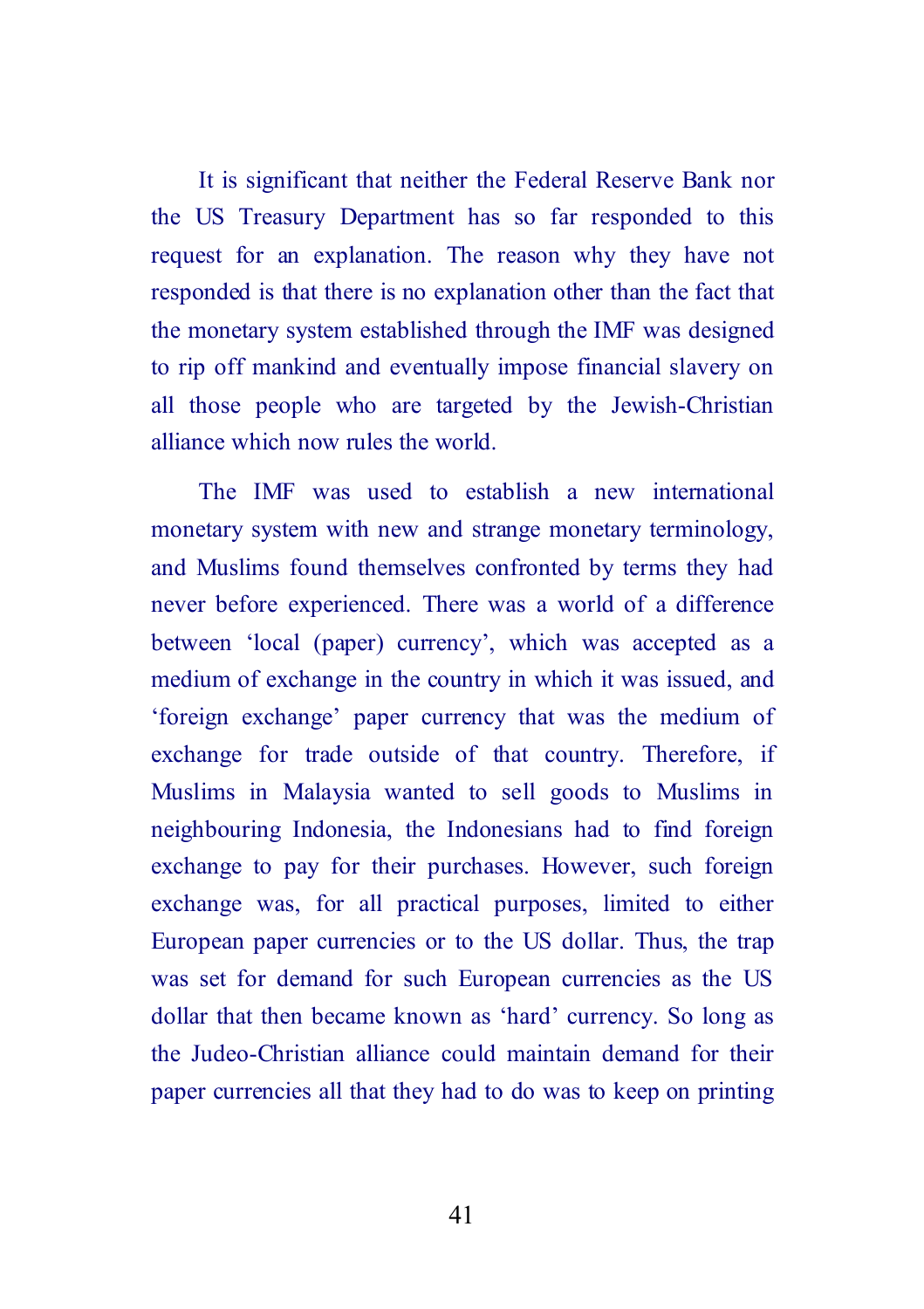such money and, in the process, keep on creating wealth out of nothing.

The evil plan behind the whole system was also to get Western currencies, as well as those of their surrogates, to constantly increase in value in relation to other currencies. That was achieved through the simple device of either coaxing or forcing devaluation of targeted currencies. As such currencies were devalued, it resulted in a massive transfer of wealth from the masses to the elite. It also forced labour into working for slave wages, and it imprisoned those who took hard currency loans from an ever-willing IMF and from European commercial banks and now found themselves in ever-increasing difficulty to repay those loans with interest. In fact, the entire monetary system with its IMF centrepiece was specifically designed to achieve such results. Targeted countries were trapped with huge loans, were continuously drained of their wealth, and were impoverished as they struggled to repay loans with money that constantly lost value. It did not happen by accident.

Finally, and most glaring of all, the new international monetary system of paper money facilitated the banking system, through fractional reserve banking, to lend on interest money it did not possess. That, also, was legalised fraud. I suspect that the Muftis of Islam neither understand what is meant by fractional reserve banking, nor do they have adequate knowledge of the history of international monetary economics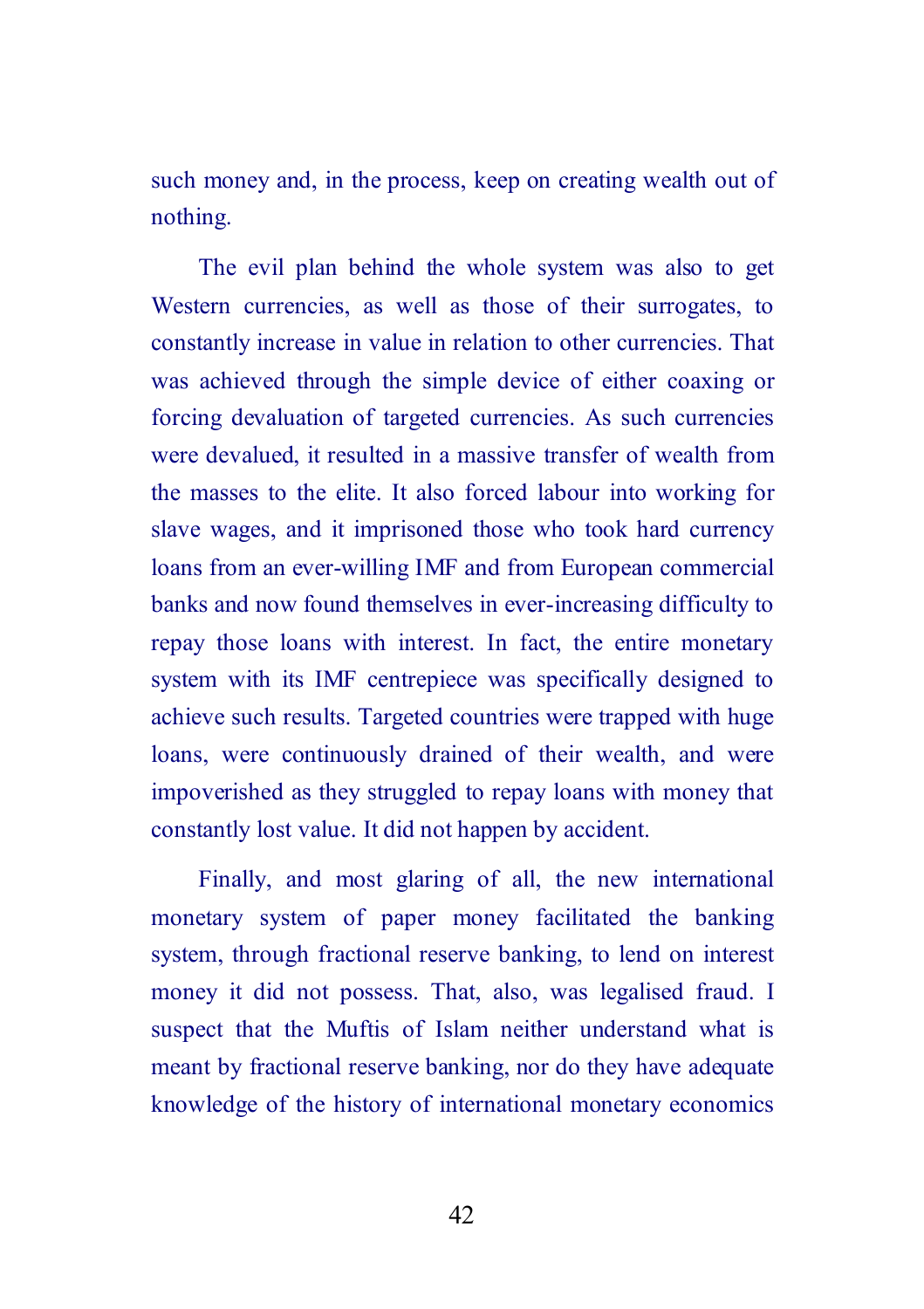briefly described in this essay. When electronic money totally replaces paper currency, and the unjust monetary system perfects itself, I fear that the Muftis would declare 'electronic money' as well to be Halāl.

The IMF was created with a specific purpose of preventing currency exchange restrictions that would hinder the constant devaluation of targeted currencies. Thus the Articles of Agreement declared that the IMF would "assist in the . . . elimination of foreign exchange restrictions which hamper the growth of world trade." The elimination of foreign exchange restrictions would then expose a targeted currency to financial attacks that would create opportunities for windfall profits as the currencies lost value.

The international monetary system that emerged out of the Bretton Woods Conference has already succeeded in imprisoning the masses of mankind, including nearly the entire Muslim world, in the prison of permanent poverty and (sometimes) destitution. However, when paper money is replaced by electronic money, such would bring in its wake financial slavery. Muslims must respond in an appropriate way if they are to ever expect any divine assistance that could deliver them from financial slavery. What can that response be? Where should they begin?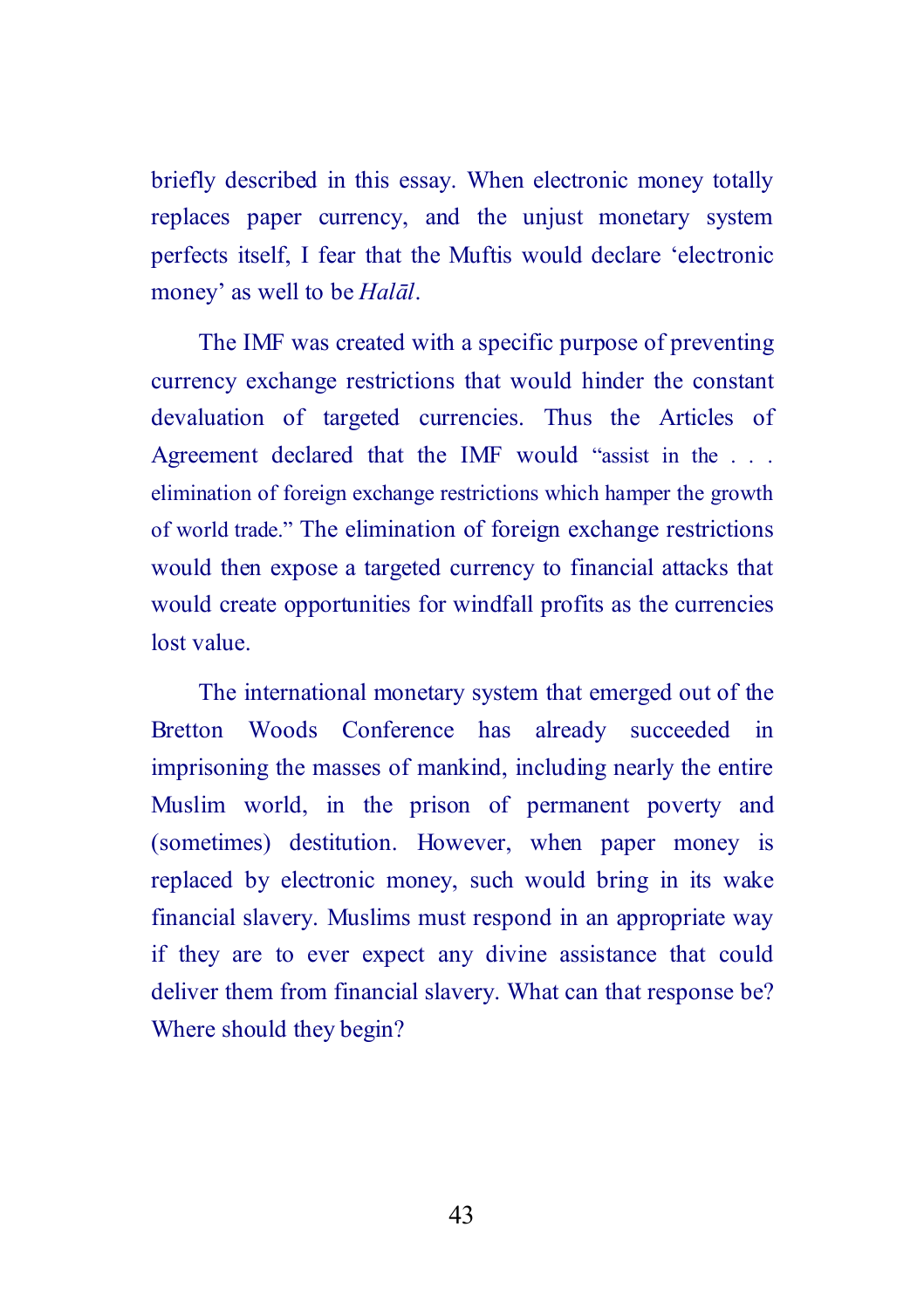## CHAPTER FIVE

## OUR RESPONSE

Whenever Muslims become conscious of the fact that they have abandoned a Sunnah of Prophet Muhammad (sallalahu 'alaihi wa sallam) while following the Judeo-Christian alliance into the lizard's hole, their basic response must be to turn around and to try to recover that lost Sunnah. However, when that Sunnah is also firmly located in the Qur'ān, as is the gold Dinār and silver Dirham, then they must also seek Allah's forgiveness for that act of betrayal and hasten to earn His forgiveness by waging a struggle to recover that which was abandoned. How should they wage that struggle? What should they do?

#### Stage One

Minting gold and silver coins permits Muslims to fulfil religious obligations such as paying Zakāt, Mahar (dowry in marriages), financing the Hajj, etc. In addition, such coins would function as a 'store of value' and provide the rich with a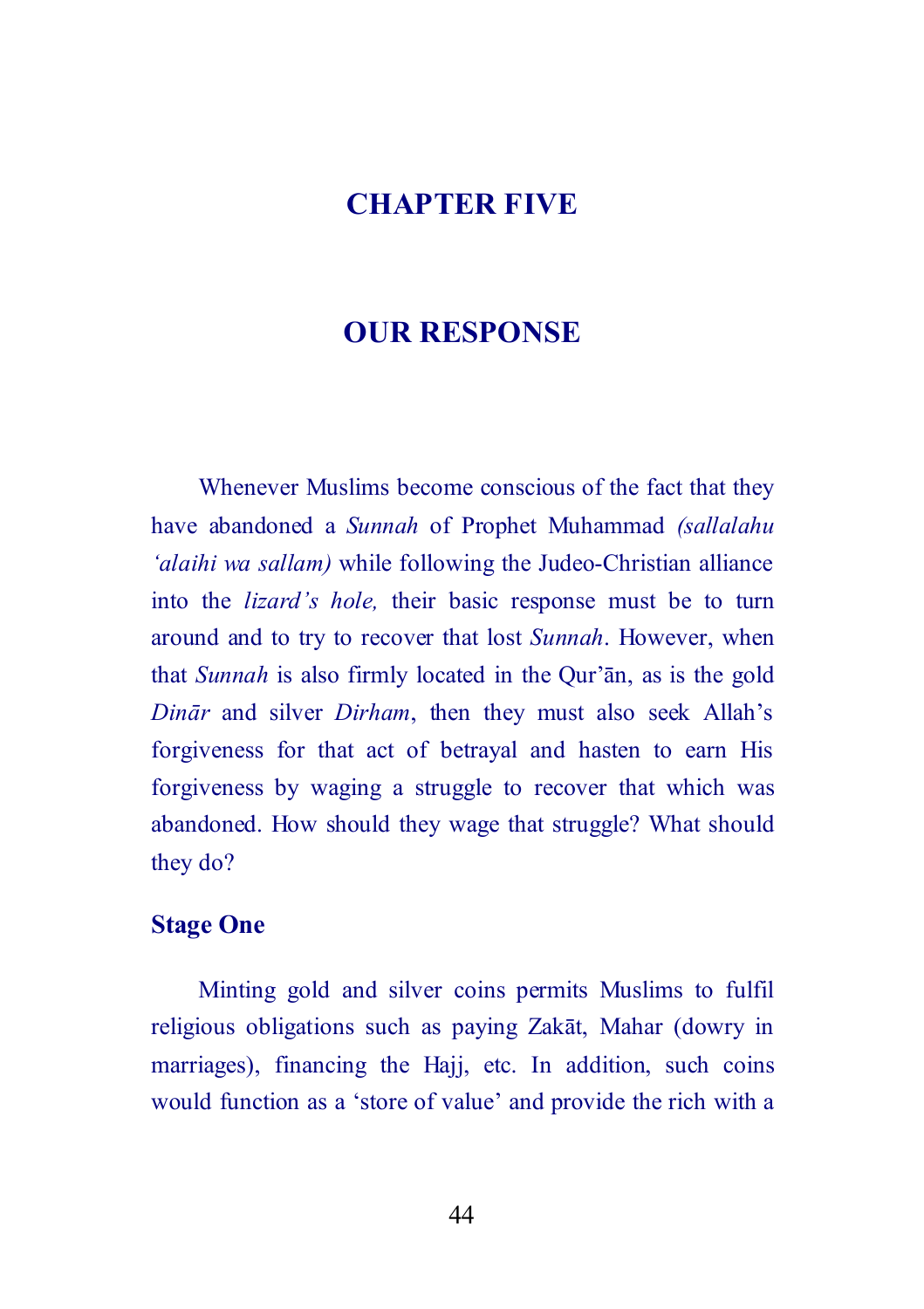means of securing their wealth from losses that attend the devaluation of paper money. Minting gold coins and putting them on sale offers little relief to the poor destitute masses who would have difficulty in buying and then storing even a single Gold Dinār. However, minting the Gold Dinār and Silver Dirham and offering them for sale is certainly of value in furthering the process of public education.

It is when gold and silver coins enter a market to function as a 'medium of exchange' and as a 'measure of value', that Sunnah money would be fully restored. Such money would immediately expose the fraudulent nature of paper money. The principle is that good money exposes bad money. We can expect that the Judeo-Christian alliance that now rules the world, as well as its clients in the Muslim world, and the banking world in general, would resist all efforts we may make to have gold and silver recognized as legal tender.

As a consequence the basic Islamic response to this monetary predicament must focus on legal tender laws that prohibit the use of gold and silver coins as legal tender. The masses must be mobilised to question why is the use of a *Dinār* as money prohibited? No government in the world can possibly answer that question since even the IMF cannot answer it.

The effort to respond to such manifestly immoral and oppressive laws must be pursued in the form of a struggle that conforms to the strategic Sunnah (i.e., the Sunnah of the blessed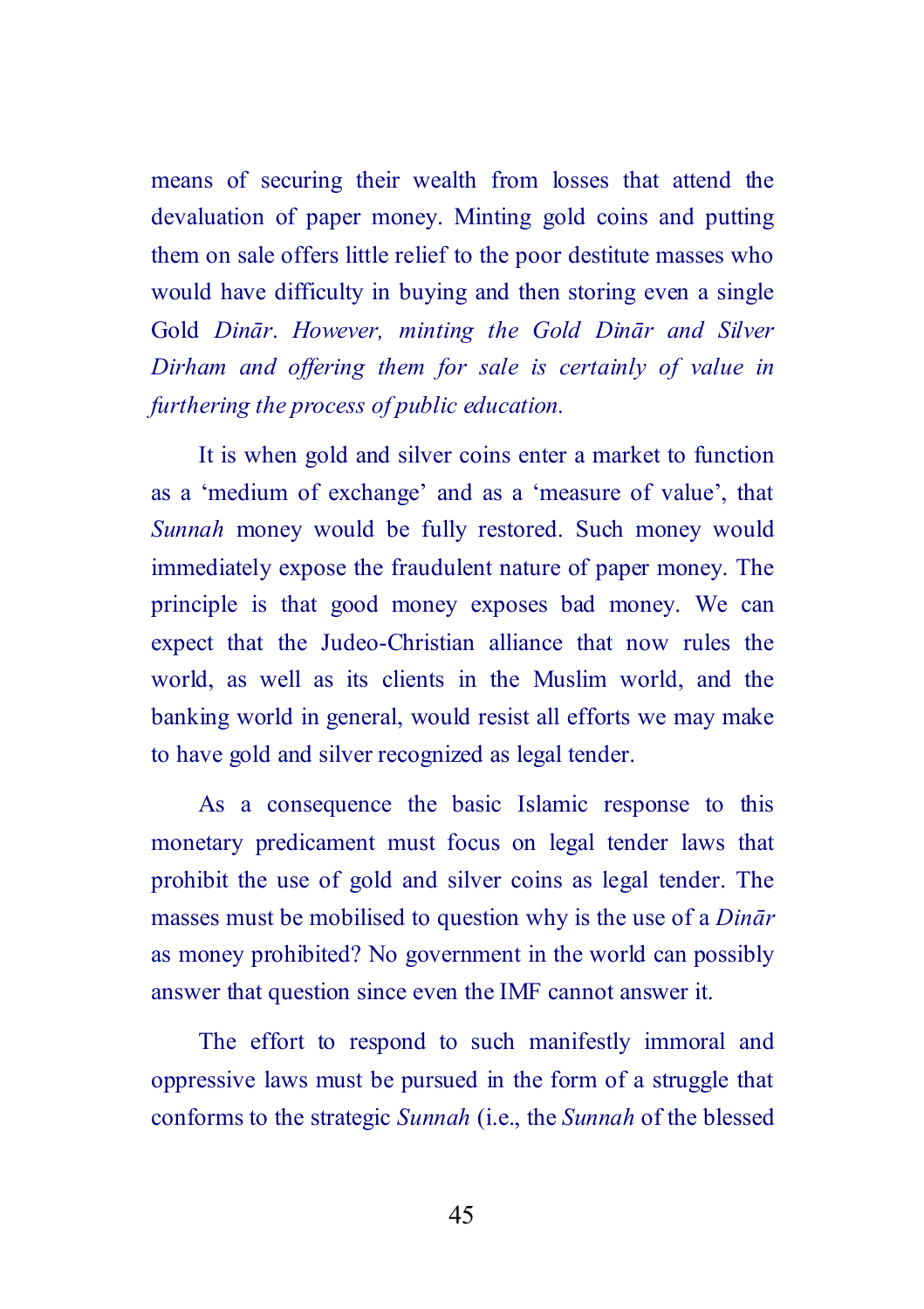Prophet as far as he struggled against oppression). That Sunnah teaches us that a mass program of public education is the first stage of the struggle of liberation from political and economic oppression. This essay was written for precisely that purpose.

However, many Muslims cannot be convinced of the fraudulent nature of paper money in today's monetary system so long as the *Ulama* themselves do not understand the subject and persist in defending the validity of such money. It might thus be helpful if the Muslim peoples could be made aware of the Hadīth in which the blessed Prophet warned of an age when the 'Ulamā of Islam would betray Islam to such an extent that they would become "the worst people beneath the sky" and that "nothing would remain of Islam but the name":

"It would not be long before that time comes when nothing would remain of Islam but the name, and nothing would remain of the Qur'ān but the (traces of the) writing. (At that time) their Masājid would be grand structures but would be devoid of guidance. And (at that time) their 'Ulamā would be the worst people beneath the sky. From them would emerge Fitnah, and to them would it return."

(Sunan, Tirmidhi)

#### Stage Two

The second stage of the struggle would involve refusal by the remote countryside to accept and use paper currency or electronic money. Rice farmers in the Indonesian island of Java,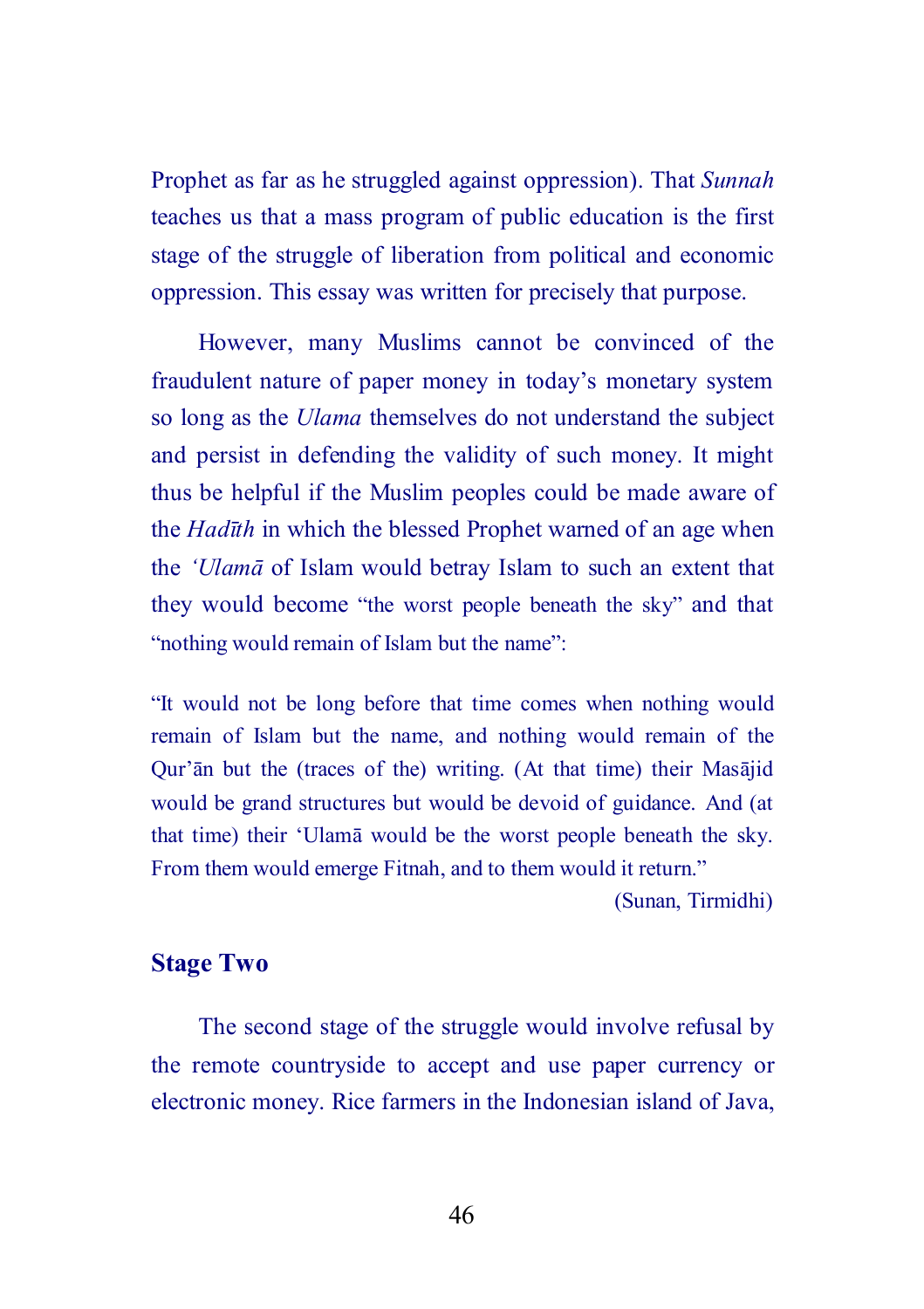for example, would be mobilised to demand that they be paid for their rice in Dinārs. In the event that buyers refuse to pay in Dinārs the rice farmers would then monetise their rice by using rice itself as a medium of exchange. Thus, rice would be used as money. Of course the use of rice as money would be a temporary measure and could function only in respect of small item or micro purchases. In this way, Sunnah money would replace paper and electronic money at least in respect of micro financial exchanges.

The cities would remain trapped in electronic money for as long as the Gog and Magog world-order continues to rule the world.<sup>4</sup> However, Sunnah money can keep on advancing from the countryside towards the cities until the prophecy of Prophet Muhammad (sallalahu 'alaihi wa sallam) is fulfilled:

"Abu Bakr ibn Abi Maryam reported that he heard the Messenger of Allah say: "A time is certainly coming over mankind in which there will be nothing (left) which will be of use (or benefit) save a *Dinār* and a Dirham."

(Musnad, Ahmad)

#### **End**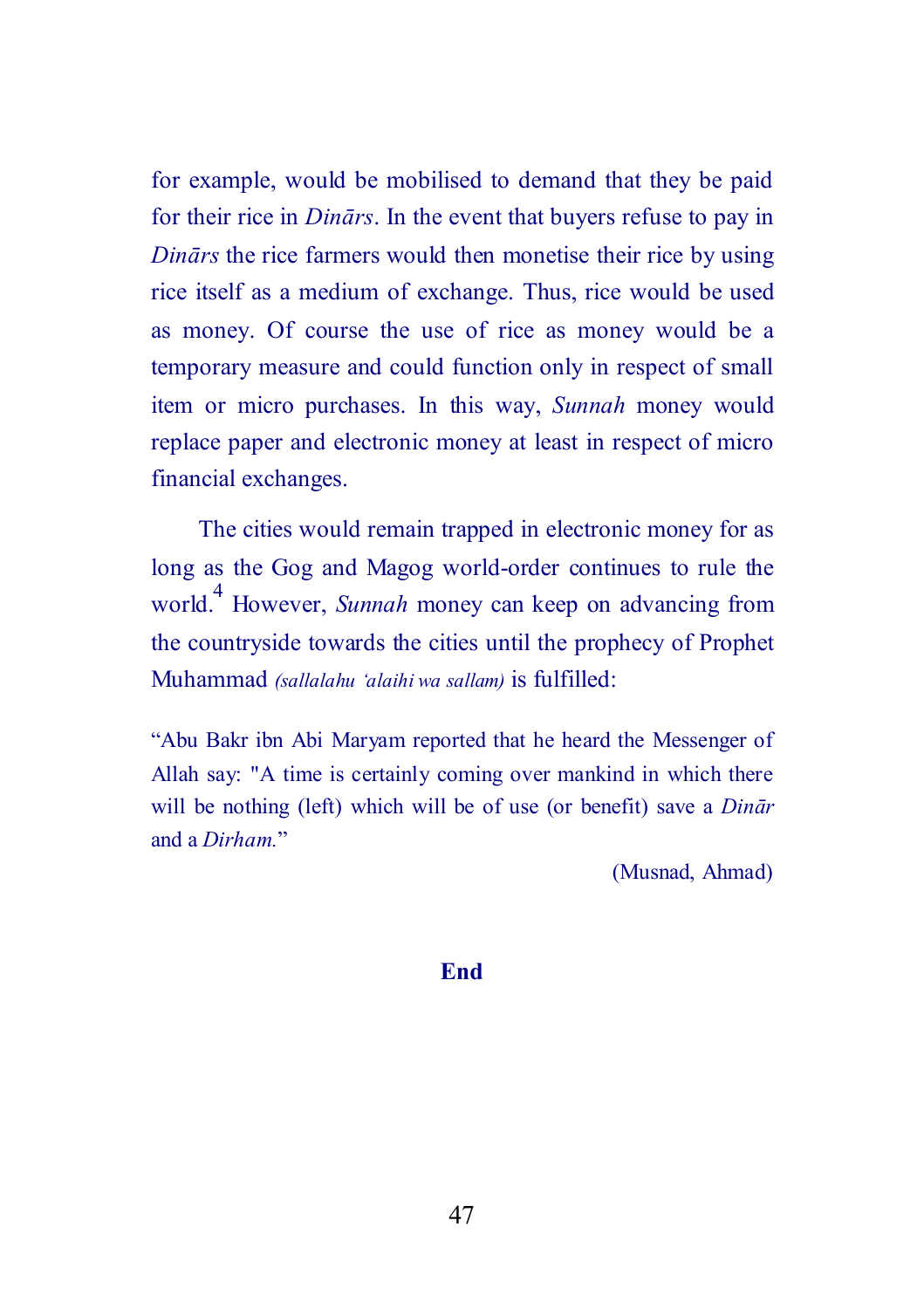**Notes** 

<u>.</u>

1 The Qur'an has made a firm distinction between 'business' and 'money-lending'. In every business transaction there must be an element of risk in consequence of which the transaction might yield a profit or suffer a loss. Allah Most High can then intervene to 'take' from some and to 'give' to others. In this way He, Most High, would ensure that wealth would circulate throughout the economy. The rich would then not remain permanently rich, and the poor would not be imprisoned in permanent poverty.

When money is lent on interest, however, the money-lender insulates himself to the maximum extent possible from suffering any loss. As a consequence money does not circulate in an economy based on money being lent on interest. The rich remain permanently rich and the poor remain permanently poor and vulnerable to exploitation. Miserable poor Muslim Indonesian village-women, for example, must work as maids for the ruling non-Muslim tribe in Singapore despite the fact that their employers are hostile to Islam. And, in addition to having to cook and serve pork, must also work for 24 hours a day without any day of rest and all of that for slave wages.

<sup>2</sup> "Anas ibn Malik said that the Messenger of Allah said:

Deceiving a mustarsal (someone who is unaware of market prices) is Ribā."

(Sunan Baihaqi)

"Abdullah bin Abu Aufa said: A man displayed some goods in the market and took a false oath that he had been offered so